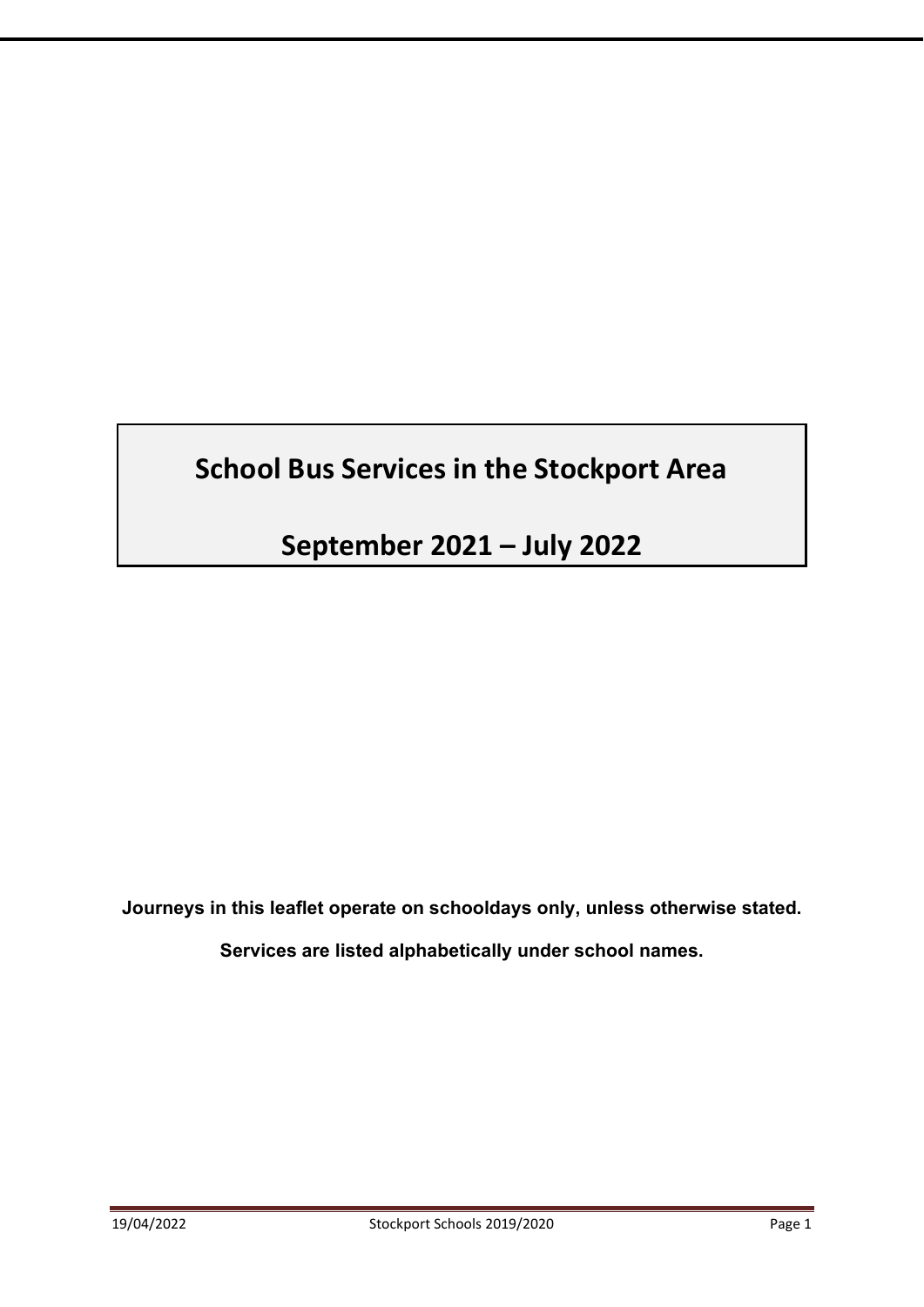# **Summary**

This booklet shows all home to school bus services as provided to schools within the district of Stockport.

Other booklets are available for schools across the other 9 districts of Greater Manchester and these can be found at tfgm.com/tickets-and-passes/bus-school-bus-services.

In addition to the services contained in this booklet, there is a network of general bus services which can also be used to get to and from school. Details of these can be found at tfgm.com/publictransport/bus/.

Most services shown in this booklet operate only on the school days of the schools that the services operate for and will not operate during school holidays or on days when students are not in attendance. Some buses are shared between schools and in these instances, buses will operate on days that all relevant schools are in attendance unless marked on the timetable.

IMPORTANT INFORMATION FOR PARENTS/CARERS - If you are using school bus information to choose your child's school, please be aware that these services are subject to change and may be withdrawn due to low use and/or a suitable public transport alternative. Any alternative may involve an extended journey time, use of the general service network and a change of bus on route may be required.

The provision of direct school buses in the 2021/22 academic year does not indicate that these buses will be provided in future academic years and parents should consider carefully how their child may get to/from school if no school bus was provided.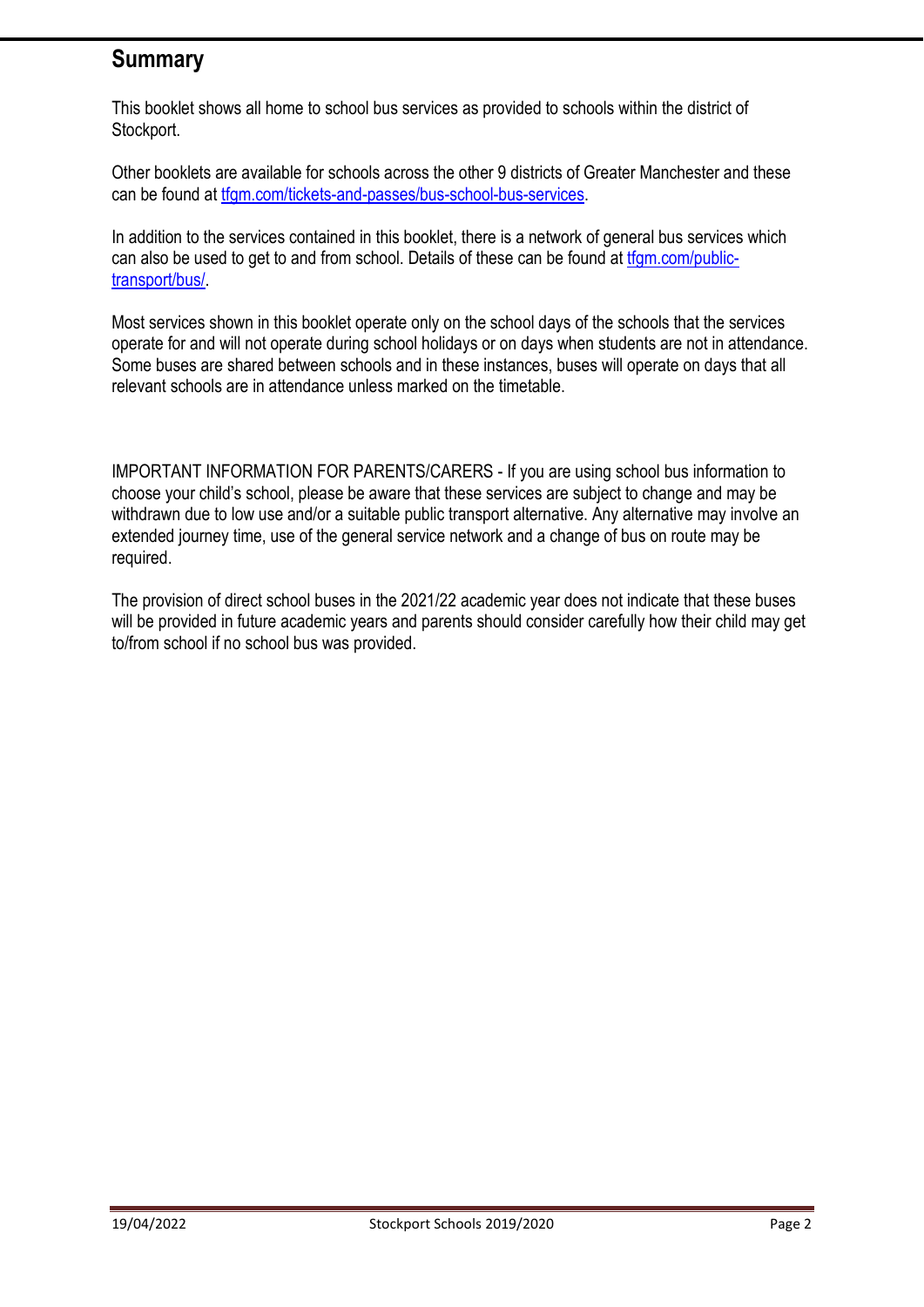# **Frequently Asked Questions**

#### **Who co-ordinates and funds the school bus services?**

School bus services are co-ordinated by Transport for Greater Manchester (TfGM). TfGM don't run any buses, but most of the services in this booklet are provided by funding from TfGM to bus operators to provide the services shown.

#### **How do you decide where to run the buses?**

Some schools provide information to TfGM to allow us to understand the areas where students live to determine where there is likely to be a demand for services, otherwise we will look at where students travelled in previous years. Buses are not cheap to run, so we plan our services carefully to ensure that we carry the maximum number of students.

#### **Do buses only stop at the points shown in the timetable?**

No. Buses will stop at all stops along the route. There are some exceptions where buses run non-stop on certain sections of route, but these are shown clearly in the timetable.

#### **There is no bus for my child to get to school. How are they going to get there?**

Many students across Greater Manchester use the general network of services to get to/from school, basic details of these are provided within the timetable pages and full timetables for these services can be found at tfgm.com/publictransport/bus/.

#### **The route and timetable of my child's service has been changed from last year. Why is this?**

As the numbers of students to schools from individual areas fluctuates, this means that routes may be revised to cater for these fluctuations. To ensure that there are enough students on the route to justify the service running, buses from areas may be combined to ensure that there are enough numbers of students for each bus to run.

#### **Will it change again?**

TfGM reviews the operation and use of services throughout the year and particularly during the autumn term to determine whether any changes are necessary. Mid-year changes predominantly take place by October half-term but can take place at any point in the year. It is possible that routes may change again next year if the number of students using services are low, suitable alternative services are in place or if there has been a significant change in the location of students attending school.

**My child is applying for a place not at our local school. There is a bus service there now; will it be there next year?**  Services are subject to change, and the provision of a service this year does not mean that the service will necessarily be provided next year. Before deciding to attend a non-local school, consider how your child would get to school if the school bus was no longer provided.

#### **My child's school bus now drops them off much earlier and picks them up later than now. Why is this?**

To make maximum use of our buses, we look to use the buses to run more than one journey. This means that some students may be dropped off earlier in the morning, to allow the bus to run onto another school or will be picked up later in the afternoon, because the bus has run a journey preceding.

#### **We live local to our school. Will my child be able to use the bus?**

Most of our school bus services are in place to carry students who live more than 2 miles from school. 2 miles has been used as this is the minimum statutory distance before students may be eligible for free school travel. Whilst there may be places available for students who live closer than 2 miles, local students are encouraged to walk to school. More information on walking to/from school can be found at activetravel.tfgm.com/.

#### **Why don't you just put another bus?**

TfGM's funding predominantly comes from a levy on the 10 districts of Greater Manchester and ultimately from the Council Tax. Like all Local Authorities we have a limited budget, and this means that we don't have the money to simply put on an extra bus. Where buses are not provided, the student numbers are low enough to be accommodated on the general service network.

#### **Will my child get a seat on the bus?**

Most buses provided allow for both seated and standing passengers, this means that some students may need to stand especially on more popular services for part or all of their journey to ensure that we can provide places to the maximum number of students possible.

#### **There was a bigger bus last year. Why is it now smaller?**

We look to provide places for everyone in the most cost-effective manner, smaller buses cost less to run than larger buses, so we will try to provide buses which match the current demand for places. This may mean some double deck vehicles have been replaced by single deck vehicles with some students needing to stand for part or all of their journey.

#### **Are the buses provided only for school students?**

All school bus services operate as local bus services. This means that they are open for everyone to use. Most of the time services are not used by anyone other than students, but it is possible.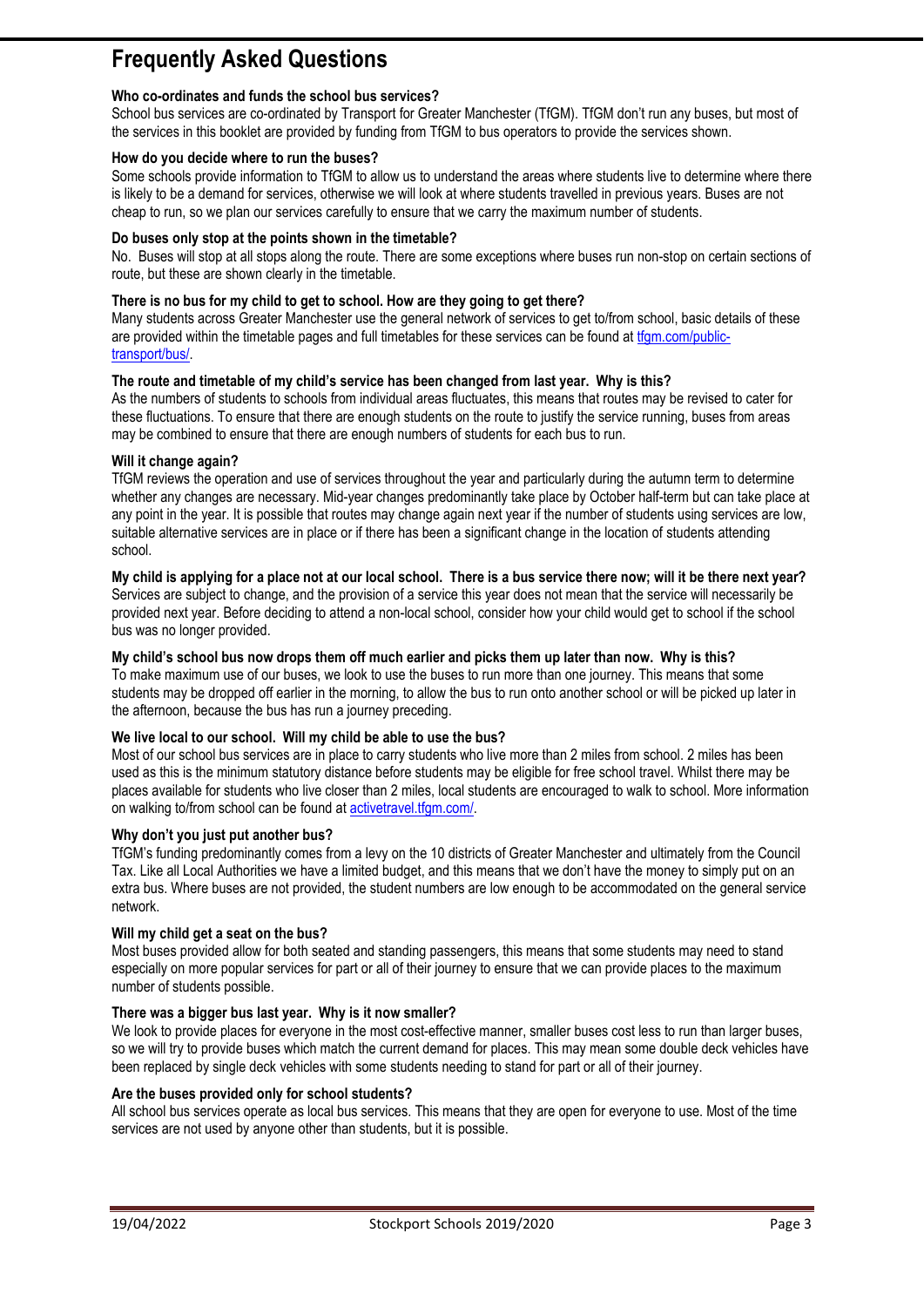#### **Will my child need a special pass to use the school buses?**

To travel for reduced fare on the bus, students must hold an igo card and present this to the driver each time. More information on fares is shown below. The Yellow Bus Pass scheme will not be in operation in 2021/22.

If you've any other question not answered above, then please call our Traveline team on 0161 244 1000.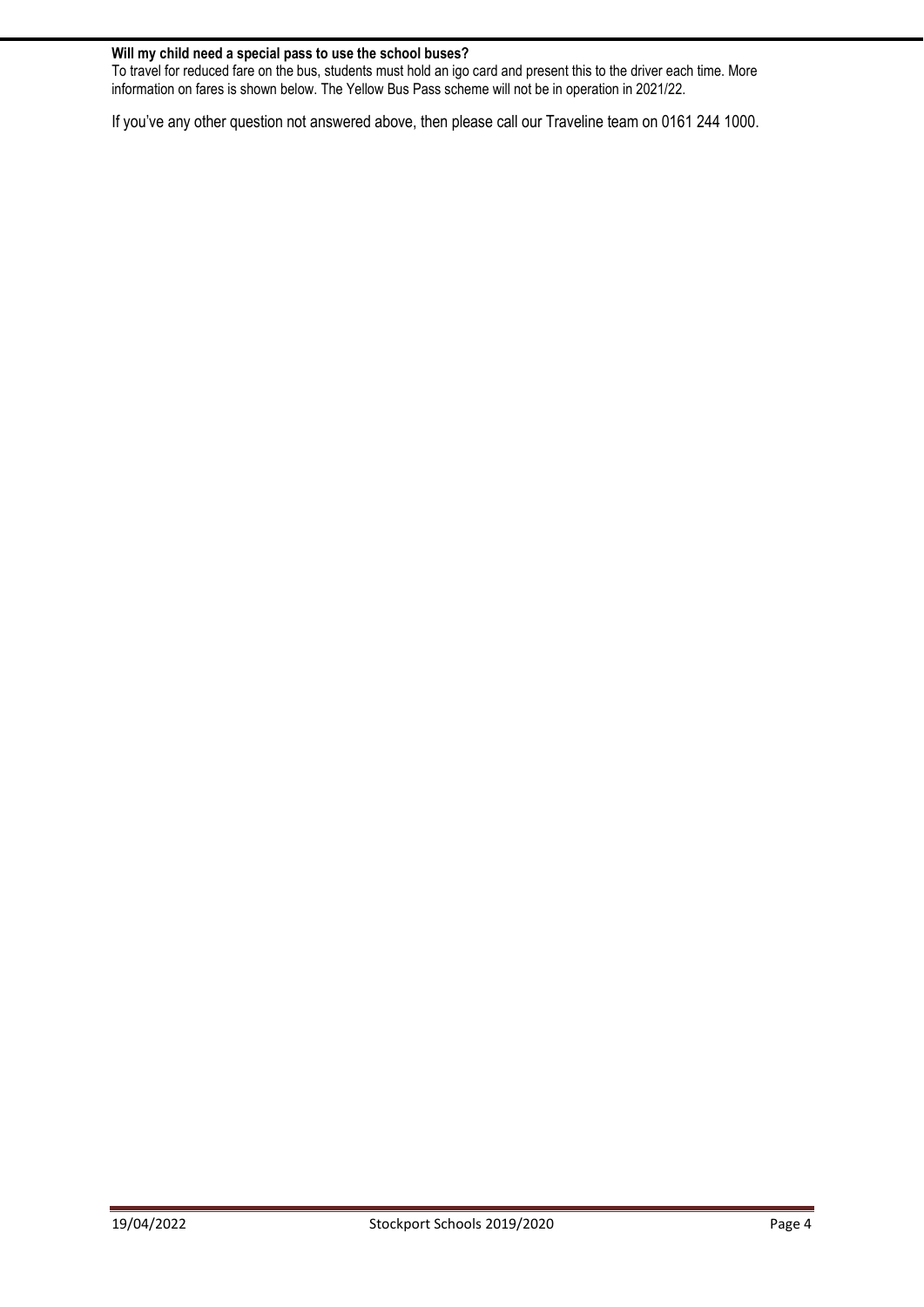# **Using the Bus**

The following notes will help you in using the bus, especially if it is your first time using one.

## **Planning the journey**

It's a good idea to check which bus is best to catch. All school bus services are shown in this booklet, but you may be using a regular bus service which carries other people. Try and find out in advance where to find the nearest stop is, so that you are confident where to go on the first day.

Even if you've caught the bus before then check that the times and the route haven't changed.

Plan to arrive at the stop 5 minutes before the bus is due to ensure that you don't miss it.

### **Waiting for the bus**

There may be more than one person waiting for a bus at the stop, so wait sensibly away from the road; please be mindful of other bus passengers who may be waiting for the bus also. Do not push or trip others on the pavement whilst waiting for the bus, as it could cause an accident.

Make sure you have your pass and any fare ready before the bus arrives, this will mean that the driver won't have to wait for you to find it and delay the journey.

As the bus approaches make sure it is your bus by checking the service number and destination which are clearly displayed on the front of the bus; raise your arm as a signal to the driver that you want the bus to stop.

## **Getting on the bus**

Board the bus calmly and do not push other people in front or to the side of you to get on more quickly; make sure that you allow other passengers to board the bus if they were there before you.

Show your pass to the driver, and where necessary pay your fare, try to have the correct change if possible.

Then find a seat on the bus, use seats upstairs if necessary.

### **During the journey**

Stay seated throughout the journey, if seatbelts are fitted then they must be worn.

If no seats are available and you must stand then ensure that you always hold onto handrails, that you don't stand upstairs, on the stairs or to the side of the driver.

Do not distract the driver unless it is an emergency and do not cause any damage to the bus or interfere with its working.

### **Getting off the bus**

When your stop is next, ring the bell once. If it has already been rung, you do not need to ring it again.

If you need to cross the road when you get off the bus, wait until the bus has moved off and you can see the road clearly in both directions or go to the nearest available crossing.

### **REMEMBER: When using the bus, behave sensibly and safely for all parts of the journey.**

Any pupil that causes damage to buses, bus stops or shelters and/or does not meet the required standard of behaviour on the bus could:

- Have their pass withdrawn.
- Be banned from the bus.
- Be prosecuted by the police.
- Be required to pay for any damage they have caused.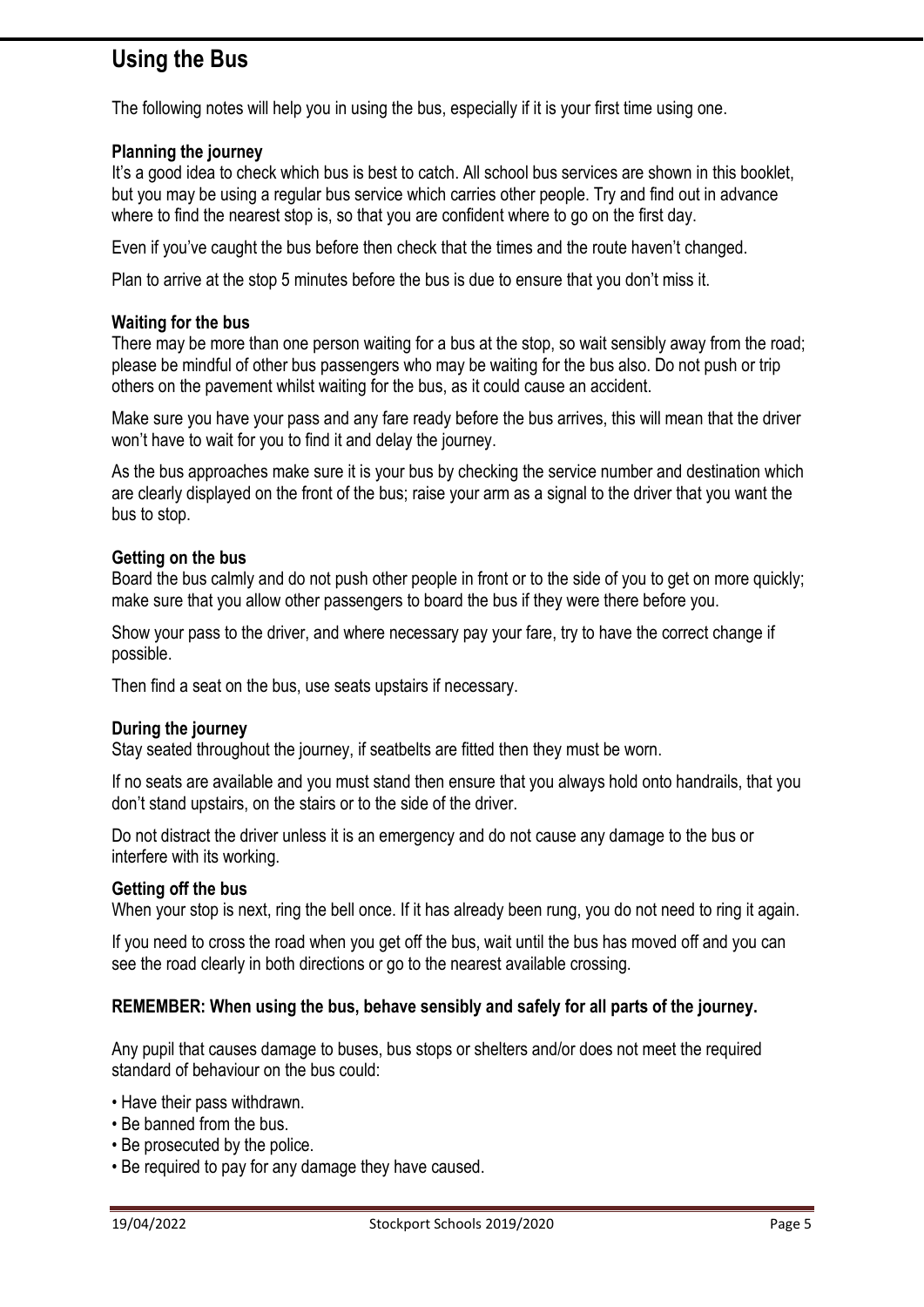# **Fares Information**

Passengers can pay a fare to the driver for each journey shown on this timetable. However, students will need to show an igo pass to travel at the concessionary (reduced) fare. If students do not have an igo pass, they will have to pay a higher fare.

All students between the ages of 11 and 16 need an igo pass if they wish to travel at the concessionary fare on buses. It must be carried on all journeys and shown to the driver before paying the fare.

The igo pass costs £10 and can only be bought by students who live in or go to school in Greater Manchester. More information on igo and an application form to get an igo pass is on the TfGM website at tfgm.com/tickets-and-passes/igopass.

The following fares are applicable on TfGM funded dedicated school bus services:

| igo Single Ticket - £1.40           | igo Return Ticket - £2.40 |
|-------------------------------------|---------------------------|
| Single Ticket (without igo) - £1.80 | no return available       |
|                                     |                           |

TfGM School Weekly (requires igo) - £7.60 Ten trip carnet (requires igo) - £10 – must be used within 28 days.

The above tickets are only valid for use on the school bus service to/from school. It is not valid on any other services, therefore if you miss the bus you will need to buy another ticket to travel.

Students can apply for Our Pass if they have completed their GCSEs. This allows free travel on all bus services in Greater Manchester. More details can be found at ourpass.co.uk.

#### **get me there tickets**

get me there passes allow use on the school bus services included in this guide wholly within Greater Manchester as well as all other bus services within Greater Manchester for the duration of the ticket. Tickets may be used after school and at weekends where applicable and offer better value than purchasing additional tickets at the weekend.

1 Day Any Bus Junior - £3.20 – available from the driver 7 Day Any Bus Junior - £10.30 – available from the driver 28 Day Any Bus Junior - £37.00 – must be purchased at TfGM Travelshops or Pay Point locations.

The above tickets are for 11-16 years only and an igo card is required.

7 Day Any Bus Young Person - £15.00 – must be purchased at TfGM Travelshops or Pay Point locations. 28 Day Any Bus Young Person - £52.00 – must be purchased at TfGM Travelshops or Pay Point locations.

These tickets are available to Sixth Form and College students with a get me there card.

Other tickets are available for individual operators, details of these can be found on their respective websites.

## **Free School Travel**

Your child may be entitled to free travel to and from school if they:

are under 8 years old and live more than 2 miles from your nearest qualifying school, **or**  are aged 8-16 years old and live more than 3 miles from nearest qualifying school.

Your child may qualify for free travel if they are eligible for free school meals or if the parents receive maximum level of Working Tax Credit, and:

are under 11 years old and live more than 2 miles from your nearest qualifying school, **or** are aged 11-16 years old and live between 2 and 6 miles from attended school, if there are not three or more nearer qualifying schools, **or** are aged 11-16 years old and live between 2 and 15 miles from your nearest school preferred on the grounds of religion or belief.

Further information on eligibility for free school travel may be found on Stockport Council's website https://www.stockport.gov.uk/travel-to-school/eligibility-for-a-free-school-travel-pass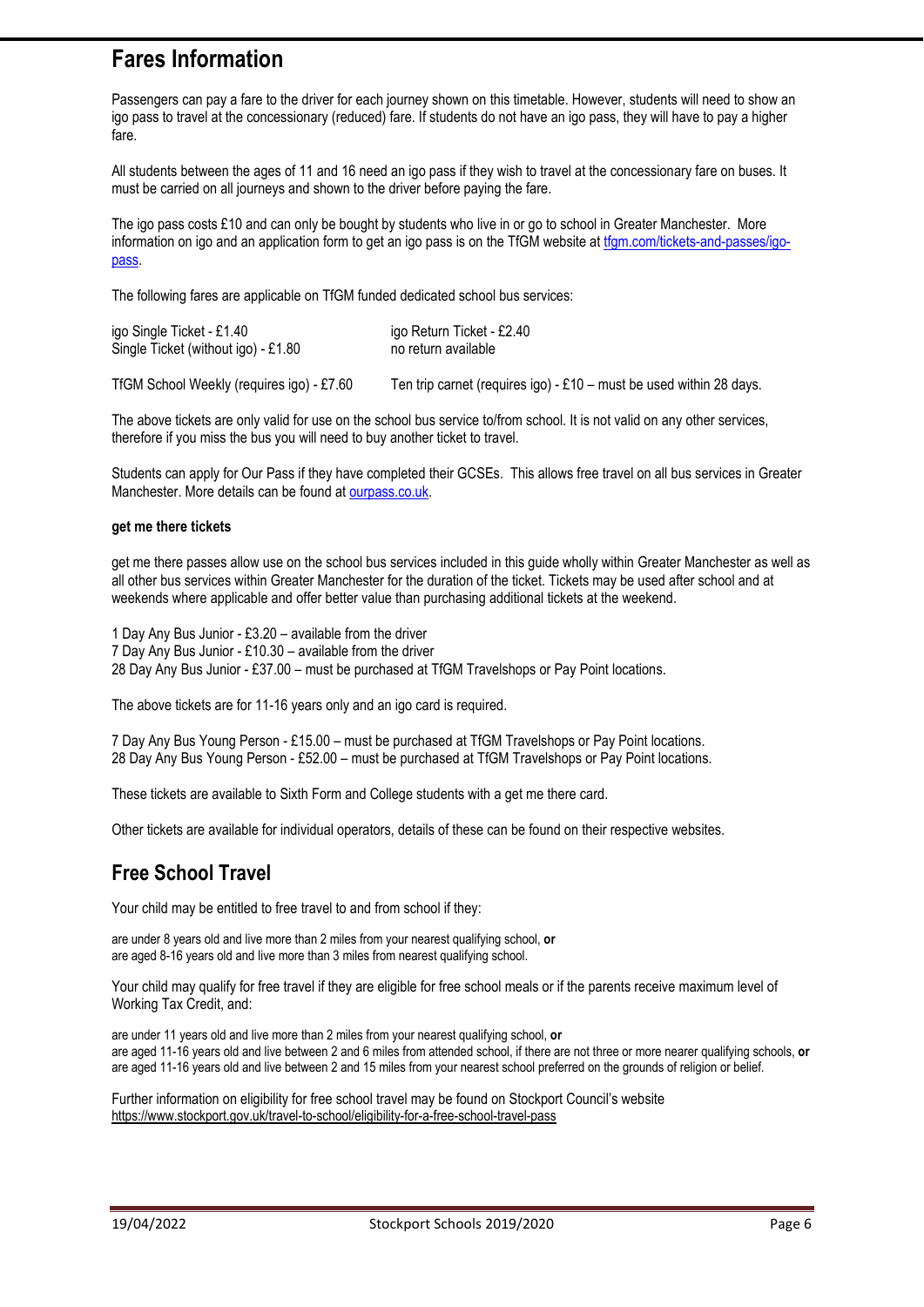## **TfGM SCHOOL BUS OPERATORS IN STOCKPORT**

| <b>BEV</b> | <b>Belle Vue Manchester Ltd</b><br>Discovery Business Park, Crossley Road, Heaton<br>Chapel, Stockport SK4 5DZ | T: 0161 947 9477<br>W: www.bellevue.mcr.com<br>E: sales@bellevue-mcr.com<br>Tw: @BelleVue Buses                                                              |
|------------|----------------------------------------------------------------------------------------------------------------|--------------------------------------------------------------------------------------------------------------------------------------------------------------|
| <b>BUL</b> | <b>R. Bullock Buses</b><br>Commercial Garage, Stockport Road, Cheadle,<br>Stockport SK8 2AG                    | T: 0161 428 5265<br>W: www.bullockscoaches.com<br>E: coachinfo@bullockscoaches.com                                                                           |
| <b>SM</b>  | <b>Stagecoach Manchester</b><br>Daw Bank, Stockport SK3 ODU                                                    | Stockport Depot T: 0161 276 2553<br>Hyde Road T: 0161 273 3377<br>W: www.stagecoachbus.com<br>E: manchester.enguiries@stagecoachbus.com<br>Tw: @StagecoachGM |

For any comments on the routes/times or vehicles provided, or for any other queries or comments on services then please contact TfGM on 0161 244 1000 or use the contact form at www.tfgm.com/contact.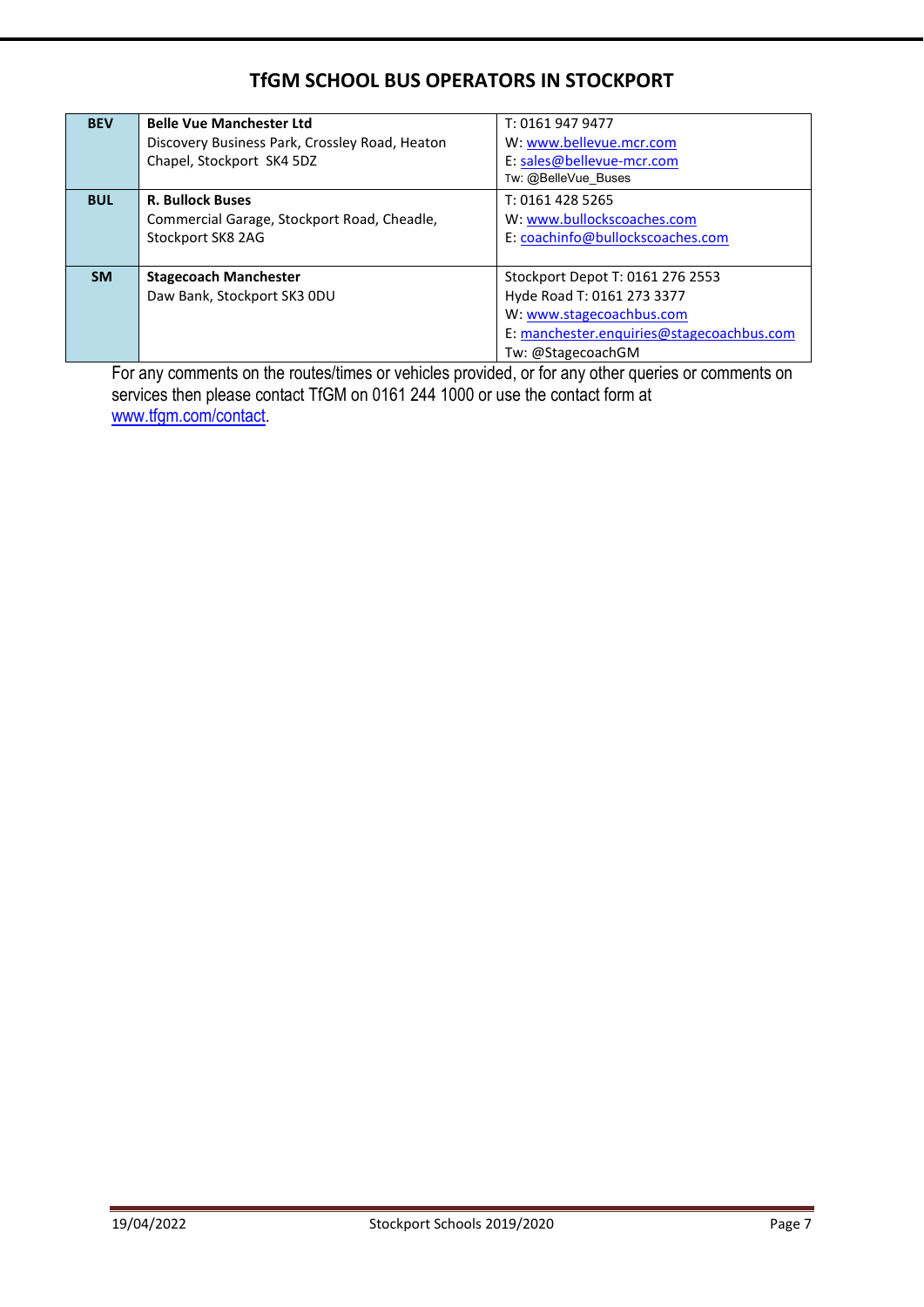| <b>School</b>                               | Page:     |
|---------------------------------------------|-----------|
| <b>Bramhall High School</b>                 | $9 - 10$  |
| <b>Cheadle and Marple College</b>           | 11        |
| <b>Cheadle Catholic Infants and Juniors</b> | 12        |
| Cheadle Hulme High School                   | $13 - 14$ |
| Harrytown RC High School                    | $15 - 17$ |
| <b>Hazel Grove High School</b>              | 18-19     |
| Kingsway School                             | 20        |
| Laurus Cheadle Hulme                        | 21        |
| Marple Hall School                          | $22 - 24$ |
| Poynton High School                         | 25        |
| <b>Reddish Vale School</b>                  | 26        |
| St James' Catholic High School              | $27 - 29$ |
| <b>Stockport Academy</b>                    | 30        |
| <b>Werneth School</b>                       | 31        |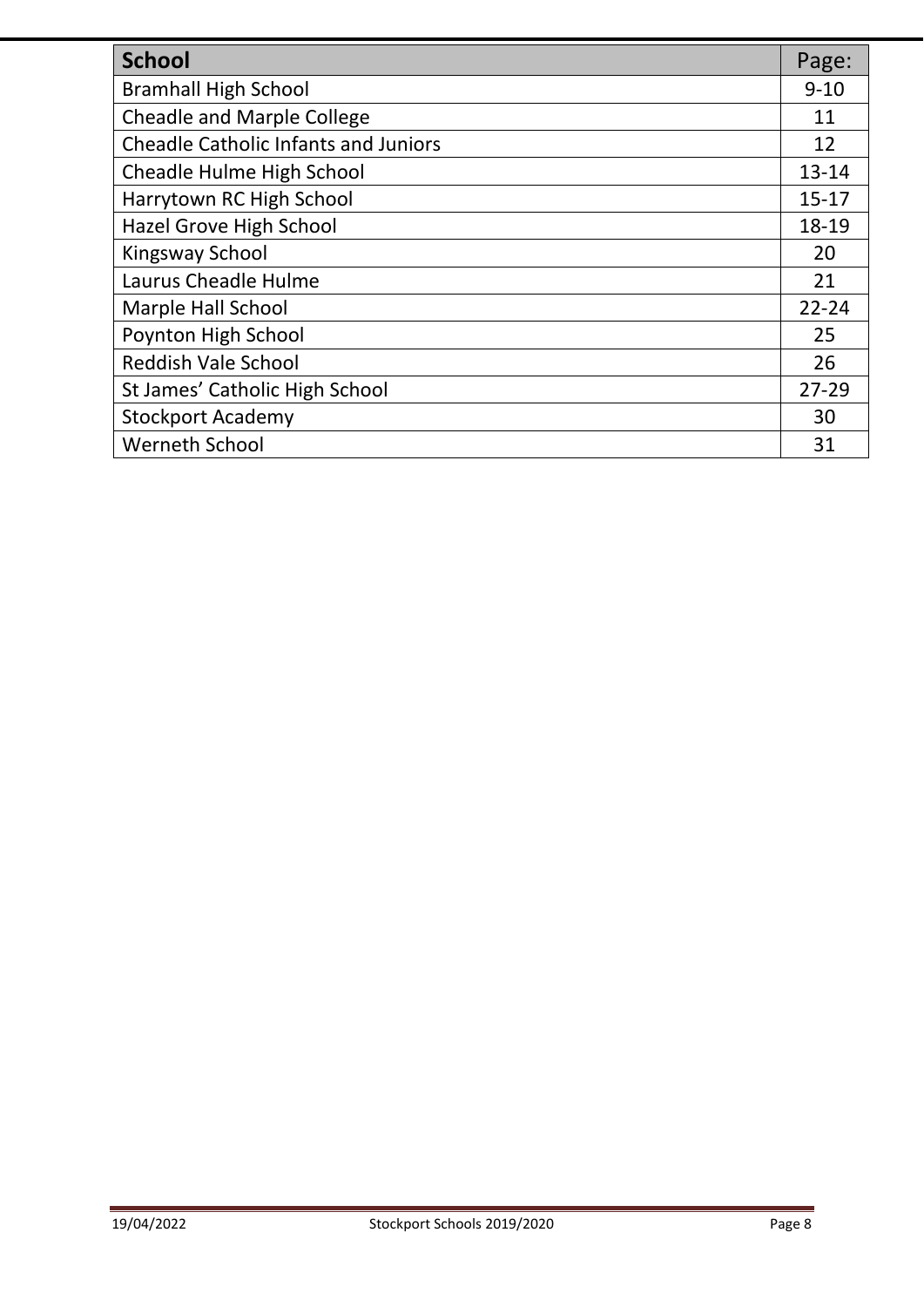#### **OFFERTON – HAZEL GROVE – BRAMHALL HIGH SCHOOL Service 887**

| <b>TfGM Contract:</b><br><b>Minimum Capacity:</b><br><b>Operator Code:</b> | 5064<br>52<br><b>BEV</b> | <b>TfGM Contract:</b><br><b>Minimum Capacity:</b><br><b>Operator Code:</b> | 5064<br>52<br><b>BEV</b> |
|----------------------------------------------------------------------------|--------------------------|----------------------------------------------------------------------------|--------------------------|
| <b>HALL STREET/Webb Lane</b>                                               | 0715                     | <b>BRAMHALL HIGH SCHOOL</b>                                                | 1510                     |
| HEAVILEY, Corbar Road/A6                                                   | 0722                     | Bramhall Lane Sth/Bramhall Park                                            | 1515                     |
| Offerton, Crosswaite Road                                                  | 0735                     | Bramhall Lane South/Midland                                                | 1518                     |
| Hazel Grove, Rising Sun                                                    | 0750                     | New House Farm, Duncombe                                                   | 1522                     |
| Rutter's Lane/Bramhall Moor Lane                                           | 0800                     | <b>Bramhall Moor Lane/Rutter's</b>                                         | 1524                     |
| New House Farm, Duncombe Close                                             | 0805                     | Hazel Grove, Rising Sun                                                    | 1539                     |
| Bramhall Lane South/Grange Road                                            | 0809                     | Offerton, Crosswaite Road                                                  | 1551                     |
| <b>Bramhall Green</b>                                                      | 0811                     | HEAVILEY, Corbar Road/A6                                                   | 1601                     |
| <b>BRAMHALL HIGH SCHOOL</b>                                                | 0815                     | <b>HALL STREET/Webb Lane</b>                                               | 1606                     |

**887: ROUTE:** From HALL STREET/WEBB LANE via Hall Street, Banks Lane, Dialstone Lane, Nangreave Road, Buxton Road, Mile End Lane, Dialstone Lane, Lisburne Lane, Blackstone Road, Alfreton Road, Half Moon Lane, Crosswaite Road, Lisburne Lane, Dialstone Lane, Buxton Road, London Road, Macclesfield Road, Dean Lane, Chester Road, Lyndhurst Avenue, Mostyn Road, Aldwyn Crescent, Bramhall Moor Lane, Dean Moor Road, Ringmore Road, Grange Road, Bramhall Lane South, Fir Road, Seal Road to BRAMHALL HIGH SCHOOL. **RETURNS**: via reverse of the above to Buxton Road then via Dialstone Lane, Lisburne Lane, Blackstone Road, Alfreton Road, Half Moon Lane, Crosswaite Road, Lisburne Lane, Dialstone Lane, Buxton Road, Nangreave Road, Dialstone Lane, Banks Lane, Hall Street to HALL STREET/WEBB LANE.

| <b>ADSWOOD - DAVENPORT - BRAMHALL HIGH SCHOOL</b>                                                    | Service 850             |                                |                                                                                                      |                         |                         |
|------------------------------------------------------------------------------------------------------|-------------------------|--------------------------------|------------------------------------------------------------------------------------------------------|-------------------------|-------------------------|
| <b>CHEADLE HEATH - DAVENPORT - BRAMHALL HIGH SCHOOL</b>                                              |                         |                                |                                                                                                      | <b>Service 852</b>      |                         |
| <b>TfGM Contract:</b><br><b>Minimum Capacity:</b><br><b>Operator Code:</b><br><b>Service Number:</b> | 0465<br>85<br>SM<br>852 | 0066<br>85<br><b>SM</b><br>850 | <b>TfGM Contract:</b><br><b>Minimum Capacity:</b><br><b>Operator Code:</b><br><b>Service Number:</b> | 0465<br>85<br>SM<br>852 | 0066<br>85<br>SM<br>850 |
| <b>CHEADLE HEATH, Farmer's Arms</b>                                                                  | 0735                    | ----                           | <b>BRAMHALL HIGH SCHOOL</b>                                                                          | 1510                    | 1510                    |
| Stockport, Greek Street                                                                              | 0745                    | ----                           | Bramhall Lane Sth/Bramhall Park Rd                                                                   | 1515#                   | 1515                    |
| ADSWOOD ROAD/BIRD HALL ROAD                                                                          | ----                    | 0800                           | Bramhall Lane South/Midland Road                                                                     | 1518                    | 1520#                   |
| Davenport Station                                                                                    | 0756                    | 0805                           | Woodsmoor, Crossway                                                                                  | ----                    | 1525                    |
| Woodsmoor, Crossway                                                                                  | ----                    | 0810                           | Davenport Station                                                                                    | 1525                    | 1530                    |
| Bramhall Lane South/Grange Road                                                                      | 0804                    | 0818                           | ADSWOOD ROAD/BIRD HALL ROAD                                                                          | $---$                   | 1535                    |
| <b>Bramhall Green</b>                                                                                | 0806                    | 0820                           | <b>CHEADLE HEATH, Farmer's Arms</b>                                                                  | 1535                    | $- - - -$               |
| <b>BRAMHALL HIGH SCHOOL</b>                                                                          | 0815                    | 0825                           |                                                                                                      |                         |                         |

# Limited stop: First setting down point.

**850: ROUTE:** From ADSWOOD ROAD/BIRD HALL ROAD via Adswood Road, Garners Lane, Bramhall Lane, Woodsmoor Lane, Crossway, Moorland Road, Woodsmoor Lane, Bramhall Lane, Bramhall Lane South, Fir Road, Seal Road to BRAMHALL HIGH SCHOOL. **RETURN** via Seal Road, Fir Road, Bramhall Lane South, Bramhall Lane, Woodsmoor Lane, Crossway, Moorland Road, Woodsmoor Lane, Bramhall Lane, Garners Lane, Adswood Road to ADSWOOD ROAD/BIRD HALL **ROAD** 

**852: ROUTE:** From CHEADLE HEATH, Farmer's Arms via Edgeley Road, Mercian Way, Greek Street, Wellington Road, Bramhall Lane, Bramhall Lane South, Fir Road, Seal Road to BRAMHALL HIGH SCHOOL. **RETURN:** via reverse of the above route.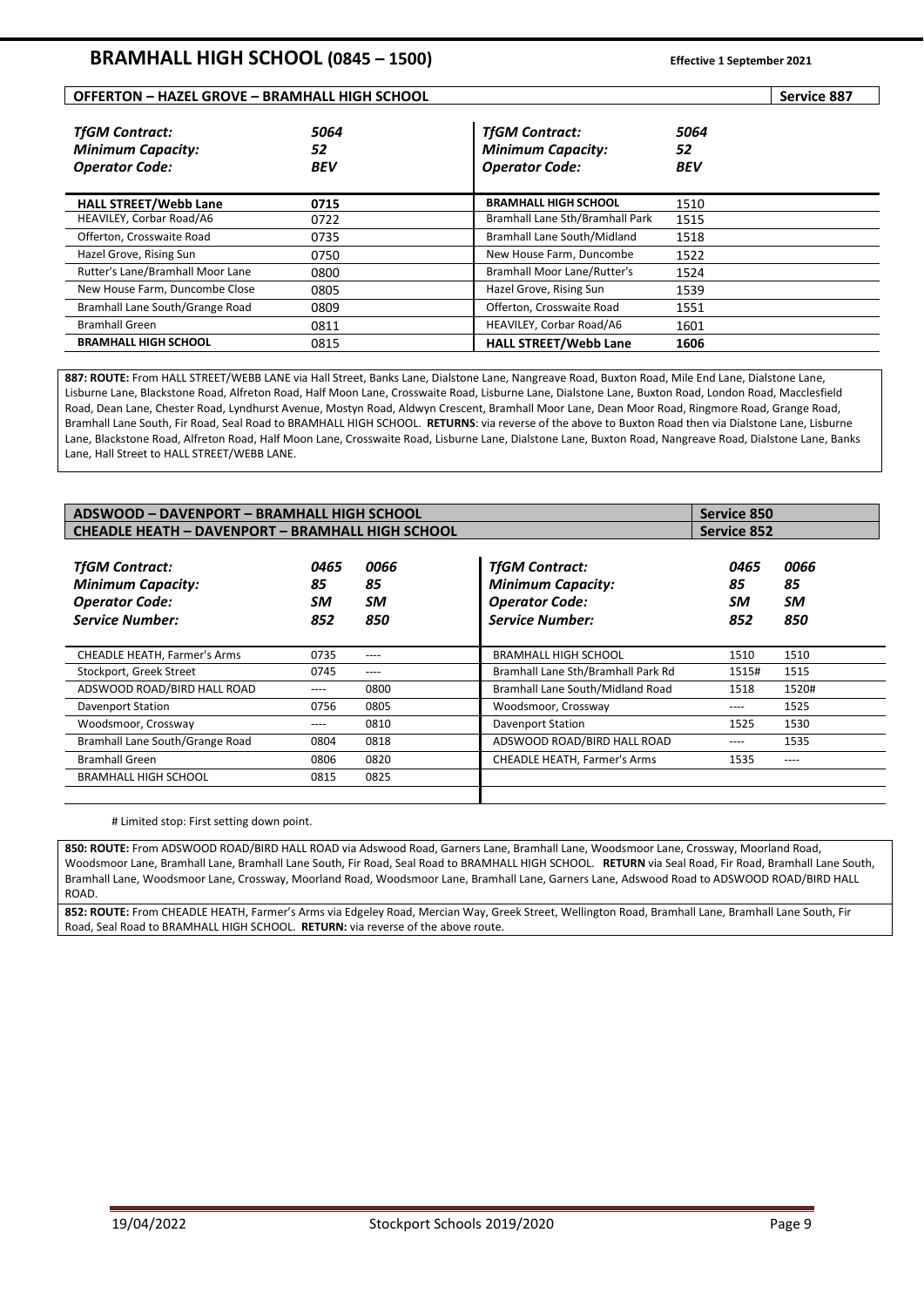## **BRAMHALL HIGH SCHOOL continued**

| ADSWOOD - CHEADLE - CHEADLE HULME - BRAMHALL HIGH SCHOOL                   |                         | <b>Service 877</b>                                                         |                  |   |
|----------------------------------------------------------------------------|-------------------------|----------------------------------------------------------------------------|------------------|---|
| <b>TfGM Contract:</b><br><b>Minimum Capacity:</b><br><b>Operator Code:</b> | 5091<br>52<br><b>SM</b> | <b>TfGM Contract:</b><br><b>Minimum Capacity:</b><br><b>Operator Code:</b> | 5091<br>52<br>SM |   |
| STOCKPORT, Greek Street                                                    | 0708                    | <b>BRAMHALL HIGH SCHOOL</b>                                                | 1515             |   |
| Cheadle Heath, Morrisons                                                   | 0714                    | Bramhall, Natwest Bank                                                     | 1520             | # |
| Adswood Road/Bird Hall Road                                                | 0721                    | Woodford, Church Lane                                                      | 1525             |   |
| Cheadle, Post Office                                                       | 0733                    | Grove Lane, Pointing Dog                                                   | 1528             |   |
| Cheadle Hulme, Station                                                     | 0748                    | <b>Cheadle Hulme Station</b>                                               | 1540             |   |
| Grove Lane, Pointing Dog                                                   | 0758                    | <b>Cheadle Post Office</b>                                                 | 1548             |   |
| Grove Lane/Acre Lane                                                       | 0800                    | Adswood Road/Bird Hall Road                                                | 1555             |   |
| Woodford, Church Lane                                                      | 0808                    | Cheadle Heath, Morrisons                                                   | 1559             |   |
| Bramhall, Natwest Bank                                                     | 0814                    | STOCKPORT, Greek Street                                                    | 1605             |   |
| <b>BRAMHALL HIGH SCHOOL</b>                                                | 0820                    |                                                                            |                  |   |

**877 ROUTE: From STOCKPORT, Greek Street** via Greek Street, Mercian Way, Edgeley Road, Bird Hall Lane, Bird Hall Road, Councillor Lane, Stockport Road, High Street, Wilmslow Road, Cheadle Road, Buckingham Road, Queens Road, Station Road, Ravenoak Road, Church Lane, Gill Bent Road, Grove Lane, Hall Moss Lane, Moor Lane, Chester Road to Woodford, Church Lane, then via Chester Road, Woodford Road, Bramhall Lane South, Fir Road, Seal Road to **BRAMHALL HIGH SCHOOL.** 

**Returns: FROM BRAMHALL HIGH SCHOOL** via Seal Road, Fir Road, Bramhall Lane South, Woodford Road, Chester Road to Woodford, Church Lane then via Chester Road, Moor Lane, Hall Moss Lane, Grove Lane, Gill Bent Road, Church Road, Ravenoak Road, Station Road, Queens Road, Buckingham Road, Cheadle Road, Wilmslow Road, High Street, Stockport Road, Councillor Lane, Bird Hall Road, Bird Hall Lane, Edgeley Road, Mercian Way TO **STOCKPORT, Greek Street**.

# Limited stop: First setting down point.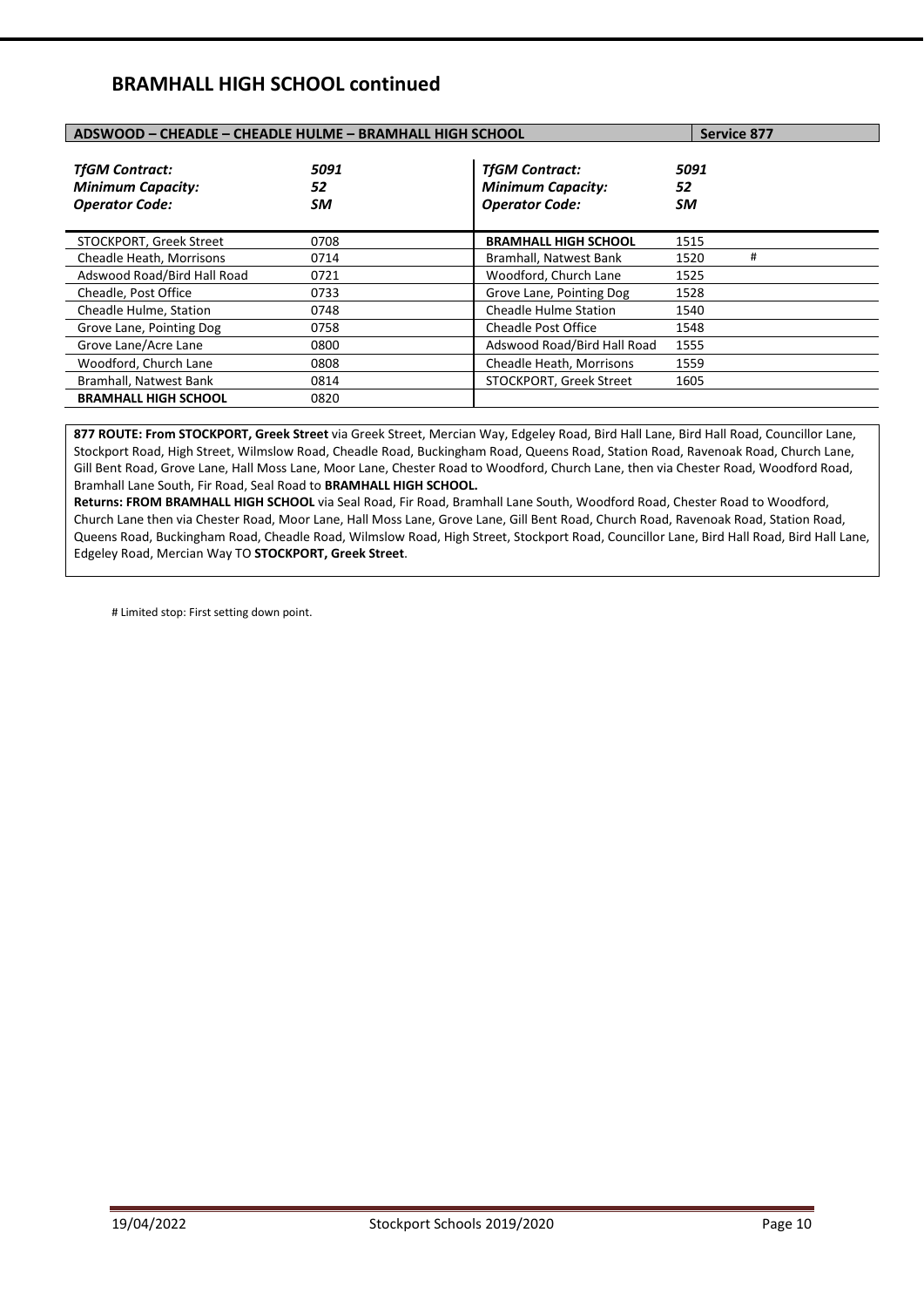## **(0900 – 1430 Thursday, 0900 – 1600 Monday, Tuesday, Wednesday, Friday)**

| HAZEL GROVE - HIGH LANE - CHEADLE AND MARPLE COLLEGE                                                         | <b>Services 804/809</b>  |                                 |                                                                                                      |                                       |
|--------------------------------------------------------------------------------------------------------------|--------------------------|---------------------------------|------------------------------------------------------------------------------------------------------|---------------------------------------|
| <b>TfGM Contract: Number:</b><br><b>Minimum Capacity:</b><br><b>Operator Code:</b><br><b>Service Number:</b> | 5066<br>52<br>BEV<br>809 | 5052<br>70<br><b>BEV</b><br>804 | <b>TfGM Contract:</b><br><b>Minimum Capacity:</b><br><b>Operator Code:</b><br><b>Service Number:</b> | 5066<br>52<br><b>BEV</b><br>809<br>Th |
| <b>HAZEL GROVE, Fiveways</b>                                                                                 | 0724                     | ----                            | <b>MARPLE SITE.</b>                                                                                  | 1510                                  |
| Commercial Rd/A6                                                                                             | 0730                     | ----                            | Hawk Green, Crown Hotel                                                                              | 1512                                  |
| Torkington Road/Highfield Road                                                                               | 0740                     | 0744                            | High Lane, Horseshoe Inn                                                                             | 1520                                  |
| Chepstow Drive                                                                                               | 0741                     | 0745                            | Hazel Grove, Rising Sun                                                                              | 1533                                  |
| Hazel Grove, Rising Sun                                                                                      | 0745                     | 0750                            | Chepstow Drive                                                                                       | 1537                                  |
| Alderdale Drive                                                                                              | 0753                     | ----                            | Chester Road/A6                                                                                      | 1548                                  |
| High Lane, Andrew Lane                                                                                       | $--- -$                  | 0800 &                          | HAZEL GROVE, Fiveways                                                                                | 1553                                  |
| High Lane, Horseshoe Inn                                                                                     | 0755                     | ----                            |                                                                                                      |                                       |
| Hawk Green, Crown Hotel                                                                                      | 0759                     | 0805                            |                                                                                                      |                                       |
| <b>CHEADLE AND MARPLE COLLEGE</b>                                                                            | 0802                     | 0810                            |                                                                                                      |                                       |

& Andrew Lane is Hail & Ride, driver to pick up where safe to do so.

**Th – Thursday only** 

**SERVICE 804:** From HIGHFIELD ROAD/TORKINGTON ROAD via Highfield Road, Sandown Road, Chepstow Drive, Highfield Road, Torkington Road, London Road, Buxton Road, Andrew Lane, Windlehurst Road, Upper Hibbert Lane, Hibbert Lane to CHEADLE & MARPLE 6TH FORM COLLEGE**.** 

**SERVICE 809:** From HAZEL GROVE, Fiveways via Dean Lane, Chester Road, Grundey Street, London Road, Commercial Road, Bosden Fold Road, Hazelwood Road, Clarendon Road, Brinkburn Road, Offerton Road, Torkington Road, Highfield Road, Sandown Road, Chepstow Drive, Highfield Road, Torkington Road, London Road, Buxton Road, Brookside Lane, Hartington Road, Alderdale Drive, Buxton Road, Windlehurst Road, Upper Hibbert Lane, Hibbert Lane to CHEADLE AND MARPLE SIXTH FORM COLLEGE. Returns via reverse of the above route to Buxton Road then Brookside Lane, Hartington Road, Alderdale Drive, Buxton Road, London Road, Torkington Road, Highfield Road, Sandown Road, Chepstow Drive, Highfield Road, Torkington Road and via the reverse of the above route to London Road then Chester Road, Dean Lane to HAZEL GROVE, Fiveways.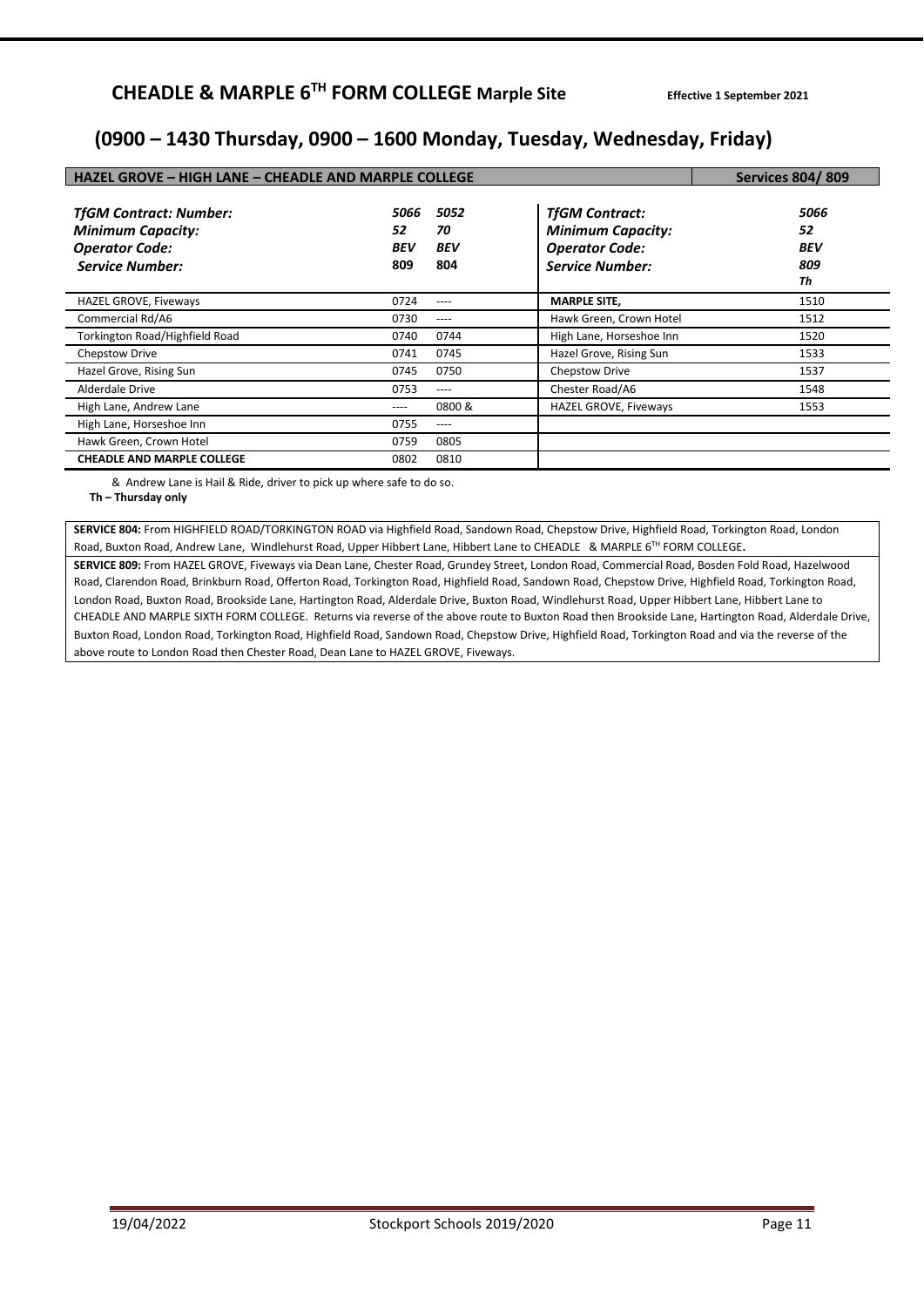## **CHEADLE CATHOLIC INFANT/JUNIOR SCHOOLS (Infant 0900 – 1525, Junior 0855 –**

**1520) Effective 1 September 2021** 

| <b>CHEADLE - GATLEY - CHEADLE CATHOLIC PRIMARY SCHOOL</b>                  | Service 818      |                                                                            |                  |
|----------------------------------------------------------------------------|------------------|----------------------------------------------------------------------------|------------------|
| <b>TfGM Contract:</b><br><b>Minimum Capacity:</b><br><b>Operator Code:</b> | 0447<br>90<br>SM | <b>TfGM Contract:</b><br><b>Minimum Capacity:</b><br><b>Operator Code:</b> | 0447<br>90<br>SM |
| COUNCILLOR LANE/CRANLEIGH DRIVE                                            | 0748             | <b>CHEADLE CATHOLIC PRIMARY SCHOOL</b>                                     | 1535             |
| Cheadle Heath, Morrison's                                                  | 0758             | Heald Green, Griffin                                                       | 1541             |
| Gatley Road/Springfield Road                                               | 0808             | Outwood Road/Finney Lane                                                   | 1548             |
| Gatley, Stonepail Road                                                     | 0811             | Gatley, Stonepail Road                                                     | 1556             |
| Outwood Road/Finney Lane                                                   | 0820             | Gatley Road/Springfield Road                                               | 1600             |
| Heald Green, Griffin                                                       | 0829             | Cheadle Heath, Morrison's                                                  | 1610             |
| <b>CHEADLE CATHOLIC PRIMARY SCHOOL</b>                                     | 0835             | COUNCILLOR LANE/CRANLEIGH DRIVE                                            | 1620             |

**ROUTE:** From Councillor Lane/Cranleigh Drive via Councillor Lane, Bird Hall Road, Bird Hall Lane, Edgeley Road, Stockport Road, High Street, Gatley Road, Church Road, Styal Road, Finney Lane, Outwood Road, Wilmslow Road, Etchells Road, Turves Road, Conway Road to Cheadle RC Schools. **RETURNS** via the reverse of above route.

#### **PLEASE NOTE: CHILDREN UNDER SEVEN YEARS OF AGE MUST BE ACCOMPANIED BY A RESPONSIBLE ADULT**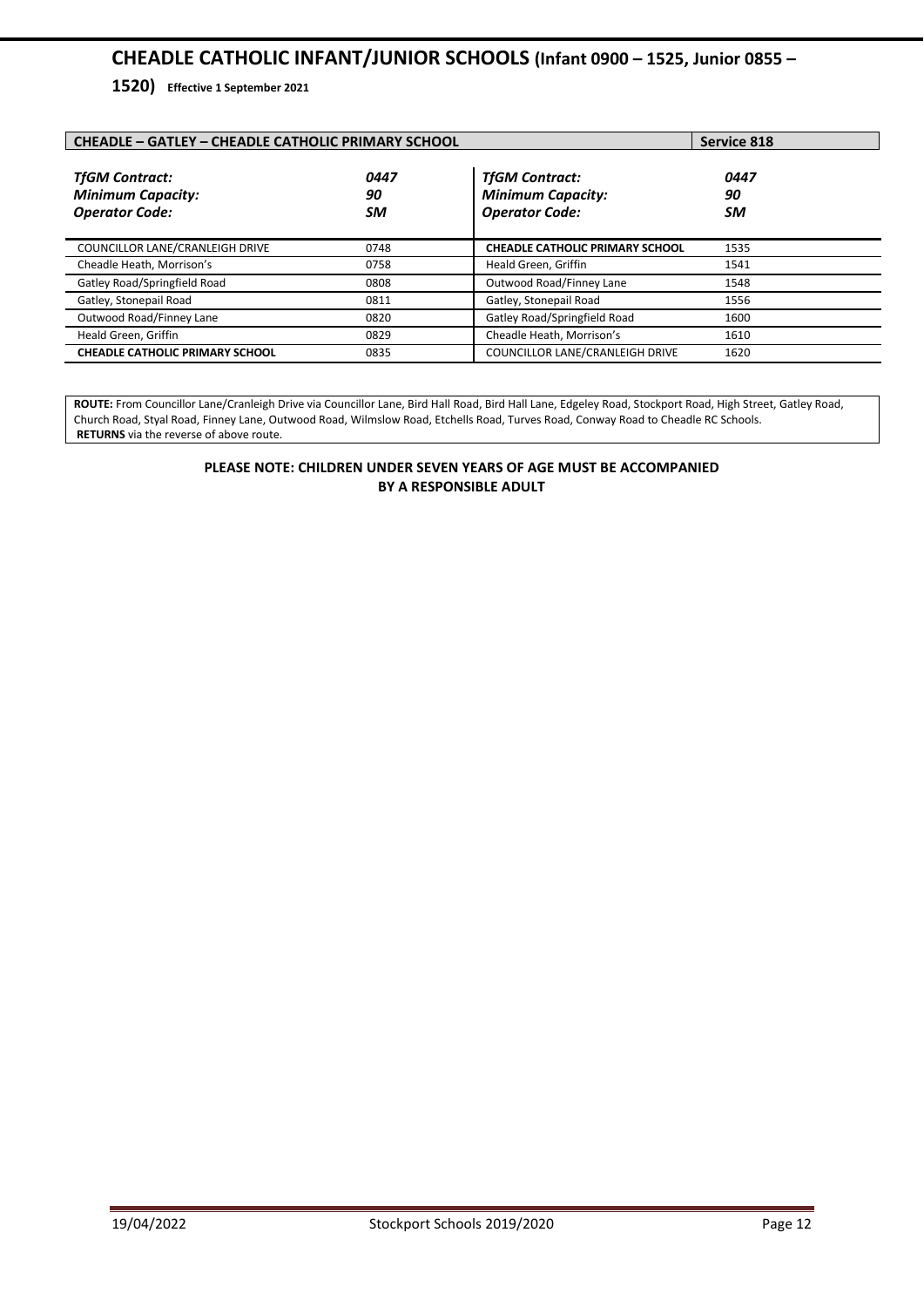## **CHEADLE HULME HIGH SCHOOL (0830 – 1425 W/1435 F/1520 MTuTh)**

**Effective 1 September 2021**

| STOCKPORT - EDGELEY - ADSWOOD - LAURUS CHEADLE HULME - CHEADLE HULME HIGH SCHOOL                     |                                |                                 |                                                                                                      |                              |                                     | <b>Service 863</b>                             |  |
|------------------------------------------------------------------------------------------------------|--------------------------------|---------------------------------|------------------------------------------------------------------------------------------------------|------------------------------|-------------------------------------|------------------------------------------------|--|
| <b>BRIDGE HALL - CHEADLE HEATH - LAURUS CHEADLE HULME - CHEADLE HULME HIGH SCHOOL</b>                |                                |                                 |                                                                                                      |                              |                                     | <b>Service 860</b>                             |  |
| <b>TfGM Contract:</b><br><b>Minimum Capacity:</b><br><b>Operator Code:</b><br><b>Service Number:</b> | 0476<br>90<br><b>SM</b><br>863 | 5086<br>52<br><b>BEV</b><br>860 | <b>TfGM Contract:</b><br><b>Minimum Capacity:</b><br><b>Operator Code:</b><br><b>Service Number:</b> | 0476<br>90<br>SM<br>863<br>W | 0476<br>90<br><b>SM</b><br>863<br>F | 0476<br>90<br><b>SM</b><br>863<br><b>MTuTh</b> |  |
| STOCKPORT, Wellington Road South                                                                     | 0729                           | ----                            | <b>CHEADLE HULME H.S.</b>                                                                            | 1435                         | 1445                                | 1530                                           |  |
| Mercian Way                                                                                          | 0738                           | ----                            | Outwood Road/Finney Lane                                                                             | 1444                         | 1454                                | 1539                                           |  |
| <b>BRIDGE HALL, Chelford Grove</b>                                                                   | ----                           | 0728                            | Heald Green, Griffin                                                                                 | 1448                         | 1458                                | 1543                                           |  |
| Cheadle Heath, Farmer's Arms                                                                         | $---$                          | 0738                            | <b>CHEADLE HULME, Fire Station</b>                                                                   | 1451                         | 1501                                | 1546                                           |  |
| Cheadle Heath, Boundary Bridge                                                                       | ----                           | 0740                            | Adswood Road/Bird Hall Road                                                                          | 1456                         | 1506                                | 1551                                           |  |
| <b>Councillor Lane/Demmings Road</b>                                                                 | ----                           | 0745#                           | Edgeley Road/Heathbank Road                                                                          | 1501                         | 1511                                | 1556                                           |  |
| Adswood Road/Bird Hall Road                                                                          | 0753                           | 0753                            | Mercian Way                                                                                          | 1506                         | 1516                                | 1601                                           |  |
| <b>LAURUS CHEADLE HULME</b>                                                                          | 0805                           | 0805                            | STOCKPORT, Wellington Road South                                                                     | 1509                         | 1519                                | 1604                                           |  |
| <b>Cheadle Hulme Station</b>                                                                         | 0816                           | 0816                            |                                                                                                      |                              |                                     |                                                |  |
| <b>CHEADLE HULME H.S.</b>                                                                            | 0820                           | 0820                            |                                                                                                      |                              |                                     |                                                |  |

# Does not pick up at the stop on Councillor Lane/Calverley Road, outside the flats

**863 ROUTE:** From STOCKPORT, Wellington Road South via Wellington Road South, Greek Street, Mercian Way, Edgeley Road, Bird Hall Lane, Bird Hall Road, Ladybridge Road, Albert Road, Cheadle Road to LAURUS CHEADLE HULME, then via Cheadle Road, Albert Road, Station Road, Ravenoak Road, Church Road, Woods Lane to CHEADLE HULME HIGH SCHOOL. RETURNS From CHEADLE HULME HIGH SCHOOL via Woods Lane, Church Road, Gill Bent Road, Stanley Road, Wilmslow Road, Outwood Road, Finney Lane, Etchells Road, Turves Road, Albert Road, Ladybridge Road, Bird Hall Road, Bird Hall Lane, Edgeley Road, Mercian Way, Greek Street, Wellington Road South to Stockport, Wellington Road South.

**860 ROUTE:** From BRIDGE HALL, Chelford Grove via Chelford Grove, Alvanley Crescent, Europa Way, Bird Hall Lane, Edgeley Road, Stockport Road, Councillor Lane, Ladybridge Road, Albert Road, Cheadle Road to LAURUS CHEADLE HULME, then via Cheadle Road, Albert Road, Station Road, Ravenoak Road, Church Road, Woods Lane to CHEADLE HULME HIGH SCHOOL.

| ADSWOOD - CHEADLE - LAURUS CHEADLE HULME - CHEADLE HULME HIGH SCHOOL       |                  |                                                                            |                       |                       | Service 864                      |
|----------------------------------------------------------------------------|------------------|----------------------------------------------------------------------------|-----------------------|-----------------------|----------------------------------|
| <b>TfGM Contract:</b><br><b>Minimum Capacity:</b><br><b>Operator Code:</b> | 0262<br>58<br>SM | <b>TfGM Contract:</b><br><b>Minimum Capacity:</b><br><b>Operator Code:</b> | 0058<br>90<br>SM<br>w | 0058<br>90<br>SM<br>F | 0058<br>90<br>SM<br><b>MTuTh</b> |
| Councillor Lane/Ladybridge Road                                            | 0735             | <b>CHEADLE HULME HIGH SCHOOL</b>                                           | 1435                  | 1445                  | 1530                             |
| Cheadle, Post Office                                                       | 0745             | Cheadle Hulme Station                                                      | 1444                  | 1454                  | 1539                             |
| <b>LAURUS CHEADLE HULME</b>                                                | 0750             | <b>Cheadle Post Office</b>                                                 | 1454                  | 1504                  | 1549                             |
| <b>Cheadle Hulme Station</b>                                               | 0800             | Adswood Road/Bird Hall Road                                                | 1504                  | 1514                  | 1559                             |
| <b>CHEADLE HULME H.S.</b>                                                  | 0808             | Bridge Hall, Shops                                                         | 1509                  | 1519                  | 1604                             |

**864 ROUTE:** From COUNCILLOR LANE/LADYBRIDGE ROAD via Councillor Lane, Stockport Road, High Street, Wilmslow Road, Cheadle Road to LAURUS CHEADLE HULME then via Cheadle Road, Albert Road, Station Road, Ravenoak Road, Church Road, Woods Lane to CHEADLE HULME HIGH SCHOOL. Returns via Woods Lane, Church Road, Ravenoak Road, Station Road, Albert Road, Cheadle Road, Wilmslow Road, High Street, Stockport Road, Councillor Lane, Bird Hall Road, Bird Hall Lane, Europa Way, Alvanley Crescent, Siddington Avenue to BRIDGE HALL, Shops.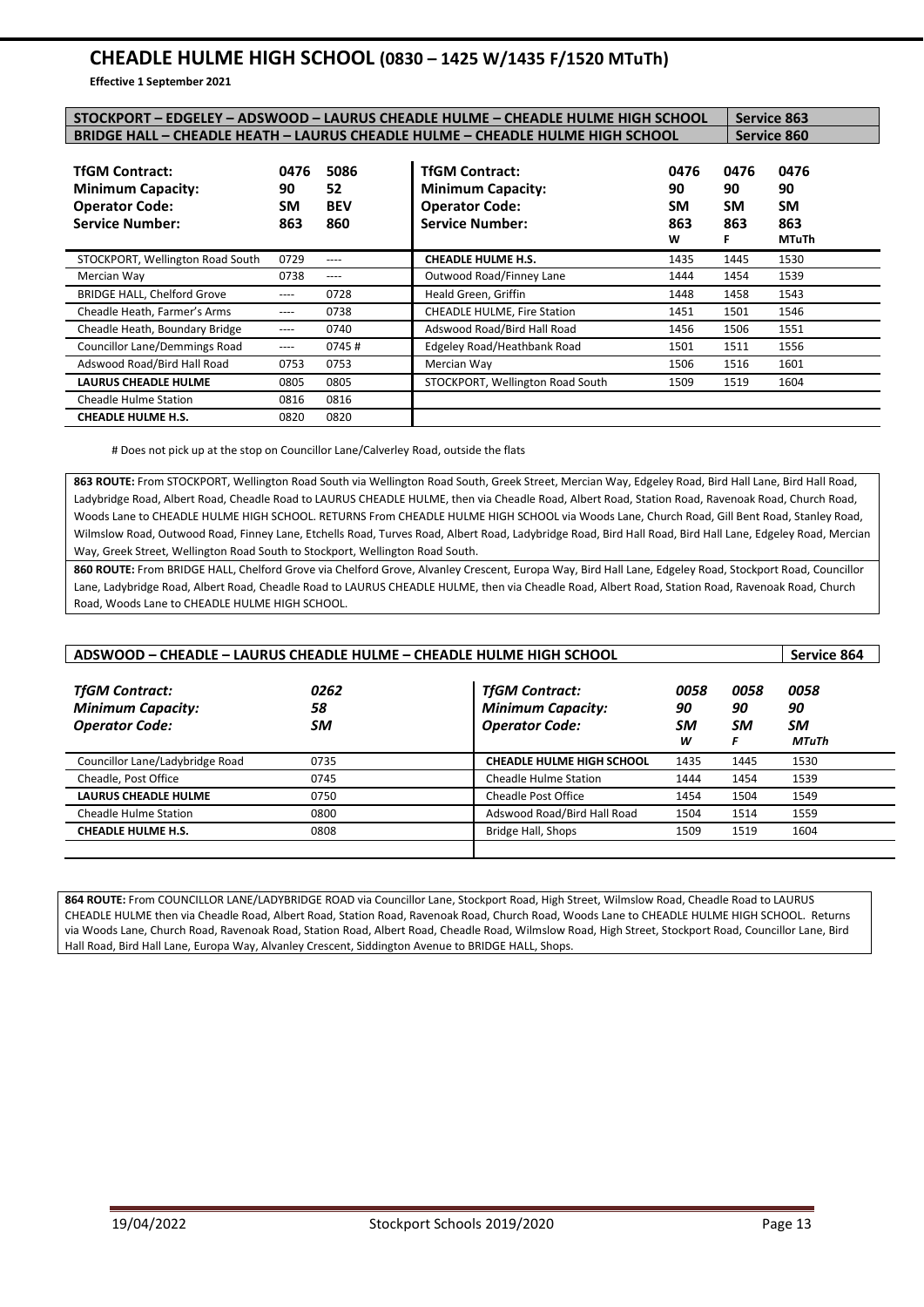## **CHEADLE HULME HIGH SCHOOL continued**

|                  | <b>Service 847</b>                                                    |
|------------------|-----------------------------------------------------------------------|
| 0058<br>90<br>SM |                                                                       |
| 0727             |                                                                       |
| 0738             |                                                                       |
| 0750             |                                                                       |
| 0756             |                                                                       |
| 0806             |                                                                       |
| 0816             |                                                                       |
| 0820             |                                                                       |
|                  | <b>HEALD GREEN - LAURUS CHEADLE HULME - CHEADLE HULME HIGH SCHOOL</b> |

**847 ROUTE:** From HEALD GREEN, Outwood Road via Outwood Road, Finney Lane, St Ann's Road, Silverdale Road, Foxland Road, Springfield Road, Gatley Road, Kingsway, Wilmslow Road, Etchells Road, Turves Road, Cheadle Road to LAURUS CHEADLE HULME, then via Cheadle Road, Albert Road, Station Road, Ravenoak Road, Church Road, Woods Lane to CHEADLE HULME HIGH SCHOOL.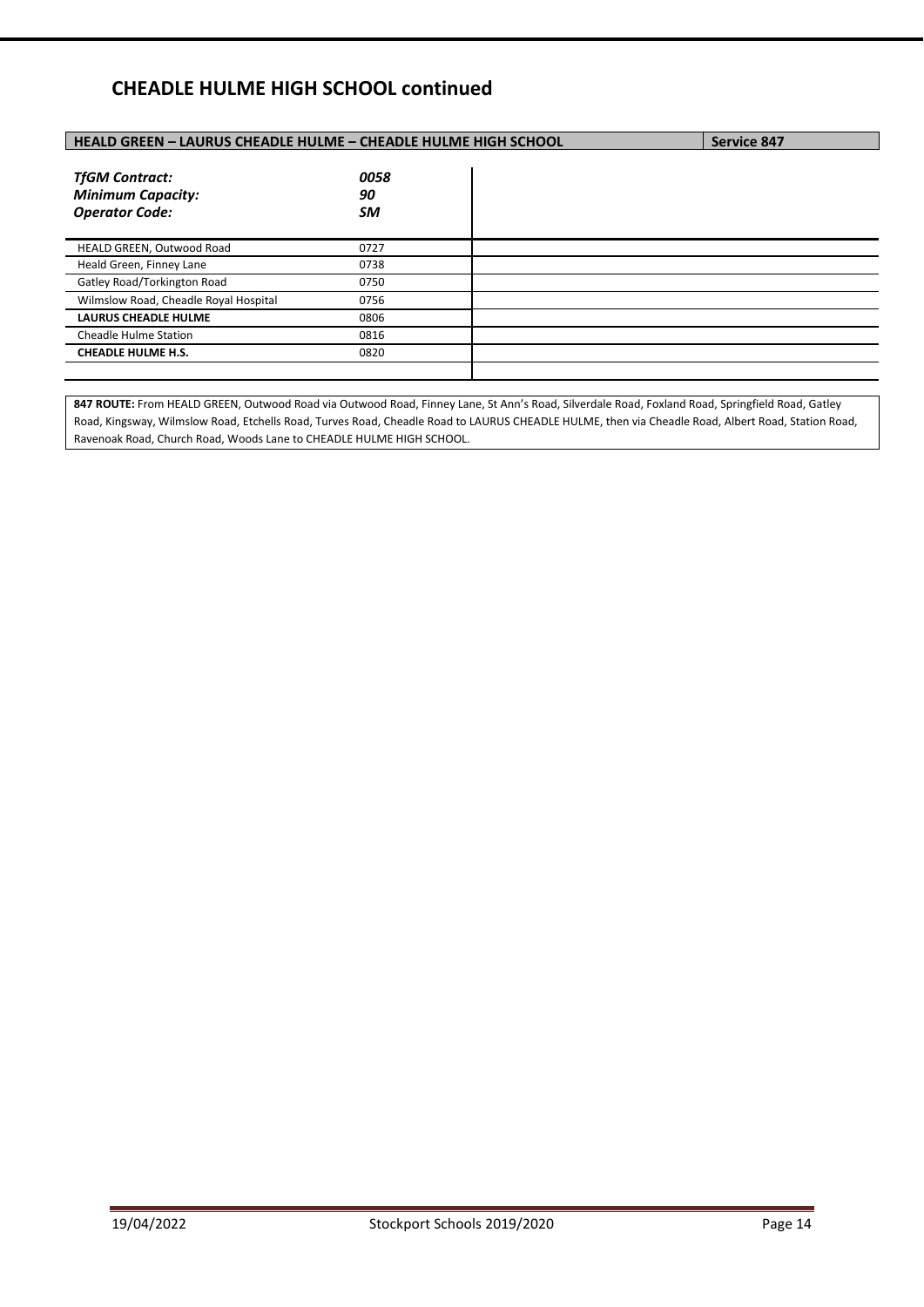## **HARRYTOWN RC HIGH SCHOOL, Romiley (0855 – 1535) Effective 25April 2022**

**Changes Effective from 25 April 2022** 

- **Service 807 will be operated by Stotts Tours**
- **Service 819 will be operated by Stagecoach Manchester. The afternoon journey will run 5 minutes later throughout.**

**PLEASE NOTE: The £7.60 TfGM Weekly bus ticket will no longer be available on services 807 or 819.** 

**For travel on service 819 Stagecoach's weekly ticket is available for £8.70 (with an igo pass). For travel on all operators services the System One weekly ticket, which can be used on services 807 or 819, is available for £10.30** 

| HAZEL GROVE - HIGH LANE - HAWK GREEN - MARPLE - HARRYTOWN HIGH SCHOOL      |                          |                                                                            | <b>Service 804</b> |  |
|----------------------------------------------------------------------------|--------------------------|----------------------------------------------------------------------------|--------------------|--|
| <b>TfGM Contract:</b><br><b>Minimum Capacity:</b><br><b>Operator Code:</b> | 5052<br>52<br><b>BEV</b> | <b>TfGM Contract:</b><br><b>Minimum Capacity:</b><br><b>Operator Code:</b> | 0468<br>85<br>SM   |  |
| HIGHFIELD ROAD/TORKINGTON ROAD                                             | 0744                     | <b>HARRYTOWN RC HIGH SCHOOL</b>                                            | 1545               |  |
| Hazel Grove, Rising Sun                                                    | 0750                     | Marple, Hill Top Drive                                                     | 1555               |  |
| High Lane, Andrew Lane                                                     | 0800 &                   | Cheadle and Marple College                                                 | 1600               |  |
| Hawk Green, Crown Hotel                                                    | 0805                     | Hawk Green, Crown Hotel                                                    | 1605               |  |
| CHEADLE AND MARPLE COLLEGE                                                 | 0810                     | High Lane, Andrew Lane                                                     | 1610 &             |  |
| Marple, Hill Top Drive                                                     | 0825                     | Buxton Road/Macclesfield Road                                              | 1620               |  |
| <b>HARRYTOWN RC HIGH SCHOOL</b>                                            | 0840                     | HIGHFIELD ROAD/TORKINGTON ROAD                                             | 1627               |  |

Service 804: Morning & afternoon – &: Andrew Lane is Hail & Ride, driver to pick up/set down where safe to do so.

**804 ROUTE:** From HIGHFIELD ROAD/TORKINGTON ROAD via Highfield Road, Sandown Road, Chepstow Drive, Highfield Road, Torkington Road, London Road, Buxton Road, Andrew Lane, Windlehurst Road, Upper Hibbert Lane, Hibbert Lane, Stockport Road, Oldknow Road, Arkwright Road, Station Road, Stockport Road, Dooley Lane, Otterspool Road, Hatherlow, Barrack Hill, Berrycroft Lane, Harrytown to HARRYTOWN RC HIGH SCHOOL. **RETURN:** HARRYTOWN RC HIGH SCHOOL via Harrytown, Bredbury Green, Hatherlow, Otterspool Road, Dooley Lane, Stockport Road, Station Road, Arkwright Road, Oldknow Road, Stockport Road, Hibbert Lane, Upper Hibbert Lane, Windlehurst Road, Andrew Lane, Buxton Road, London Road, Torkington Road, Highfield Road, Sandown Road, Chepstow Drive, Highfield Road to HIGHFIELD ROAD/TORKINGTON ROAD.

| <b>HARRYTOWN HIGH SCHOOL - OFFERTON - STOCKPORT</b>                        |                  |                                                                            | <b>Service 845</b> |
|----------------------------------------------------------------------------|------------------|----------------------------------------------------------------------------|--------------------|
| <b>TfGM Contract:</b><br><b>Minimum Capacity:</b><br><b>Operator Code:</b> | 0432<br>90<br>SМ | <b>TfGM Contract:</b><br><b>Minimum Capacity:</b><br><b>Operator Code:</b> | 0432<br>90<br>SМ   |
| WATERLOO RD, Strawberry Studios                                            | 0810             | <b>HARRYTOWN RC HIGH SCHOOL</b>                                            | 1545               |
| Offerton Lane/Banks Lane                                                   | 0822             | Offerton Green, Wright's Arms                                              | 1553               |
| Offerton Green, Wright's Arms                                              | 0829             | Offerton Lane/Banks Lane                                                   | 1600               |
| <b>HARRYTOWN RC HIGH SCHOOL</b>                                            | 0840             | <b>Wellington Street</b>                                                   | 1610               |

**845 ROUTE:** From WATERLOO ROAD/Strawberry Studios via Waterloo Road, Spring Gardens, Hall Street, Turncroft Lane, Offerton Lane, Marple Road, Dooley Lane, Otterspool Road, Hatherlow, Barrack Hill, Berrycroft Lane, Harrytown to HARRYTOWN RC HIGH SCHOOL.

**RETURN:** From HARRYTOWN RC HIGH SCHOOL via Harrytown, Bredbury Green, Hatherlow, Otterspool Road, Dooley Lane, Marple Road, Offerton Lane, Turncroft Lane, Hall Street, Spring Gardens, Churchgate to WELLINGTON STREET near junction with Lower Hillgate.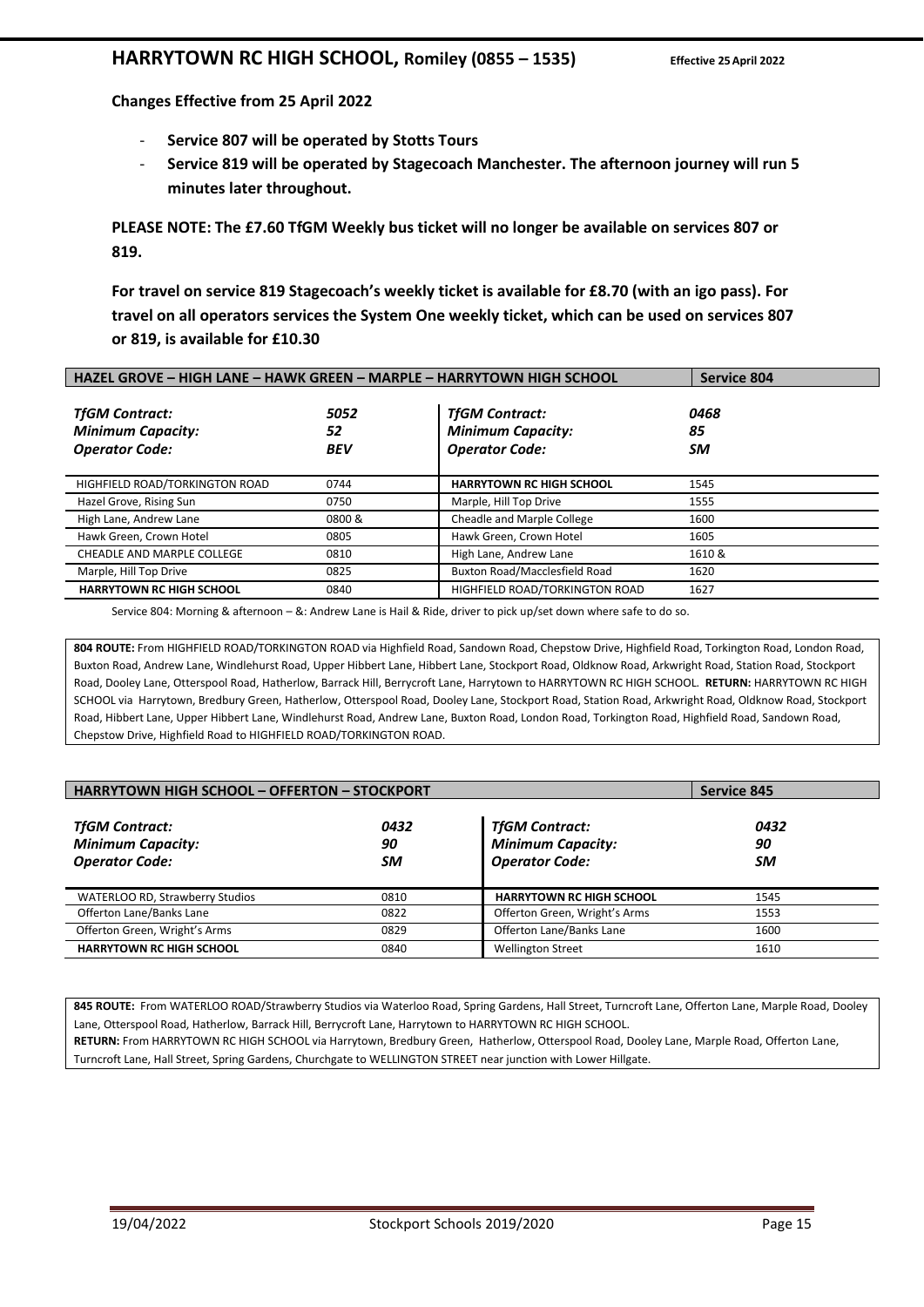## **HARRYTOWN RC HIGH SCHOOL continued**

| <b>REDDISH - BRINNINGTON - HARRYTOWN RC HIGH SCHOOL</b>                                      |                                 |                                                                                              |                                 | <b>Services 805/840</b>         |
|----------------------------------------------------------------------------------------------|---------------------------------|----------------------------------------------------------------------------------------------|---------------------------------|---------------------------------|
| <b>TfGM Contract:</b><br><b>Minimum Capacity:</b><br><b>Operator Code:</b><br><b>Service</b> | 5051<br>85<br><b>BEV</b><br>805 | <b>TfGM Contract:</b><br><b>Minimum Capacity:</b><br><b>Operator Code:</b><br><b>Service</b> | 5008<br>52<br><b>BEV</b><br>805 | 5051<br>52<br><b>BEV</b><br>840 |
| REDDISH, Bull's Head                                                                         | 0730                            | <b>HARRYTOWN RC HIGH SCHOOL</b>                                                              | 1545                            | 1545                            |
| South Reddish, Sandy Lane                                                                    | 0742                            | Offerton Green, Wright's Arms                                                                | 1553                            | $---$                           |
| BRINNINGTON, Brinnington Rd/Manor Rd                                                         | 0750                            | Offerton Lane/Banks Lane                                                                     | 1600                            | ----                            |
| Brinnington, Shopping Centre                                                                 | 0751                            | Carrington Rd/Brinnington Rd                                                                 | 1606                            | ----                            |
| Northumberland Rd/Exmouth Ave                                                                | 0753                            | Lingard Lane                                                                                 | ----                            | 1600                            |
| Northumberland Rd/Maycroft                                                                   | 0754                            | Northumberland Rd/Exmouth Ave                                                                | 1613                            | 1602                            |
| Northumberland Road/The Clough                                                               | 0755                            | Northumberland Rd/Maycroft                                                                   | 1614                            | 1603                            |
| Northumberland Road/Hollow End                                                               | 0756                            | Northumberland Rd/The Clough                                                                 | 1615                            | 1604                            |
| <b>Blackberry Lane</b>                                                                       | 0758                            | Northumberland Rd/Hollow End                                                                 | 1616                            | 1605                            |
| Holtwood Walk Bus Turnaround                                                                 | 0800                            | <b>Blackberry Lane</b>                                                                       | 1617                            | 1606                            |
| North Wav                                                                                    | 0802                            | <b>Holtwood Road Bus Turnaround</b>                                                          | 1619                            | 1608                            |
| Middlesex Road/The Link                                                                      | 0803                            | Northway                                                                                     | 1620                            | 1609                            |
| Middlesex Road/stop before Lingard Lane                                                      | 0804                            | Middlesex Road/The Link                                                                      | 1621                            | 1610                            |
| Brinnington Road/Carrington Road                                                             | 0813                            | Middlesex Road                                                                               | 1622                            | 1611                            |
| Offerton Lane/Banks Lane                                                                     | 0822                            | <b>BRINNINGTON ROAD/Opp Manor</b>                                                            | 1625                            | 1614                            |
| Offerton Green, Wright's Arms                                                                | 0829                            | South Reddish, Sandy Lane                                                                    | ----                            | 1621                            |
| <b>HARRYTOWN RC HIGH SCHOOL</b>                                                              | 0840                            | REDDISH, Bull's Head                                                                         | ----                            | 1633                            |
|                                                                                              |                                 |                                                                                              |                                 |                                 |

**805 ROUTE:** From REDDISH, Bull's Head via Gorton Road, Reddish Road, Sandy Lane, Tiviot Way, Carrington Road Brinnington Road, Northumberland Road, Blackberry Lane, Holtwood Walk bus turnround, North Way, Lapwing Lane, The Link, Middlesex Road, Brinnington Road, Carrington Road, St Mary's Way, Spring Gardens, Hall Street, Offerton Lane, Marple Road, Dooley Lane, Otterspool Road, Hatherlow, Barrack Hill, Berrycroft Lane, Harrytown to HARRYTOWN RC HIGH SCHOOL. **RETURNS:** From HARRYTOWN RC HIGH SCHOOL via Harrytown, Bredbury Green, Hatherlow, Otterspool Road, Dooley Lane, Marple Road, Offerton Lane, Hall Street, Spring Gardens, St Mary's Way, Carrington Road, Brinnington Road, Northumberland Road, Blackberry Lane, Holtwood Walk bus turnround, North Way, Lapwing Lane, The Link, Middlesex Road, Brinnington Road to Brinnington Road/opp Manor Road.

**840 ROUTE:** From HARRYTOWN RC HIGH SCHOOL via Harrytown, Bredbury Green, Barrack Hill, Berrycroft Lane, Higher Bents Lane, Lower Bents Lane, Stockport Road East, Stockport Road West, Ashton Road, Lingard Lane, Brinnington Road, Northumberland Road, Blackberry Lane, Holtwood Walk bus turnround, North Way, Lapwing Lane, The Link, Middlesex Road, Brinnington Road, Carrington Road, Tiviot Way, Sandy Lane, Reddish Road, Gorton Road to REDDISH, Bull's Head.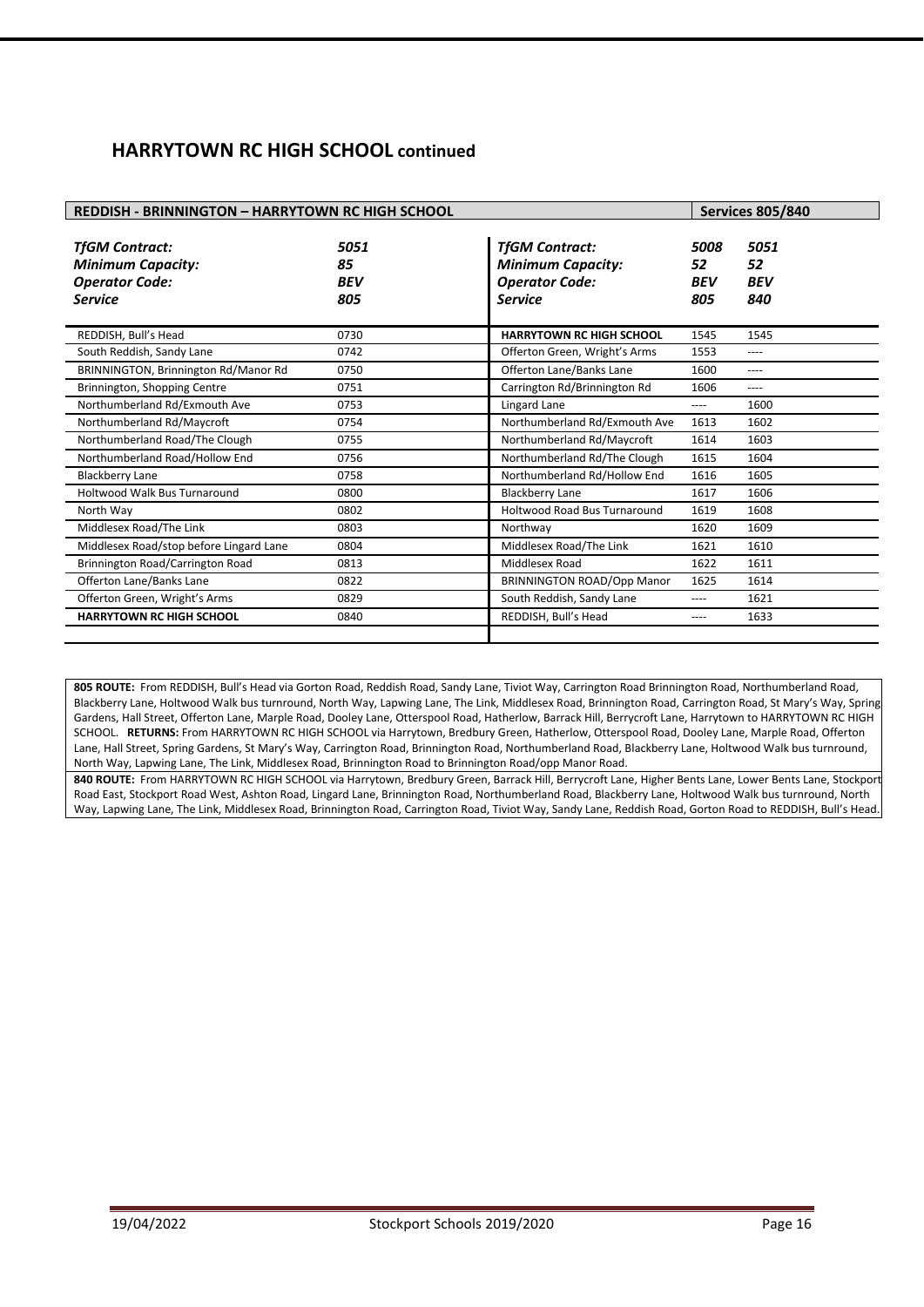## **HARRYTOWN R.C. HIGH SCHOOL continued**

| <b>HEAVILEY - HARRYTOWN RC HIGH SCHOOL</b>                                 |                          |                                                                            | Service 843              |
|----------------------------------------------------------------------------|--------------------------|----------------------------------------------------------------------------|--------------------------|
| <b>TfGM Contract:</b><br><b>Minimum Capacity:</b><br><b>Operator Code:</b> | 5054<br>52<br><b>BEV</b> | <b>TfGM Contract:</b><br><b>Minimum Capacity:</b><br><b>Operator Code:</b> | 5083<br>52<br><b>BEV</b> |
| HAZEL GROVE, Chester Rd/Cavendish Rd                                       | 0740                     | <b>HARRYTOWN RC HIGH SCHOOL</b>                                            | 1545                     |
| <b>Bramhall Green</b>                                                      | 0750                     | Brinkburn Road                                                             | 1556                     |
| <b>Buxton Road/Bramhall Lane</b>                                           | 0800                     | Buxton Road/Dialstone Road                                                 | 1605                     |
| <b>Buxton Road/Dialstone Lane</b>                                          | 0805                     | <b>Buxton Road/Bramhall Lane</b>                                           | 1610                     |
| Brinkburn Road                                                             | 0814                     | Bramhall Lane/Grange Road                                                  | 1615                     |
| <b>HARRYTOWN RC HIGH SCHOOL</b>                                            | 0830                     | HAZEL GROVE, Chester Rd/Cavendish Rd                                       | 1625                     |
|                                                                            |                          |                                                                            |                          |

**843 ROUTE:** From CHESTER RD/CAVENDISH RD via Chester Road, Jackson Lane, Bramhall Lane South, Bramhall Lane, Bullock Street, Higher Hillgate, Buxton Road, London Road, Commercial Road, Bosden Fold Road, Hazelwood Road, Clarendon Road, Brinkburn Road, Offerton Road, Marple Road, Dooley Lane, Otterspool Road, Hatherlow, Barrack Hill, Berrycroft Lane, Harrytown to HARRYTOWN RC HIGH SCHOOL.

**RETURNS:** From HARRYTOWN RC HIGH SCHOOL via Harrytown, Bredbury Green, Hatherlow, Otterspool Road, Dooley Lane, Marple Road, Offerton Road, Brinkburn Road, Clarendon Road, Hazelwood Road, Bosden Fold Road, Commercial Road, London Road, Buxton Road, Bullock Street, Higher Hillgate, Bramhall Lane, Bramhall Lane South, Jackson Lane, Chester Road to junction with CAVENDISH ROAD.

| <b>MELLOR - HARRYTOWN RC HIGH SCHOOL</b>                                   |                         |                                                                            | Service 819             |
|----------------------------------------------------------------------------|-------------------------|----------------------------------------------------------------------------|-------------------------|
| <b>TfGM Contract:</b><br><b>Minimum Capacity:</b><br><b>Operator Code:</b> | 1104<br>33<br><b>SM</b> | <b>TfGM Contract:</b><br><b>Minimum Capacity:</b><br><b>Operator Code:</b> | 1104<br>33<br><b>SM</b> |
| MELLOR, Devonshire Arms                                                    | 0758                    | <b>HARRYTOWN RC HIGH SCHOOL</b>                                            | 1550                    |
| Marple Bridge                                                              | 0806                    | Woodley, Precinct                                                          | 1557                    |
| Romiley, Compstall Rd/Birchvale Drive                                      | 0816                    | Pennine Drive                                                              | 1601                    |
| Pennine Drive                                                              | 0823                    | Romiley, Compstall Rd/Birchvale                                            | 1608                    |
| Woodley, Precinct                                                          | 0833                    | Marple Bridge                                                              | 1618                    |
| <b>HARRYTOWN RC HIGH SCHOOL</b>                                            | 0840                    | Mellor, Devonshire Arms                                                    | 1623                    |

**819 ROUTE:** From MELLOR, Devonshire Arms via Longhurst Lane, Town Street, Lower Fold, Compstall Road, Andrew Street, Compstall Road, Sandy Lane, Greave, Werneth Road, Pennine Road, Hyde Road, George Lane, Berrycroft Lane, Harrytown to HARRYTOWN RC HIGH SCHOOL. RETURNS HARRYTOWN RC HIGH SCHOOL via Harrytown, Bredbury Green, Barrack Hill, George Lane, Hyde Road, Pennine Road, Werneth Road, Greave, Sandy Lane, Compstall Road, Andrew Street, Compstall Road, Lower Fold, Town Street, and Longhurst Lane to MELLOR, Devonshire Arms.

| <b>MELLOR - HARRYTOWN RC HIGH SCHOOL</b>                                   |                          |                                                                            | Service 807              |
|----------------------------------------------------------------------------|--------------------------|----------------------------------------------------------------------------|--------------------------|
| <b>TfGM Contract:</b><br><b>Minimum Capacity:</b><br><b>Operator Code:</b> | 1102<br>45<br><b>STO</b> | <b>TfGM Contract:</b><br><b>Minimum Capacity:</b><br><b>Operator Code:</b> | 1102<br>45<br><b>STO</b> |
| STOCKPORT, Wellington Road South                                           | 0755                     | <b>HARRYTOWN RC HIGH SCHOOL</b>                                            | 1545                     |
| Offerton, Finger Post                                                      | 0807                     | Bosden Farm, Harvester                                                     | 1600                     |
| Mallowdale Road                                                            | 0816                     | Lisburne Lane/Amlwch Avenue                                                | 1606                     |
| Lisburne Lane/Amlwch Avenue                                                | 0819                     | Mallowdale Road                                                            | 1610                     |
| Bosden Farm, Harvester                                                     | 0825                     | Offerton, Finger Post                                                      | 1619                     |
| <b>HARRYTOWN RC HIGH SCHOOL</b>                                            | 0840                     | STOCKPORT, Wellington Road South                                           | 1629                     |

**807 ROUTE:** From STOCKPORT, Wellington Road South via Wellington Road South, Longshut Lane, Hempshaw Lane, Dialstone Lane, Lisburne Lane, Blackstone Road, Alfreton Road, Mallowdale Road, Alfreton Road, Lisburne Lane, Marple Road, Shearwater Road, Turnstone Road, Shearwater Road, Sanderling Road, Offerton Road, Marple Road, Dooley Lane, Otterspool Road, Hatherlow, Barrack Hill, Berrycroft Lane, Harrytown to HARRYTOWN RC HIGH SCHOOL. RETURNS via Harrytown, Bredbury Green, Hatherlow, Otterspool Road, Dooley Lane, Marple Road, Offerton Road, Sanderling Road, Shearwater Road, Turnstone Road,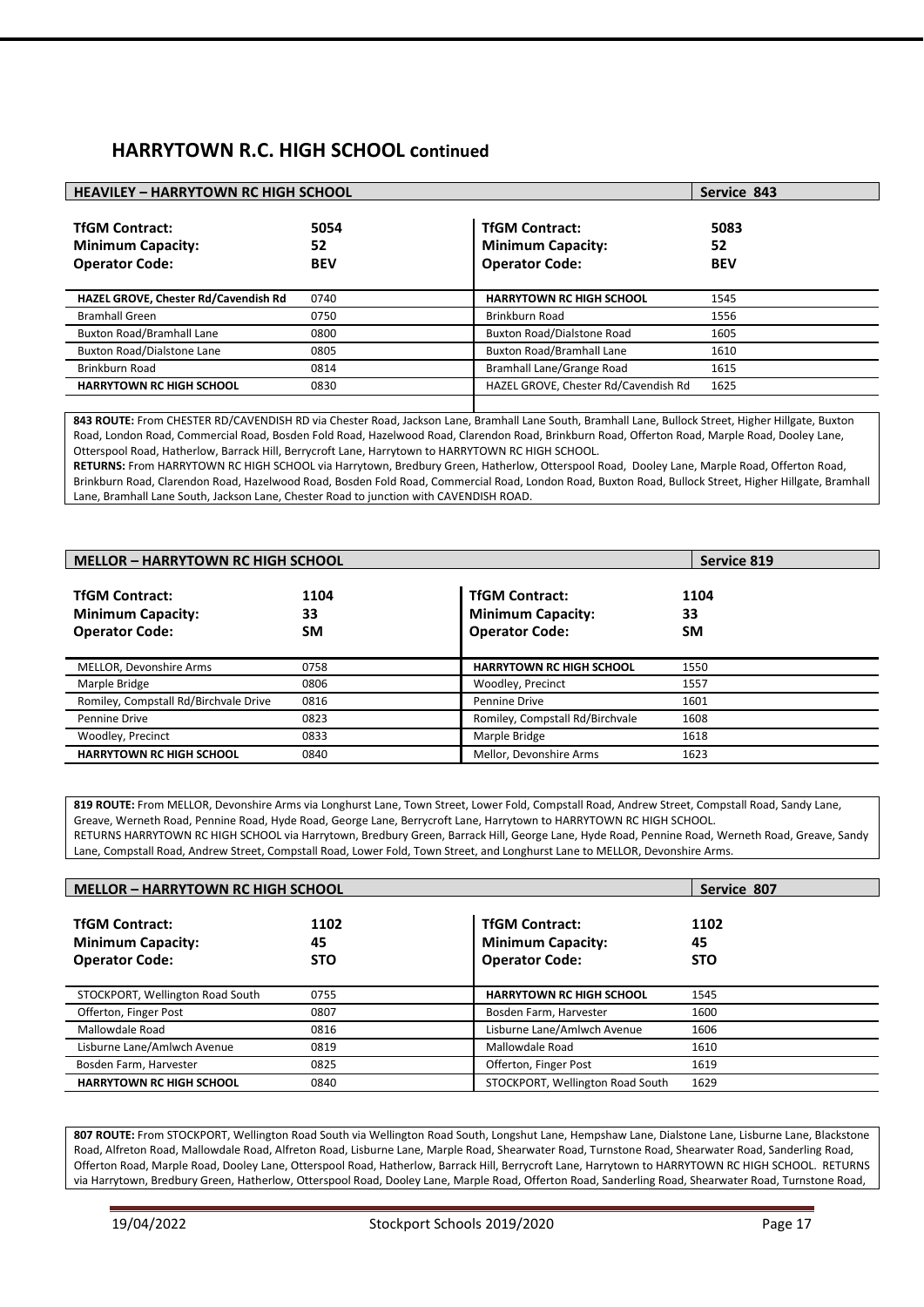#### **HAZEL GROVE HIGH SCHOOL (0850 – 1500/1435 Wednesdays) Effective 1 September 2021**

| STOCKPORT - DAVENPORT - HAZEL GROVE HIGH SCHOOL                            |                  |                                                                            |                        | Service 374                   |  |
|----------------------------------------------------------------------------|------------------|----------------------------------------------------------------------------|------------------------|-------------------------------|--|
| <b>TfGM Contract:</b><br><b>Minimum Capacity:</b><br><b>Operator Code:</b> | 0475<br>85<br>SM | <b>TfGM Contract:</b><br><b>Minimum Capacity:</b><br><b>Operator Code:</b> | 0475<br>85<br>SM<br>WO | 0475<br>85<br>SM<br><b>NW</b> |  |
| STOCKPORT, Wellington Road South                                           | 0757             | <b>HAZEL GROVE HIGH SCHOOL</b>                                             | 1445                   | 1510                          |  |
| Shaw Heath                                                                 | 0802             | New House Farm, Duncombe Close                                             | 1450                   | 1515                          |  |
| <b>Davenport Station</b>                                                   | 0810             | <b>Davenport Station</b>                                                   | 1455                   | 1520                          |  |
| New House Farm, Duncombe Close                                             | 0815             | Shaw Heath, Mercian Way                                                    | 1503                   | 1528                          |  |
| <b>HAZEL GROVE HIGH SCHOOL</b>                                             | 0825             | STOCKPORT, Wellington Road South                                           | 1506                   | 1531                          |  |

**374 ROUTE:** From STOCKPORT, Wellington Road South via Wellington Road South, Greek Street, Shaw Heath, Adswood Lane East, Bramhall Lane, A5102, Grange Road, Ringmore Road, Dean Moor Road, Bramhall Moor Lane, Jacksons Lane to HAZEL GROVE HIGH SCHOOL. **RETURNS** via Jacksons Lane, Bramhall Moor Lane, Dean Moor Road, Ringmore Road, Grange Road, A5102, Bramhall Lane, Cale Green, Shaw Heath, Greek Street, Wellington Road South to Stockport, Wellington Road South.

| <b>CHEADLE HEATH - DAVENPORT - HAZEL GROVE HIGH SCHOOL</b>                 |                  |                                                                            |                               | Service 874                   |
|----------------------------------------------------------------------------|------------------|----------------------------------------------------------------------------|-------------------------------|-------------------------------|
| <b>TfGM Contract:</b><br><b>Minimum Capacity:</b><br><b>Operator Code:</b> | 0051<br>85<br>SM | <b>TfGM Contract:</b><br><b>Minimum Capacity:</b><br><b>Operator Code:</b> | 0051<br>85<br><b>SM</b><br>WO | 0051<br>85<br>SM<br><b>NW</b> |
| CHEADLE HEATH, Boundary Bridge                                             | 0759             | <b>HAZEL GROVE HIGH SCHOOL</b>                                             | 1445                          | 1510                          |
| Shaw Heath                                                                 | 0809             | <b>Bramhall Green</b>                                                      | 1450                          | 1515                          |
| <b>Davenport Station</b>                                                   | 0820             | <b>Davenport Station</b>                                                   | 1455                          | 1520                          |
| <b>Bramhall Green</b>                                                      | 0830             | Shaw Heath, Mercian Way                                                    | 1503                          | 1528                          |
| <b>HAZEL GROVE HIGH SCHOOL</b>                                             | 0835             | CHEADLE HEATH, BOUNDARY                                                    | 1510                          | 1535                          |
|                                                                            |                  |                                                                            |                               |                               |

**874 ROUTE:** From CHEADLE HEATH, Boundary Bridge via Stockport Road, Edgeley Road, Mercian Way, Shaw Heath, Adswood Lane East, Bramhall Lane, Bramhall Lane South, Bridge Lane, Jacksons Lane to HAZEL GROVE HIGH SCHOOL. **RETURNS** via reverse of above to Bramhall Lane then Cale Green, Shaw Heath and via the reverse of the above route

| <b>BOSDEN FARM - HIGH LANE - HAZEL GROVE HIGH SCHOOL</b>                   |                  |                          |                                                                            |                                | <b>Service 834</b>     |                                       |                               |
|----------------------------------------------------------------------------|------------------|--------------------------|----------------------------------------------------------------------------|--------------------------------|------------------------|---------------------------------------|-------------------------------|
| <b>TfGM Contract:</b><br><b>Minimum Capacity:</b><br><b>Operator Code:</b> | 0436<br>90<br>SM | 5063<br>52<br><b>BEV</b> | <b>TfGM Contract:</b><br><b>Minimum Capacity:</b><br><b>Operator Code:</b> | 5063<br>52<br><b>BEV</b><br>WO | 0436<br>90<br>SM<br>WO | 5063<br>52<br><b>BEV</b><br><b>NW</b> | 0436<br>90<br>SМ<br><b>NW</b> |
| <b>BOSDEN FARM, The Harvester</b>                                          | 0735             |                          | <b>HAZEL GROVE HIGH SCHOOL</b>                                             | 1445                           | 1446                   | 1510                                  | 1511                          |
| Rose Hill, Rail Station                                                    | 0742             |                          | High Lane, Post Office                                                     | 1500                           | 1500                   | 1525                                  | 1525                          |
| Marple, Cheadle & Marple College                                           | 0755             |                          | Andrew Lane, jct Windlehurst Ln                                            | 1505                           | 1505                   | 1530                                  | 1530                          |
| Andrew Lane, jct Windlehurst Ln                                            | 0805             | 0810                     | Marple, Cheadle & Marple College                                           |                                | 1513                   |                                       | 1538                          |
| High Lane, Post Office                                                     | 0816             | 0821                     | Rose Hill, Rail Station                                                    |                                | 1520                   |                                       | 1545                          |
| Hazel Grove, Buxton Rd/Macclesfield Road                                   | 0821#            | 0826#                    | <b>BOSDEN FARM, The Harvester</b>                                          |                                | 1525                   |                                       | 1550                          |
| <b>HAZEL GROVE HIGH SCHOOL</b>                                             | 0835             | 0840                     |                                                                            |                                |                        |                                       |                               |

# LIMITED STOP: Does not stop between Hazel Grove (Buxton Rd/Macclesfield Rd) and the School

**WO – Wednesdays only** 

**NW – Not Wednesdays**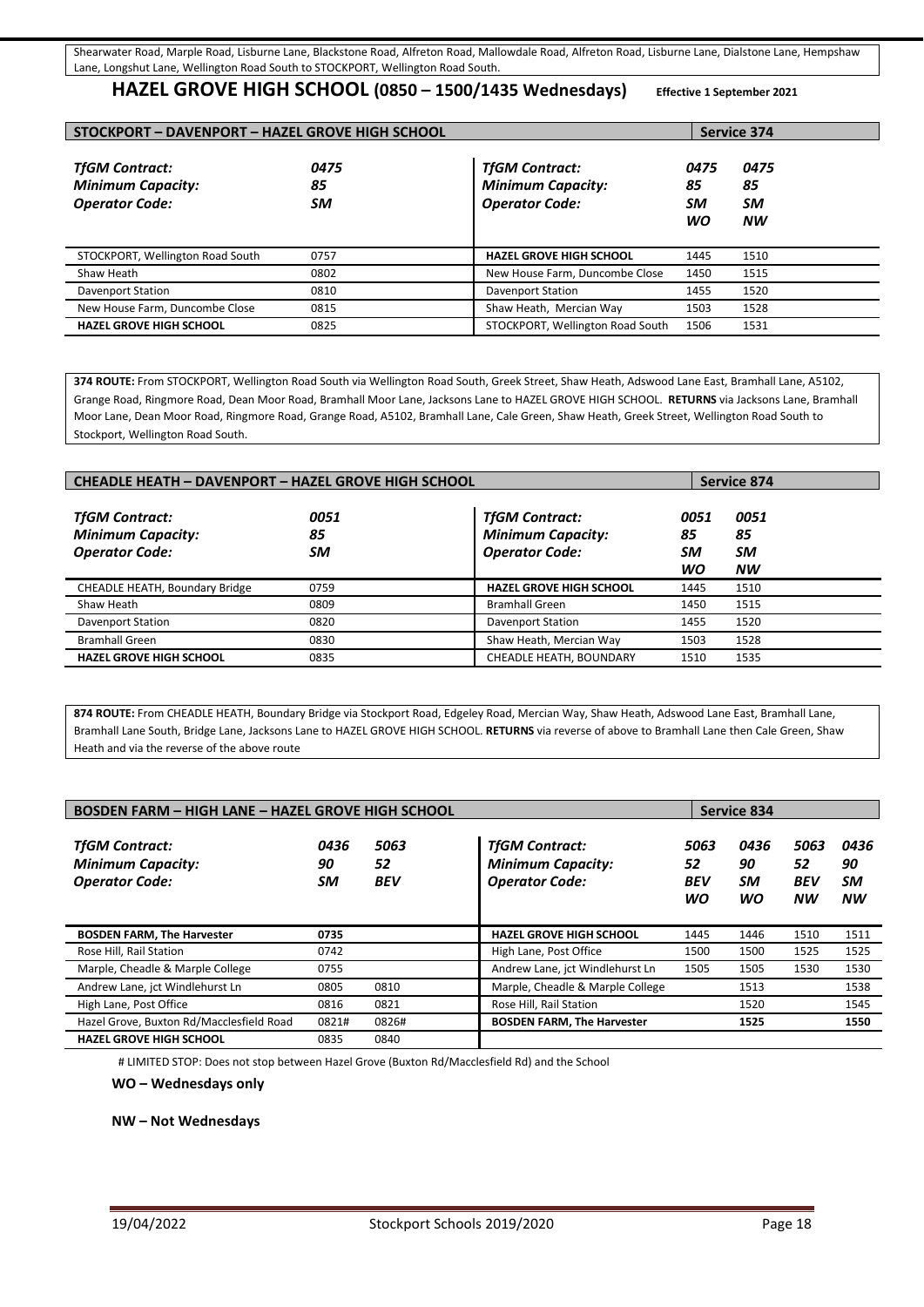**834 ROUTE:** From BOSDEN FARM, The Harvester, via Turnstone Road, Shearwater Road, Marple Road, Stockport Road, Hibbert Lane, Upper Hibbert Lane, Windlehurst Road, Andrew Lane, Buxton Road, London Road, Chester Road, Jacksons Lane to HAZEL GROVE HIGH SCHOOL. **RETURNS** via Jacksons Lane, Chester Road, Grundey Street, London Road and via the reverse of the above route.

# **HAZEL GROVE HIGH SCHOOL continued**

| <b>HALL STREET - BOSDEN FARM - HAZEL GROVE HIGH SCHOOL</b>                 |                  |                                                                            | <b>Service 821</b>            |                               |
|----------------------------------------------------------------------------|------------------|----------------------------------------------------------------------------|-------------------------------|-------------------------------|
| <b>TfGM Contract:</b><br><b>Minimum Capacity:</b><br><b>Operator Code:</b> | 0052<br>90<br>SM | <b>TfGM Contract:</b><br><b>Minimum Capacity:</b><br><b>Operator Code:</b> | 0052<br>90<br>SM<br><b>WO</b> | 0052<br>90<br>SM<br><b>NW</b> |
| HALL STREET/TURNCROFT LN                                                   | 0800             | <b>HAZEL GROVE HIGH SCHOOL</b>                                             | 1445                          | 1510                          |
| Marple Rd/Hillcrest Road                                                   | 0805             | Hazel Grove, Rising Sun                                                    | 1454                          | 1519                          |
| Bosden Farm, Harvester                                                     | 0812             | Bosden Farm, Harvester                                                     | 1504                          | 1529                          |
| Hazel Grove, Rising Sun                                                    | 0825             | Marple Road/Hillcrest Road                                                 | 1506                          | 1531                          |
| <b>HAZEL GROVE HIGH SCHOOL</b>                                             | 0835             | HALL STREET/TURNCROFT LANE                                                 | 1511                          | 1536                          |

**821 ROUTE:** From HALL STREET/TURNCROFT LANE via Hall Street, Offerton Lane, Marple Road, Shearwater Road, Turnstone Road, Shearwater Road, Sanderling Road, Offerton Road, Torkington Road, London Road, Macclesfield Road, Dean Lane, Jackson's Lane to Hazel Grove High School. **RETURNS** via Jacksons Lane, Dean Lane, Macclesfield Road, London Road, Torkington Road, Offerton Road, Sanderling Road, Shearwater Road, Turnstone Road, Shearwater Road, Marple Road, Offerton Lane, Hall Street to HALL STREET/TURNCROFT LANE.

| <b>HEAVILEY - CHEPSTOW DRIVE - HAZEL GROVE HIGH SCHOOL</b><br><b>Service 827</b> |                  |                  |                                                                            |                        |                        |                               |                                      |
|----------------------------------------------------------------------------------|------------------|------------------|----------------------------------------------------------------------------|------------------------|------------------------|-------------------------------|--------------------------------------|
| <b>TfGM Contract:</b><br><b>Minimum Capacity:</b><br><b>Operator Code:</b>       | 0448<br>85<br>SM | 5036<br>63<br>SM | <b>TfGM Contract:</b><br><b>Minimum Capacity:</b><br><b>Operator Code:</b> | 0448<br>85<br>SМ<br>WO | 0368<br>58<br>SM<br>WO | 0448<br>85<br>SM<br><b>NW</b> | 5036<br>63<br><b>SM</b><br><b>NW</b> |
| <b>BUXTON ROAD, Bramhall Lane jct</b>                                            | 0800             | 0801             | <b>HAZEL GROVE HIGH SCHOOL</b>                                             | 1445                   | 1446                   | 1510                          | 1511                                 |
| Clarendon Road                                                                   | 0815             | 0816             | Hazel Grove, Rising Sun                                                    | 1450                   | 1451                   | 1515                          | 1516                                 |
| <b>Chepstow Drive</b>                                                            | 0822             | 0823             | <b>Chepstow Drive</b>                                                      | 1455                   | 1456                   | 1520                          | 1521                                 |
| Hazel Grove, Rising Sun                                                          | 0829             | 0830             | Clarendon Road                                                             | 1501                   | 1502                   | 1526                          | 1527                                 |
| <b>HAZEL GROVE HIGH SCHOOL</b>                                                   | 0835             | 0836             | <b>BUXTON ROAD, Bramhall Lane jct</b>                                      | 1512                   | 1513                   | 1539                          | 1540                                 |

**827 ROUTE:** From BUXTON ROAD, Bramhall Lane junction via Buxton Road, London Road, Commercial Road, Bosden Fold Road, Hazelwood Road, Clarendon Road, Brinkburn Road, Offerton Road, Torkington Road, Highfield Road, Sandown Road, Chepstow Drive, Highfield Road, Torkington Road, London Road, Macclesfield Road, Dean Lane, Jackson's Lane to HAZEL GROVE HIGH SCHOOL. **RETURNS** via reverse of above route to Highfield Road then Sandown Road, Chepstow Drive, Highfield Road and via the reverse of the above route.

| <b>HAZEL GROVE HIGH SCHOOL - BRAMHALL GREEN - HIGH LANE - HALL STREET</b> |                                                                             |                               | <b>Service H29</b>                    |  |
|---------------------------------------------------------------------------|-----------------------------------------------------------------------------|-------------------------------|---------------------------------------|--|
|                                                                           | <b>TfGM Contract:</b><br><b>Minimum Ca8pacity:</b><br><b>Operator Code:</b> | 0052<br>90<br>SM<br><b>WO</b> | 0052<br>90<br><b>SM</b><br><b>MTT</b> |  |
|                                                                           | <b>HAZEL GROVE HIGH SCHOOL</b>                                              | 1550                          | 1610                                  |  |
|                                                                           | <b>Bramhall Green</b>                                                       | 1555                          | 1615                                  |  |
|                                                                           | <b>Davenport Station</b>                                                    | 1600                          | 1620                                  |  |
|                                                                           | Hazelwood Road/Clarendon Road                                               | 1614                          | 1634                                  |  |
|                                                                           | Chepstow Drive                                                              | 1620                          | 1640                                  |  |
|                                                                           | High Lane, Andrew Lane                                                      | 1632                          | 1652                                  |  |
|                                                                           | Bosden Farm, Harvester                                                      | 1647                          | 1707                                  |  |
|                                                                           | HALL STREET/TURNCROFT LANE                                                  | 1654                          | 1714                                  |  |

H29 ROUTE: From HAZEL GROVE HIGH SCHOOL via Jacksons Lane, Bridge Lane, Bramhall Lane South, Bramhall Lane, Buxton Road, Bullock Street, Buxton Road, Commercial Road, Bosden Fold Road, Hazelwood Road, Clarendon Road, Brinkburn Road, Offerton Road, Torkington Road, Highfield Road, Sandown Road, Chepstow Drive, Highfield Road, Torkington Road, London Road, Buxton Road, Andrew Lane, Windlehurst Road, Upper Hibbert Lane, Hibbert Lane, Stockport Road, Marple Road, Shearwater Road, Turnstone Road, Shearwater Road, Marple Road, Offerton Lane, Hall Street to HALL STREET/TURNCROFT LANE.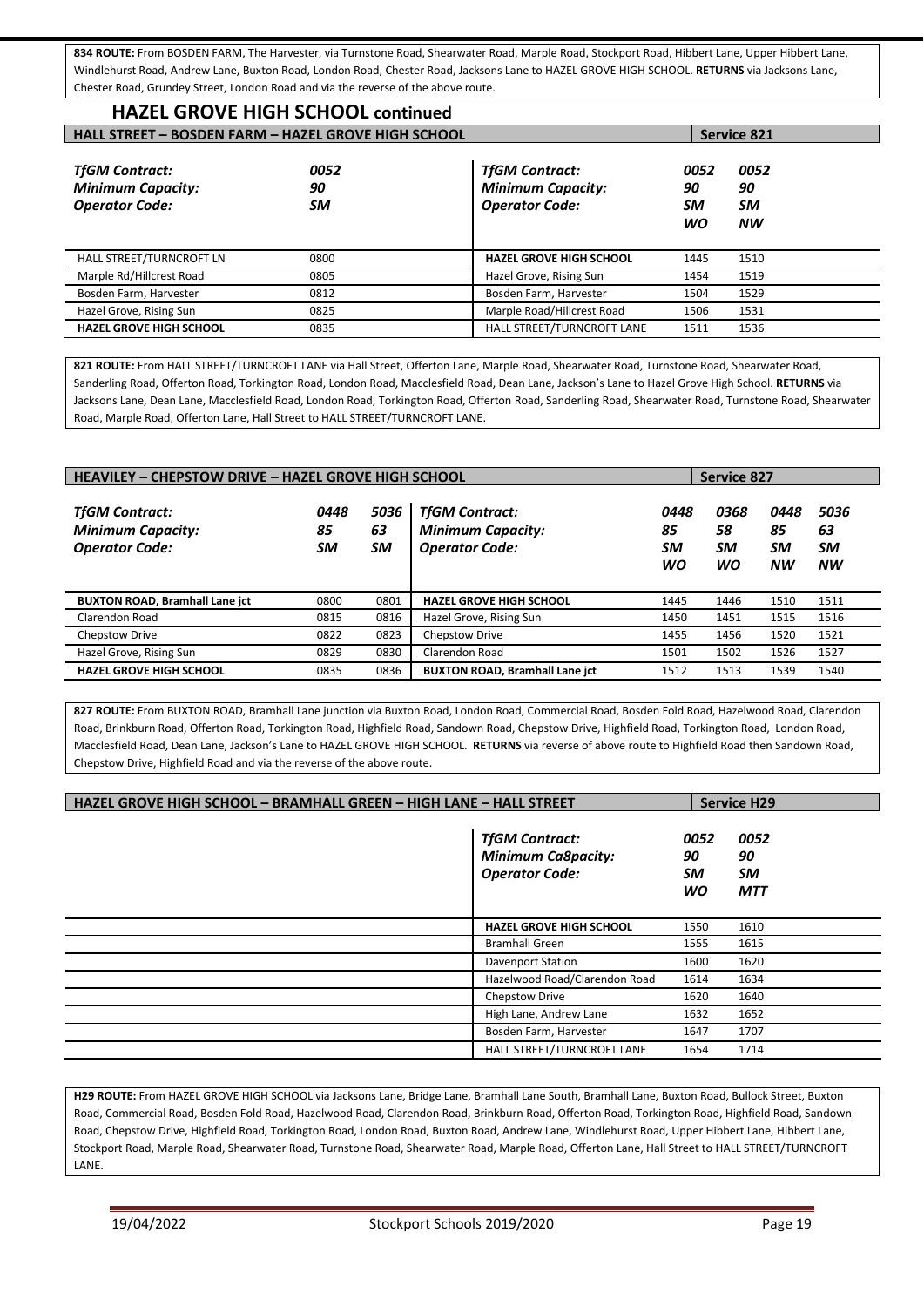#### WO – Wednesdays only

NW – Not Wednesdays

MTT – Mondays, Tuesdays & Thursdays only

## **KINGSWAY SCHOOL, Gatley (0825 – 1500) Effective 7 March 2022**

| STOCKPORT - CHEADLE HEATH - KINGSWAY SCHOOL                                                  | Service 312                    |  |
|----------------------------------------------------------------------------------------------|--------------------------------|--|
| <b>TfGM Contract:</b><br><b>Minimum Capacity:</b><br><b>Operator Code:</b><br><b>Service</b> | 0456<br>90<br><b>SM</b><br>312 |  |
| STOCKPORT, Mersey Square                                                                     | 0730                           |  |
| Cheadle Heath, Farmer's Arms                                                                 | 0744                           |  |
| <b>Boundary Bridge</b>                                                                       | 0752                           |  |
| Cheadle, Post Office                                                                         | 0801                           |  |
| Wilmslow Road for KINGSWAY SCHOOL                                                            | 0804                           |  |

**312 ROUTE:** From STOCKPORT, Mersey Square via Rock Row, St Petersgate, Exchange Street, Daw Bank, King Street West, Wood Street, Brinksway, Stockport Road, High Street, Wilmslow Road for KINGSWAY SCHOOL.

| <b>HEALD GREEN - KINGSWAY SCHOOL</b>                                                         |                         |                                 |                                                                                              | Service 758                     |                          |
|----------------------------------------------------------------------------------------------|-------------------------|---------------------------------|----------------------------------------------------------------------------------------------|---------------------------------|--------------------------|
| <b>TfGM Contract:</b><br><b>Minimum Capacity:</b><br><b>Operator Code:</b><br><b>Service</b> | 0055<br>90<br>SM<br>758 | 5053<br>52<br><b>BEV</b><br>758 | <b>TfGM Contract:</b><br><b>Minimum Capacity:</b><br><b>Operator Code:</b><br><b>Service</b> | 0383<br>70<br><b>BUL</b><br>758 | 0410<br>80<br>BUL<br>758 |
| <b>HEALD GREEN, Griffin</b>                                                                  | 0740                    | $---$                           | <b>KINGSWAY SCHOOL</b>                                                                       | 1510                            | 1511                     |
| HEALD GREEN, Outwood Road                                                                    | 0745                    | 0745                            | Finney Lane/Wilmslow Road                                                                    | 1515                            | 1516                     |
| Silverdale Rd/Foxland Rd for KINGSWAY SCHOOL                                                 | 0805                    | 0805                            | OUTWOOD RD/WILMSLOW RD                                                                       | 1520                            | 1521                     |
|                                                                                              |                         |                                 |                                                                                              |                                 |                          |

**SERVICE 758:** From HEALD GREEN, Griffin via Wilmslow Road, Outwood Road, Finney Lane, St Ann's Road North, Silverdale Road to junction with Foxland Road for KINGSWAY SCHOOL. Returns via Broadway, Wilmslow Road, Schools Hill, Wilmslow Road, Finney Lane, Outwood Road to OUTWOOD ROAD/ WILMSLOW ROAD.

#### **PLEASE NOTE: STAGECOACH MEGARIDER TICKETS ARE NOT VALID ON JOURNEYS PROVIDED BY BULLOCKS OR BELLE VUE**

| WYTHENSHAWE - KINGSWAY SCHOOL                                              |                          |                                                                            | <b>Service 810</b>       |  |
|----------------------------------------------------------------------------|--------------------------|----------------------------------------------------------------------------|--------------------------|--|
| <b>TfGM Contract:</b><br><b>Minimum Capacity:</b><br><b>Operator Code:</b> | 5055<br>52<br><b>BEV</b> | <b>TfGM Contract:</b><br><b>Minimum Capacity:</b><br><b>Operator Code:</b> | 5055<br>52<br><b>BEV</b> |  |
| NORTHERN MOOR, Sale Rd/Wythenshawe Rd                                      | 0727                     | KINGSWAY SCHOOL                                                            | 1510                     |  |
| Moor Road, Tram Stop                                                       | 0734                     | Heald Green, Finney Lane/Outwood Road                                      | 1517                     |  |
| Baguley, Wendon Road                                                       | 0743                     | Shadowmoss, Tram Stop                                                      | 1525                     |  |
| Benchill, Tram Stop                                                        | 0749                     | Benchill, Tram Stop                                                        | 1534                     |  |
| Peel Hall Road/Upavon Road                                                 | 0755                     | Moor Road, Tram Stop                                                       | 1544                     |  |
| Shadowmoss, Tram Stop                                                      | 0802                     | NORTHERN MOOR, Sale Rd/Wythenshawe Road                                    | 1552                     |  |
| Heald Green, Finney Lane/Outwood Road                                      | 0808                     |                                                                            |                          |  |
| KINGSWAY SCHOOL                                                            | 0820                     |                                                                            |                          |  |

**SERVICE 810: FROM NORTHERN MOOR,** Sale Road/Wythenshawe Road via Sale Road, Orton Road, Moorcroft Road, Wythenshawe Road, Moor Road, Southmoor Road, Floatshall Road, Hall Lane, Blackcarr Road, Wendon Road, Hollyhedge Road, Brownley Road, Crossacres Road, Peel Hall Road, Simonsway, Shadowmoss Road, Ringway Road, Styal Road, Finney Lane, Wilmslow Road, Kingsway to junction with Broadway for KINGSWAY SCHOOL. Returns from Kingsway/Broadway via Kingsway, Wilmslow Road, Finney Lane, Styal Road and reverse of above route.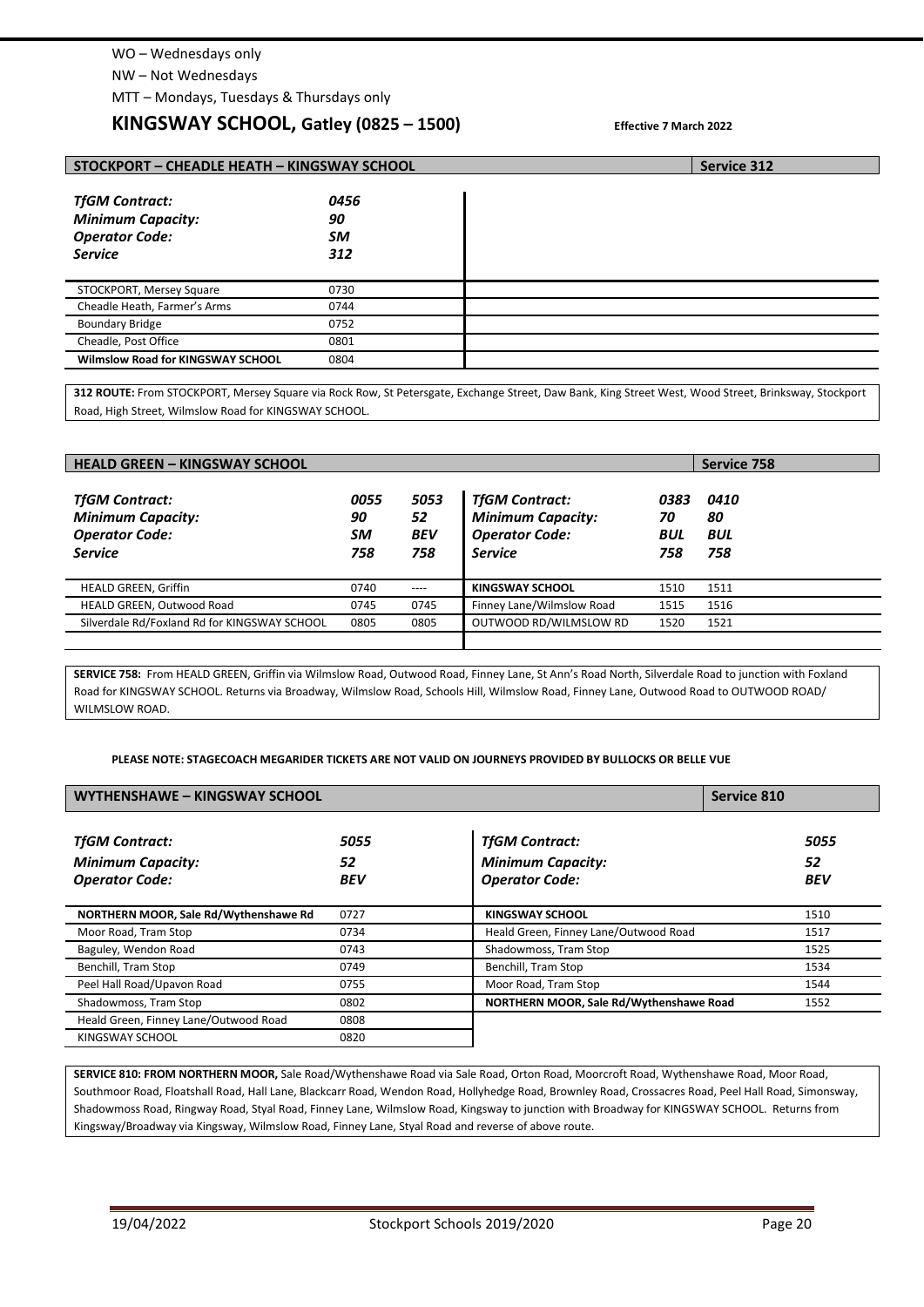## **LAURUS CHEADLE HULME (0820 – 1430 W/1505 MTuThF) Effective 13 October 2021**

| STOCKPORT - EDGELEY - ADSWOOD - LAURUS CHEADLE HULME - CHEADLE HULME HIGH SCHOOL                     | <b>Service 863</b>      |                                 |                                                                                                      |                                      |                                       |
|------------------------------------------------------------------------------------------------------|-------------------------|---------------------------------|------------------------------------------------------------------------------------------------------|--------------------------------------|---------------------------------------|
| BRIDGE HALL - CHEADLE HEATH - LAURUS CHEADLE HULME - CHEADLE HULME HIGH SCHOOL                       |                         | <b>Service 860</b>              |                                                                                                      |                                      |                                       |
| LAURUS CHEADLE HULME - HEALD GREEN - CHEADLE - BRIDGE HALL - STOCKPORT                               | Service 866             |                                 |                                                                                                      |                                      |                                       |
| <b>TfGM Contract:</b><br><b>Minimum Capacity:</b><br><b>Operator Code:</b><br><b>Service Number:</b> | 0476<br>90<br>SM<br>863 | 5086<br>52<br><b>BEV</b><br>860 | <b>TfGM Contract:</b><br><b>Minimum Capacity:</b><br><b>Operator Code:</b><br><b>Service Number:</b> | 5052<br>85<br><b>BEV</b><br>866<br>w | 5052<br>52<br><b>BEV</b><br>866<br>NW |
| STOCKPORT, Wellington Road South                                                                     | 0729                    | ----                            | <b>LAURUS CHEADLE HULME</b>                                                                          | 1440                                 | 1515                                  |
| Mercian Way                                                                                          | 0738                    | ----                            | Heald Green, Griffin                                                                                 | 1448                                 | 1523                                  |
| <b>BRIDGE HALL, Chelford Grove</b>                                                                   | ----                    | 0728                            | Heald Green, Finney Lane                                                                             | 1456                                 | 1531                                  |
| Cheadle Heath, Farmer's Arms                                                                         | ----                    | 0738                            | Gatley Road/Torkington Road                                                                          | 1506                                 | 1541                                  |
| Cheadle Heath, Boundary Bridge                                                                       | ----                    | 0740                            | Cheadle, White Hart                                                                                  | 1509                                 | 1544                                  |
| Councillor Lane/Demmings Road                                                                        | ----                    | 0745                            | Bridge Hall, Shops                                                                                   | 1523                                 | 1558                                  |
| Adswood Road/Bird Hall Road                                                                          | 0753                    | 0753                            | Mercian Way                                                                                          | 1533                                 | 1608                                  |
| <b>LAURUS CHEADLE HULME</b>                                                                          | 0805                    | 0805                            | Stockport, Wellington Road South                                                                     | 1536                                 | 1611                                  |

**863 ROUTE:** From STOCKPORT, Wellington Road South via Mersey Square, St. Peter's Square, St. Petersgate, Wellington Road South, Greek Street, Mercian Way, Edgeley Road, Bird Hall Lane, Bird Hall Road, Ladybridge Road, Albert Road, Cheadle Road to LAURUS CHEADLE HULME.

**860 ROUTE:** From BRIDGE HALL, Chelford Grove via Chelford Grove, Alvanley Crescent, Europa Way, Bird Hall Lane, Edgeley Road, Stockport Road, Councillor Lane, Ladybridge Road, Albert Road, Cheadle Road to LAURUS CHEADLE HULME.

**866 ROUTE:** From LAURUS CHEADLE HULME via Cheadle Road, Turves Road, Etchells Road, Wilmslow Road, Outwood Road, Finney Lane, St Ann's Road North, Silverdale, Foxland Road, Springfield Road, Gatley Road, High Street, Stockport Road, Councillor Lane, Adswood Road, Siddington Ave, Chelford Grove, Alvanley Crescent, Europa Way, Bird Hall Lane, Edgeley Road, Mercian Way, Greek Street, Wellington Road South to Stockport, Wellington Road South.

## **ADSWOOD – CHEADLE – LAURUS CHEADLE HULME – CHEADLE HULME HIGH SCHOOL Service 864** *TfGM Contract: 0262 Minimum Capacity: 58 Operator Code: SM*

| Councillor Lane/Ladybridge Road | 0735 |  |
|---------------------------------|------|--|
| Cheadle, Post Office            | 0745 |  |
| <b>LAURUS CHEADLE HULME</b>     | 0750 |  |
|                                 |      |  |

**864 ROUTE:** From COUNCILLOR LANE/LADYBRIDGE ROAD via Councillor Lane, Stockport Road, High Street, Wilmslow Road, Cheadle Road to LAURUS CHEADLE HULME.

| <b>HEALD GREEN - LAURUS CHEADLE HULME - CHEADLE HULME HIGH SCHOOL</b>                                |                         | <b>Service 847</b> |
|------------------------------------------------------------------------------------------------------|-------------------------|--------------------|
| <b>TfGM Contract:</b><br><b>Minimum Capacity:</b><br><b>Operator Code:</b><br><b>Service Number:</b> | 0058<br>90<br>SM<br>847 |                    |
| HEALD GREEN, Outwood Road                                                                            | 0727                    |                    |
| Heald Green, Finney Lane                                                                             | 0738                    |                    |
| Gatley Road/Torkington Road                                                                          | 0750                    |                    |
| Wilmslow Road, Cheadle Royal Hospital                                                                | 0756                    |                    |
| <b>LAURUS CHEADLE HULME</b>                                                                          | 0806                    |                    |
|                                                                                                      |                         |                    |

**847 ROUTE:** From HEALD GREEN, Outwood Road via Outwood Road, Finney Lane, St Ann's Road, Silverdale Road, Foxland Road, Springfield Road, Gatley Road, Kingsway, Wilmslow Road, Etchells Road, Turves Road, Cheadle Road to LAURUS CHEADLE HULME.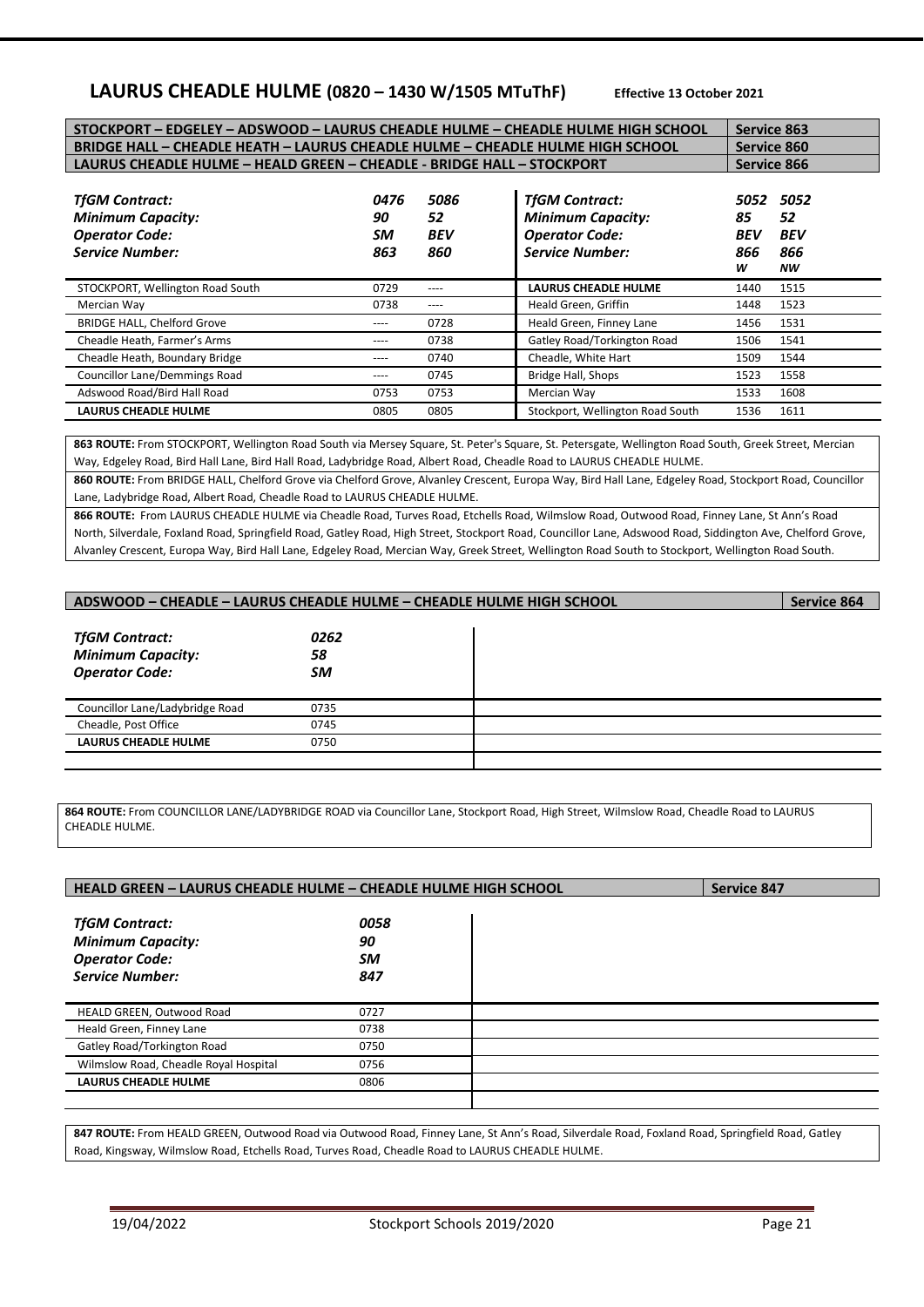## **MARPLE HALL SCHOOL (0835 – 1450/1400 Mondays)** Effective 25 April 2022

**Changes Effective from 25 April 2022** 

- **Due to a change in how service 808 is contracted, the £7.60 TfGM Weekly bus ticket will no longer be available on service 808.** 

**For travel on service 808 Stagecoach's weekly ticket is available for £8.70 (with an igo pass). For travel on all operators services the System One weekly ticket is available for £10.30** 

**Alternative journeys are also available on services 383/384**

| <b>HAZEL GROVE - HIGH LANE - MARPLE HALL</b>                                                         |                                 |                         | via Racecourse estate                                                                                |                                              |                                       |                                      |                                             |  |
|------------------------------------------------------------------------------------------------------|---------------------------------|-------------------------|------------------------------------------------------------------------------------------------------|----------------------------------------------|---------------------------------------|--------------------------------------|---------------------------------------------|--|
| STOCKPORT B/S - BOSDEN FARM - MARPLE HALL                                                            |                                 |                         | via Offerton estate                                                                                  |                                              |                                       | <b>Service 844</b>                   |                                             |  |
| <b>TfGM Contract:</b><br><b>Minimum Capacity:</b><br><b>Operator Code:</b><br><b>Service Number:</b> | 5066<br>52<br><b>BEV</b><br>809 | 0467<br>85<br>SM<br>844 | <b>TfGM Contract:</b><br><b>Minimum Capacity:</b><br><b>Operator Code:</b><br><b>Service Number:</b> | 5066<br>52<br><b>BEV</b><br>809<br><b>MO</b> | 5066<br>52<br><b>BEV</b><br>809<br>ΝM | 0467<br>85<br>SM<br>844<br><b>MO</b> | 0467<br>85<br><b>SM</b><br>844<br><b>NM</b> |  |
| HALL ST/TURNCROFT LN                                                                                 | $---$                           | 0745                    | <b>MARPLE HALL SCHOOL</b>                                                                            | 1410                                         | 1500                                  | 1410                                 | 1500                                        |  |
| Hazel Grove, Fiveways                                                                                | 0724                            | ----                    | Cheadle and Marple College                                                                           | 1420#                                        | 1510#                                 | ----                                 | ----                                        |  |
| Commercial Road/A6                                                                                   | 0730                            | ----                    | Hawk Green, Crown Hotel                                                                              | 1422                                         | 1512                                  | ----                                 | ----                                        |  |
| Chepstow Drive                                                                                       | 0741                            | $---$                   | High Lane, Horseshoe Hotel                                                                           | 1430                                         | 1520                                  | ----                                 | ----                                        |  |
| HAZEL GROVE, Rising Sun                                                                              | 0745                            | ----                    | High Lane, Alderdale Drive                                                                           | 1435                                         | 1525                                  | ----                                 | ----                                        |  |
| Nangreave Road/Dialstone Lane                                                                        | ----                            | 0751                    | Bosden Farm, Harvester                                                                               | ----                                         | ----                                  | 1418                                 | 1508                                        |  |
| Offerton, Mallowdale Road                                                                            | $- - - -$                       | 0754                    | Offerton, Mallowdale Road                                                                            | ----                                         | ----                                  | 1426                                 | 1516                                        |  |
| Bosden Farm, Harvester                                                                               | ---                             | 0804                    | Dialstone Lane/Nangreave Road                                                                        | ----                                         | ----                                  | 1429                                 | 1519                                        |  |
| High Lane, Alderdale Drive                                                                           | 0753                            | $---$                   | HAZEL GROVE, Rising Sun                                                                              | 1443                                         | 1533                                  |                                      |                                             |  |
| High Lane, Horseshoe Hotel                                                                           | 0755                            | $---$                   | Chepstow Drive                                                                                       | 1447                                         | 1537                                  | ----                                 | ----                                        |  |
| Cheadle and Marple College                                                                           | 0802                            | ----                    | Commercial Road/A6                                                                                   | 1457                                         | 1547                                  | ----                                 | ----                                        |  |
| <b>MARPLE HALL SCHOOL</b>                                                                            | 0810                            | 0810                    | HALL ST/TURNCROFT LN                                                                                 | ----                                         | ----                                  | 1433                                 | 1523                                        |  |
|                                                                                                      |                                 |                         | Hazel Grove, Fiveways                                                                                | 1503                                         | 1553                                  | ----                                 | ----                                        |  |

**#** LIMITED STOP: First setting down point is Cheadle and Marple College

**SERVICE 809:** From HAZEL GROVE, Fiveways via Dean Lane, Chester Road, Grundey Street, London Road, Commercial Road, Bosden Fold Road, Hazelwood Road, Clarendon Road, Brinkburn Road, Offerton Road, Torkington Road, Highfield Road, Sandown Road, Chepstow Drive, Highfield Road, Torkington Road, London Road, Buxton Road, Brookside Lane, Hartington Road, Alderdale Drive, Buxton Road, Windlehurst Road, Upper Hibbert Lane, Hibbert Lane, Cheadle and Marple College turning circle, Hibbert Lane, Stockport Road, Hill Top Drive FOR MARPLE HALL SCHOOL. RETURNS via the reverse of the above to Buxton Road then Brookside Lane, Hartington Road, Alderdale Drive, Buxton Road and via the reverse of the above to Highfield Road, Sandown Road, Chepstow Drive, Highfield Road and via the reverse of the above route to London Road, Chester Road, Dean Lane to FIVEWAYS.

**SERVICE 844:** From HALL ST/TURNCROFT LN via Hall Street, Banks Lane, Dialstone Lane, Lisburne Lane, Blackstone Road, Alfreton Road, Mallowdale Road, Alfreton Road, Lisburne Lane, Marple Road, Shearwater Road, Turnstone Road, Shearwater Road, Sanderling Road, Offerton Road, Marple Road, Stockport Road, Hill Top Drive to MARPLE HALL SCHOOL. RETURNS via the reverse of the above route to Lisburne Lane then Blackstone Road, Alfreton Road, Mallowdale Road, Alfreton Road, Lisburn Lane, Dialstone Lane, Banks Lane, Hall Street to HALL ST/TURNCROFT LN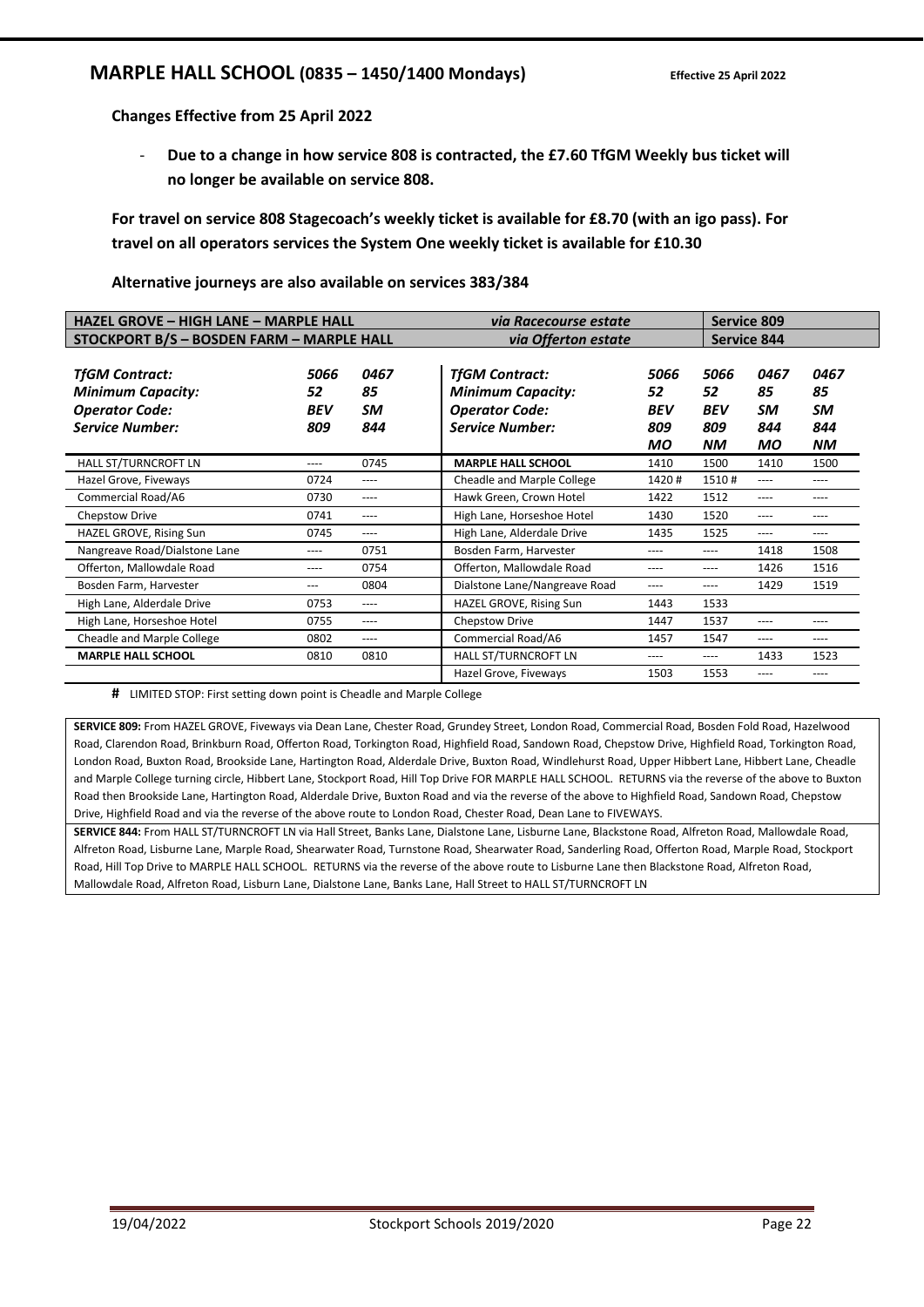## **MARPLE HALL SCHOOL continued**

| <b>MELLOR - MARPLE HALL SCHOOL</b>                                         |                  |                                                                            | <b>Service 802</b>     |                               |
|----------------------------------------------------------------------------|------------------|----------------------------------------------------------------------------|------------------------|-------------------------------|
| <b>TfGM Contract:</b><br><b>Minimum Capacity:</b><br><b>Operator Code:</b> | 0464<br>85<br>SM | <b>TfGM Contract:</b><br><b>Minimum Capacity:</b><br><b>Operator Code:</b> | 0464<br>85<br>SM<br>МO | 0464<br>85<br>SM<br><b>NM</b> |
| <b>Mellor, Devonshire Arms</b>                                             | 0740             | <b>MARPLE HALL SCHOOL</b>                                                  | 1410                   | 1500                          |
| Marple Bridge                                                              | 0752             | Marple, Navigation                                                         | 1417                   | 1507                          |
| Marple, Navigation                                                         | 0758             | Marple Bridge                                                              | 1422                   | 1512                          |
| <b>MARPLE HALL SCHOOL</b>                                                  | 0810             | Mellor, Devonshire Arms                                                    | 1427                   | 1517                          |
| <b>NM</b> Not Mondays                                                      |                  |                                                                            |                        |                               |

*MO* Mondays only

**SERVICE 802:** From MELLOR, DEVONSHIRE ARMS via Longhurst Lane, Town Street, Brabyn's Brow, Arkwright Road, Oldknow Road, Stockport Road, Hill Top Drive to MARPLE HALL SCHOOL. **RETURNS** via Hill Top Drive, Stockport Road, Oldknow Road, Arkwright Road, Brabyn's Brow, Town Street, Longhurst Lane to MELLOR, Devonshire Arms.

| LANE ENDS - MARPLE HALL HIGH SCHOOL                                                                                                                                                                                                                                                                                                                         |                  |                                                                            | Service 808            |                                      |  |
|-------------------------------------------------------------------------------------------------------------------------------------------------------------------------------------------------------------------------------------------------------------------------------------------------------------------------------------------------------------|------------------|----------------------------------------------------------------------------|------------------------|--------------------------------------|--|
| <b>TfGM Contract:</b><br><b>Minimum Capacity:</b><br><b>Operator Code:</b>                                                                                                                                                                                                                                                                                  | 1104<br>33<br>SM | <b>TfGM Contract:</b><br><b>Minimum Capacity:</b><br><b>Operator Code:</b> | 1104<br>33<br>SМ<br>МO | 1104<br>33<br><b>SM</b><br><b>NM</b> |  |
| LANE ENDS, DEVILS ELBOW                                                                                                                                                                                                                                                                                                                                     | 0730             | <b>MARPLE HALL SCHOOL</b>                                                  | 1410                   | 1500                                 |  |
| Cherry Tree Lane                                                                                                                                                                                                                                                                                                                                            | 0746             | Marple Bridge                                                              | 1422                   | 1512                                 |  |
| Compstall, George Street                                                                                                                                                                                                                                                                                                                                    | 0752             | Compstall, George Street                                                   | 1427                   | 1517                                 |  |
| Marple Bridge                                                                                                                                                                                                                                                                                                                                               | 0756             | Cherry Tree Lane                                                           | 1431                   | 1521                                 |  |
| <b>MARPLE HALL SCHOOL</b>                                                                                                                                                                                                                                                                                                                                   | 0810             | LANE ENDS, Devil's Elbow                                                   | 1440                   | 1530                                 |  |
| <b>NM</b> Not Mondays<br>$\mathbf{A}$ $\mathbf{A}$ $\mathbf{A}$ $\mathbf{A}$ $\mathbf{A}$ $\mathbf{A}$ $\mathbf{A}$ $\mathbf{A}$ $\mathbf{A}$ $\mathbf{A}$ $\mathbf{A}$ $\mathbf{A}$ $\mathbf{A}$ $\mathbf{A}$ $\mathbf{A}$ $\mathbf{A}$ $\mathbf{A}$ $\mathbf{A}$ $\mathbf{A}$ $\mathbf{A}$ $\mathbf{A}$ $\mathbf{A}$ $\mathbf{A}$ $\mathbf{A}$ $\mathbf{$ |                  |                                                                            |                        |                                      |  |

*MO* Mondays only

**SERVICE 808:** From LANE ENDS, Devil's Elbow via Glossop Road, Compstall Road, Andrew Street, Compstall Road, Cherry Tree Lane, Alamein Drive, Corcoran Drive, Compstall Road, Andrew Street, Compstall Road, Lower Fold, Brabyns Brow, Station Road, Stockport Road, Hill Top Drive to MARPLE HALL SCHOOL. RETURNS via reverse of above route.

| <b>BREDBURY - ROMILEY - MARPLE HALL HIGH SCHOOL</b>                        |                          |                                                                            | <b>Service 801</b>             |                                |  |
|----------------------------------------------------------------------------|--------------------------|----------------------------------------------------------------------------|--------------------------------|--------------------------------|--|
| <b>TfGM Contract:</b><br><b>Minimum Capacity:</b><br><b>Operator Code:</b> | 5083<br>52<br><b>BEV</b> | <b>TfGM Contract:</b><br><b>Minimum Capacity:</b><br><b>Operator Code:</b> | 5083<br>52<br><b>BEV</b><br>мо | 5083<br>52<br><b>BEV</b><br>ΝM |  |
| Lower Bredbury, Vernon Park                                                | 0710                     | <b>MARPLE HALL SCHOOL</b>                                                  | 1410                           | 1500                           |  |
| <b>Woodley Precinct</b>                                                    | 0726                     | Romiley, Rail Station                                                      | 1420                           | 1510                           |  |
| Greave, Pennine Road                                                       | 0730                     | Romiley, Corcoran Drive                                                    | 1425                           | 1515                           |  |
| Romiley, Corcoran Drive                                                    | 0734                     | Greave, Pennine Road                                                       | 1432                           | 1522                           |  |
| Romiley, Rail Station                                                      | 0743                     | <b>Woodley Precinct</b>                                                    | 1437                           | 1527                           |  |
| <b>MARPLE HALL SCHOOL</b>                                                  | 0754                     | Lower Bredbury, Osborne Street/Stockport Road West                         | 1442                           | 1532                           |  |

*NM* Not Mondays *MO* Mondays only

**SERVICE 801:** From LOWER BREDBURY, Vernon Park via Stockport Road West, Osborne Street, KIngsway, Ward Street, Lower Bents Lane, Stockport Road East, Hyde Road, Pennine Road, Werneth Road, Greave, Sandy Lane, Compstall Road, Cherry Tree Lane, Alamein Drive, Corcoran Drive, Compstall Road, Stockport Road, Gorsey Brow, Hatherlow, Otterspool Road, Dooley Lane, Stockport Road, Hill Top Drive to MARPLE HALL SCHOOL. Returns via reverse of above route to Osborne Street/Stockport Road West.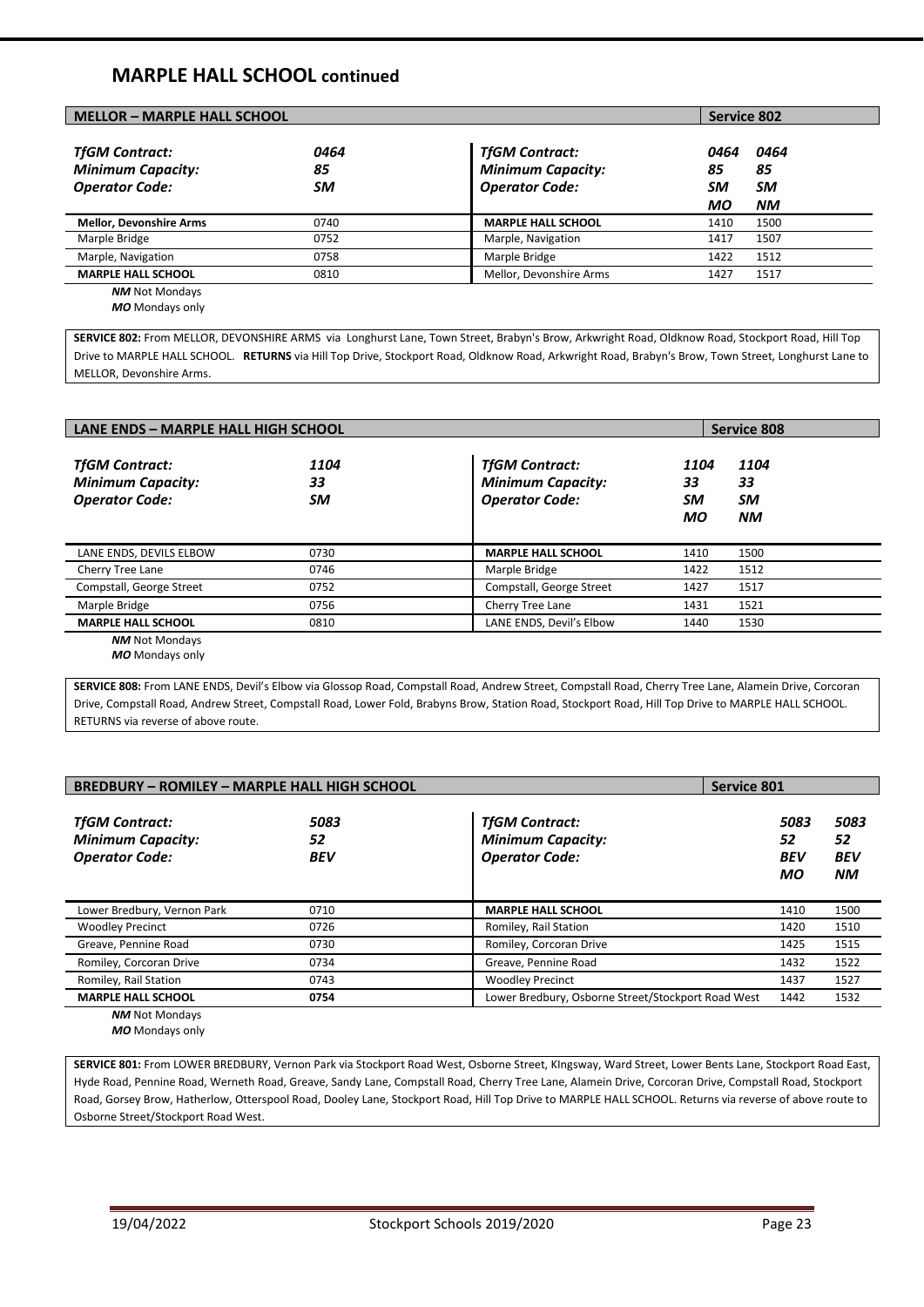## **MARPLE HALL SCHOOL continued**

| HYDE - WOODLEY - ROMILEY - COMPSTALL - MARPLE HALL                                                   |                         |                                |                                                                                                      |                                      |                                             |                                      | Service 800                          |
|------------------------------------------------------------------------------------------------------|-------------------------|--------------------------------|------------------------------------------------------------------------------------------------------|--------------------------------------|---------------------------------------------|--------------------------------------|--------------------------------------|
| LWR BREDBURY - ROMILEY - COMPSTALL - MARPLE HALL<br><b>via Station Road</b>                          |                         |                                |                                                                                                      |                                      | Service 806                                 |                                      |                                      |
| <b>TfGM Contract:</b><br><b>Minimum Capacity:</b><br><b>Operator Code:</b><br><b>Service Number:</b> | 0445<br>90<br>SM<br>800 | 0468<br>85<br><b>SM</b><br>806 | <b>TfGM Contract:</b><br><b>Minimum Capacity:</b><br><b>Operator Code:</b><br><b>Service Number:</b> | 0445<br>90<br>SM<br>800<br><b>MO</b> | 0445<br>90<br><b>SM</b><br>800<br><b>NM</b> | 0468<br>85<br>SM<br>806<br><b>MO</b> | 0468<br>85<br>SM<br>806<br><b>NM</b> |
| <b>HYDE, Market Place</b>                                                                            | 0710                    | $- - - -$                      | <b>MARPLE HALL SCHOOL</b>                                                                            | 1410                                 | 1500                                        | 1410                                 | 1500                                 |
| Woodley, Precinct                                                                                    | 0725                    | $- - - -$                      | Marple Bridge                                                                                        | 1422                                 | 1512                                        | ----                                 | ----                                 |
| <b>BREDBURY, Queens Arms</b>                                                                         | ----                    | 0726                           | Compstall, George St                                                                                 | 1427                                 | 1517                                        | 1423                                 | 1513                                 |
| ROMILEY, Station                                                                                     | 0735                    | 0732                           | Cherry Tree Lane                                                                                     | ----                                 | ----                                        | 1427                                 | 1517                                 |
| Compstall, George Street                                                                             | 0746                    | 0743                           | ROMILEY, Station                                                                                     | 1432                                 | 1522                                        | 1430                                 | 1520                                 |
| Marple Bridge                                                                                        | 0751                    | 0757                           | Bredbury, Queens Arms                                                                                | ----                                 | ----                                        | 1435                                 | 1525                                 |
| <b>MARPLE HALL SCHOOL</b>                                                                            | 0805                    | 0810                           | Woodley, Precinct                                                                                    | 1438                                 | 1528                                        | ----                                 | ----                                 |
|                                                                                                      |                         |                                | HYDE, Market Place                                                                                   | 1449                                 | 1539                                        | ----                                 |                                      |

*NM* Not Mondays

*MO* Mondays only

**SERVICE 800:** From HYDE, Market Place via Market Street, Dowson Road, Stockport Road, Hyde Road, George Lane, School Brow, Stockport Road, Compstall Road, Andrew Street, Compstall Road, Lower Fold, Brabyn's Brow, Station Road, Stockport Road, Hill Top Drive to MARPLE HALL SCHOOL. **RETURNS:** VIA the reverse of above route.

**SERVICE 806:** From LOWER BREDBURY, Queens Arms via Lower Bents Lane, Higher Bents Lane, Harrytown, Bredbury Green, Gorsey Brow, Stockport Road, Compstall Road, Compstall Brow, Market Place, Andrew Street, Compstall Road, Lower Fold, Brabyn's Brow, Station Road, Stockport Road, Hill Top Drive to MARPLE HALL SCHOOL.

**RETURNS:** via reverse of above route to Higher Bents Lane then Lower Bents Lane to LOWER BREDBURY, Queens Arms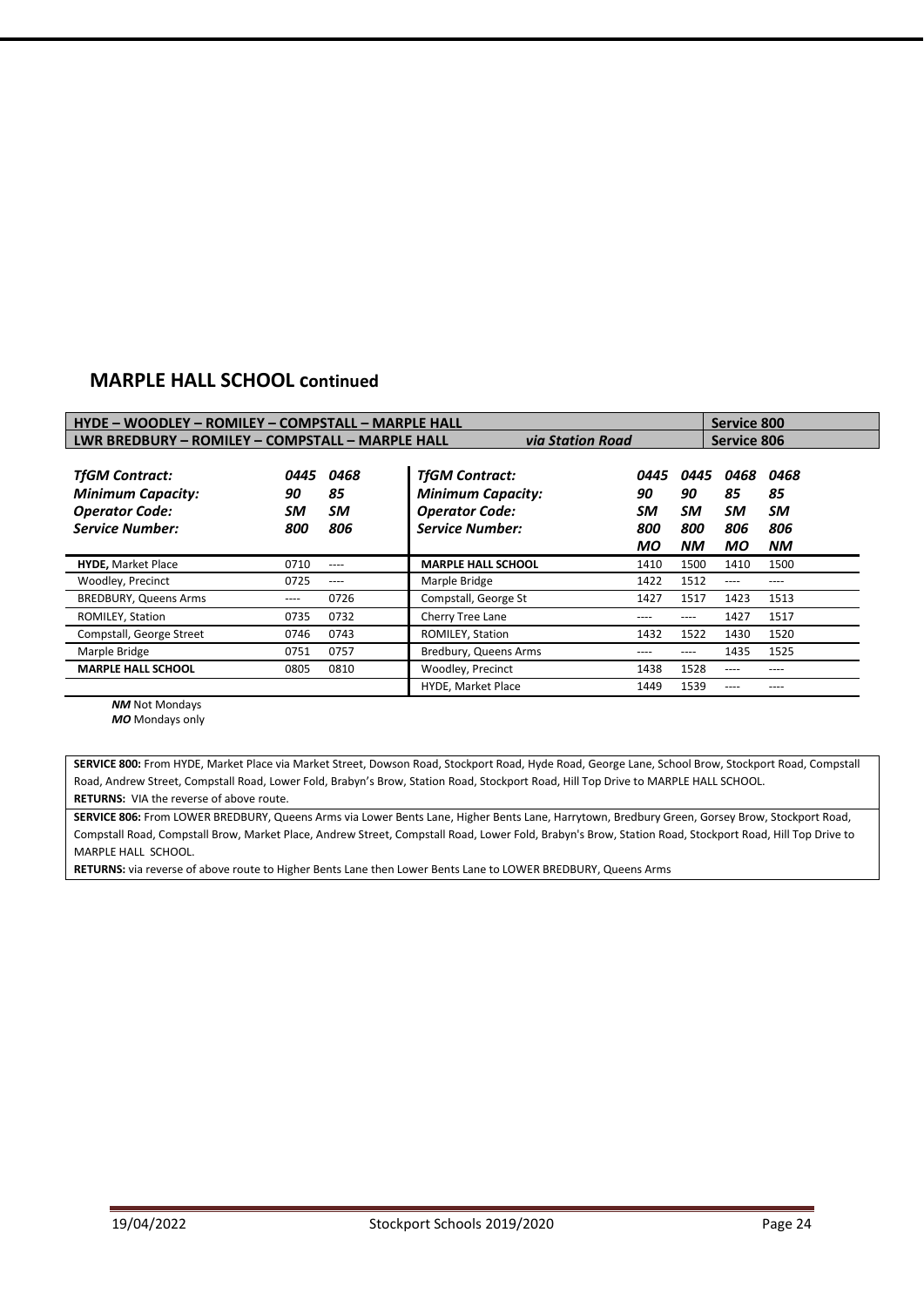## **STOCKPORT – HAZEL GROVE – POYNTON HIGH SCHOOL Service 891**

| <b>TfGM Contract:</b><br><b>Minimum Capacity:</b><br><b>Operator Code:</b> | 0368<br>58<br>SM | <b>TfGM Contract:</b><br><b>Minimum Capacity:</b><br><b>Operator Code:</b> | 0368<br>58<br>SM |
|----------------------------------------------------------------------------|------------------|----------------------------------------------------------------------------|------------------|
| STOCKPORT, Mersey Square                                                   | 0735             | <b>POYNTON HIGH SCHOOL</b>                                                 | 1510             |
| Heaviley, Nangreave Road                                                   | 0741             | Poynton, Church                                                            | 1516             |
| Stepping Hill, Dialstone Lane                                              | 0747             | Mill Lane, Fiveways                                                        | 1518             |
| Hazel Grove, Rising Sun                                                    | 0757             | Hazel Grove, Rising Sun                                                    | 1526             |
| Mill Lane, Fiveways                                                        | 0811             | Stepping Hill, Dialstone Lane                                              | 1531             |
| Poynton, Church                                                            | 0822             | Heaviley, Nangreave Road                                                   | 1540             |
| <b>POYNTON HIGH SCHOOL</b>                                                 | 0830             | STOCKPORT, Wellington Road South                                           | 1549             |

**SERVICE 891:** From STOCKPORT, Mersey Square via Wellington Road South, Buxton Road, London Road, Macclesfield Road, turn at Rising Sun terminus, Macclesfield Road, London Road, Chester Road, Dean Lane, London Road North, London Road South, Dickens Lane to POYNTON HIGH SCHOOL. RETURNS via Dickens Lane, London Road South, London Road North, Dean Lane, Chester Road, Grundey Street, London Road, Macclesfield Road, turn at Rising Sun terminus, Macclesfield Road, London Road, Buxton Road, Wellington Road South to STOCKPORT, Wellington Road South.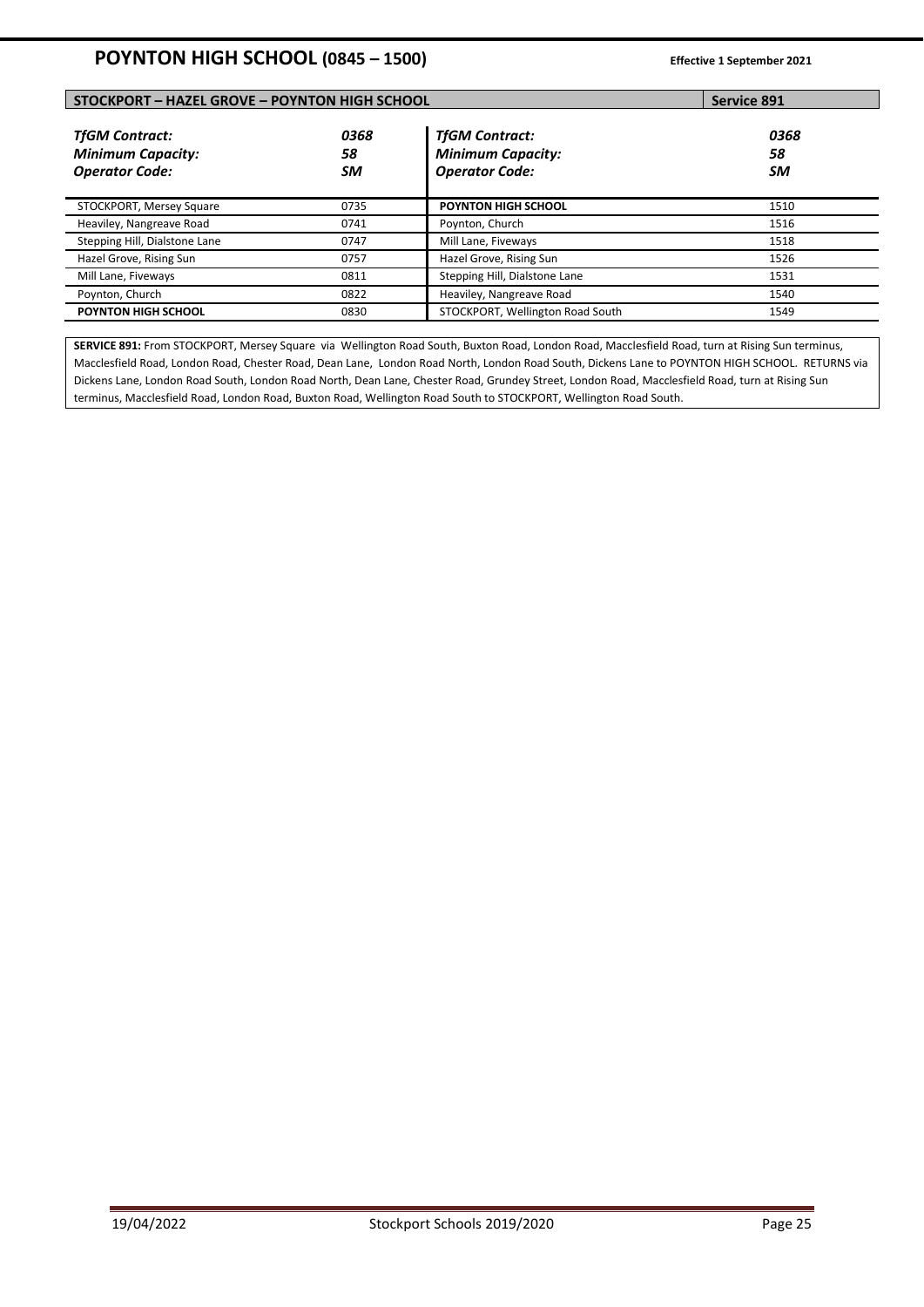## **REDDISH VALE HIGH SCHOOL (0835 – 1450) Effective 1 September 2021**

| <b>BRINNINGTON - REDDISH VALE HIGH SCHOOL</b>                              | <b>Service 814</b>       |                                                                            |                          |  |
|----------------------------------------------------------------------------|--------------------------|----------------------------------------------------------------------------|--------------------------|--|
| <b>TfGM Contract:</b><br><b>Minimum Capacity:</b><br><b>Operator Code:</b> | 5087<br>52<br><b>BEV</b> | <b>TfGM Contract:</b><br><b>Minimum Capacity:</b><br><b>Operator Code:</b> | 5087<br>52<br><b>BEV</b> |  |
| BRINNINGTON, Northumberland Road                                           | 0800                     | <b>REDDISH VALE HIGH SCHOOL</b>                                            | 1505                     |  |
| <b>Hollow End</b>                                                          | 0804                     | <b>Brinnington Shopping Centre</b>                                         | 1517                     |  |
| North Way                                                                  | 0807                     | <b>Hollow End</b>                                                          | 1523                     |  |
| Monton Road/Brinnington Road                                               | 0811                     | North Way                                                                  | 1526                     |  |
| <b>REDDISH VALE HIGH SCHOOL</b>                                            | 0822                     | MIDDLESEX ROAD/Brinnington Road                                            | 1531                     |  |

ROUTE: From BRINNINGTON, Northumberland Road via Northumberland Road, Blackberry Lane, North Way, The Link, Middlesex Road, Brinnington Road, Carrington Road, Tiviot Way, Sandy Lane, Reddish Road, Reddish Vale Road to REDDISH VALE HIGH SCHOOL. RETURNS via Reddish Vale Road, Dalkieth Road, Abingdon Road, Reddish Road, Sandy Lane, Tiviot Way, Carrington Road, Brinnington Road, Northumberland Road, Blackberry Lane, North Way, The Link, Middlesex Road to BRINNINGTON ROAD.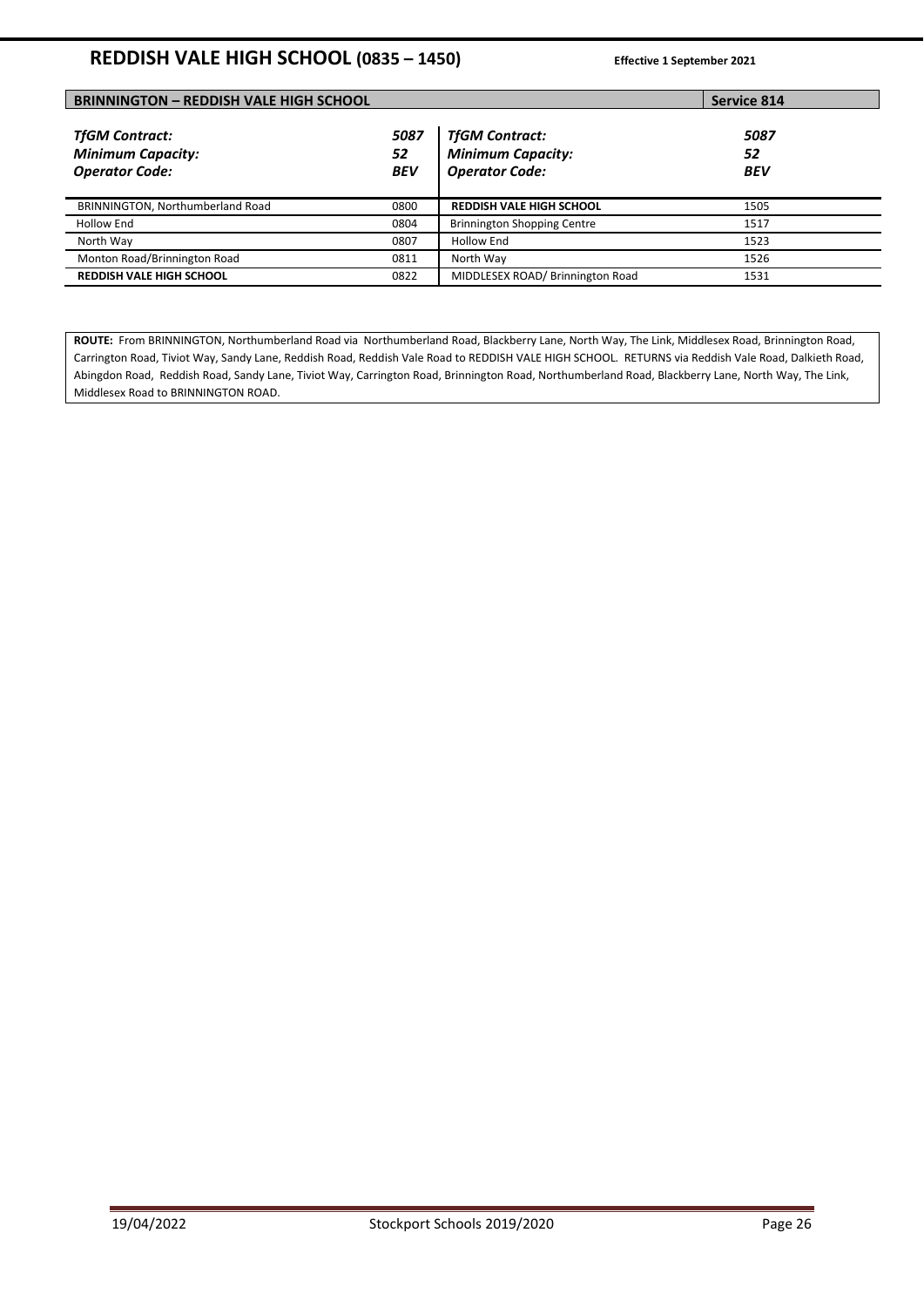## **ST JAMES' CATHOLIC HIGH SCHOOL, Cheadle Hulme (0845 – 1500) Effective 7 March 2022**

| STOCKPORT – CHEADLE – HEALD GREEN – GROVE LANE – ST. JAMES' CATHOLIC HIGH SCHOOL<br><b>Service 312</b> |                         |                         |                                        |                                                                                              |                         |                                 |                                 |  |
|--------------------------------------------------------------------------------------------------------|-------------------------|-------------------------|----------------------------------------|----------------------------------------------------------------------------------------------|-------------------------|---------------------------------|---------------------------------|--|
| MERCIAN WAY - CHEADLE HULME - ST. JAMES' CATHOLIC HIGH SCHOOL                                          |                         | <b>Service 857</b>      |                                        |                                                                                              |                         |                                 |                                 |  |
| ST. JAMES' CATHOLIC HIGH SCHOOL - CHEADLE HULME                                                        |                         | <b>Service 757</b>      |                                        |                                                                                              |                         |                                 |                                 |  |
| <b>TfGM Contract:</b><br><b>Minimum Capacity:</b><br><b>Operator Code:</b><br><b>Service</b>           | 0456<br>90<br>SM<br>312 | 0074<br>91<br>SM<br>857 | 5056 I<br>52<br><b>BEV</b><br>857<br># | <b>TfGM Contract:</b><br><b>Minimum Capacity:</b><br><b>Operator Code:</b><br><b>Service</b> | 0447<br>90<br>SM<br>757 | 0412<br>80<br><b>BUL</b><br>857 | 5056<br>52<br><b>BEV</b><br>857 |  |
| STOCKPORT, Mersey Square                                                                               | 0730                    | ----                    | $---$                                  | ST JAMES' CATHOLIC HIGH SCHOOL                                                               | 1505                    | 1505                            | 1506                            |  |
| Mercian Way                                                                                            | ----                    | 0737                    | 0741                                   | Outwood Road/Finney Lane                                                                     | 1513                    | ----                            | ----                            |  |
| Cheadle Heath, Farmer's Arms                                                                           | 0744                    | 0748                    | 0752                                   | Heald Green, Griffin                                                                         | 1515                    | 1515                            | 1516                            |  |
| <b>Boundary Bridge</b>                                                                                 | 0752                    | 0750                    | $---$                                  | <b>Etchells Road/Turves Road</b>                                                             | 1517                    | 1516                            | 1517                            |  |
| Cheadle, Post Office                                                                                   | 0801                    | 0757                    | 0801                                   | TURVES ROAD/CONWAY ROAD                                                                      | 1519                    | 1518                            | 1519                            |  |
| Cheadle and Marple College                                                                             | ----                    | 0803                    | 0807                                   | Cheadle and Marple College                                                                   | ----                    | 1521                            | 1523                            |  |
| Etchells Road/Turves Road                                                                              | ----                    | 0811                    | 0815                                   | <b>Cheadle Post Office</b>                                                                   | ----                    | 1532                            | 1528                            |  |
| Heald Green, Griffin                                                                                   | 0811                    | 0813                    | 0817                                   | Cheadle Heath, Farmer's Arms                                                                 | ----                    | 1539                            | 1535                            |  |
| Outwood Road                                                                                           | 0816                    | ----                    | ----                                   | <b>MERCIAN WAY</b>                                                                           | ----                    | 1547                            | 1543                            |  |
| Heald Green, Southgate Centre                                                                          | 0822                    | ----                    | $--- -$                                |                                                                                              |                         |                                 |                                 |  |
| <b>ST JAMES' CATHOLIC HIGH</b>                                                                         | 0830                    | 0825                    | 0829                                   |                                                                                              |                         |                                 |                                 |  |

**#** – operates non-stop between Edgeley Rd (Farmers Arms) & Cheadle Stockport Road, Post Office (stop after Councillor Lane).

**SERVICE 312:** From STOCKPORT, Mersey Square via Mersey Square, Rock Row, St Petersgate, Exchange Street, Daw Bank, King Street West, Wood Street, Brinksway, Stockport Road, High Street, Wilmslow Road, Schools Hill, Wilmslow Road, Finney Lane, Outwood Road, Wilmslow Road, Stanley Road, St James' Way to ST JAMES' CATHOLIC HIGH SCHOOL.

**SERVICE 757:** From ST JAMES' CATHOLIC HIGH SCHOOL via St James' Way, Stanley Road, Wilmslow Road, Outwood Road, Finney Lane, Etchells Road, Turves Road, to CONWAY RD.

**SERVICE 857:** From SHAW HEATH, Mercian Way via Mercian Way, Edgeley Road, Stockport Road, High Street, Wilmslow Road, Cheadle Road, Turves Road, Etchells Road, Wilmslow Road, Stanley Road, St. James' Way to ST. JAMES' CATHOLIC HIGH SCHOOL. Returns via the reverse of the above route.

#### **PLEASE NOTE: STAGECOACH MEGARIDER TICKETS ARE NOT VALID ON JOURNEYS PROVIDED BY BULLOCKS OR BELLE VUE**

**SCHOOL**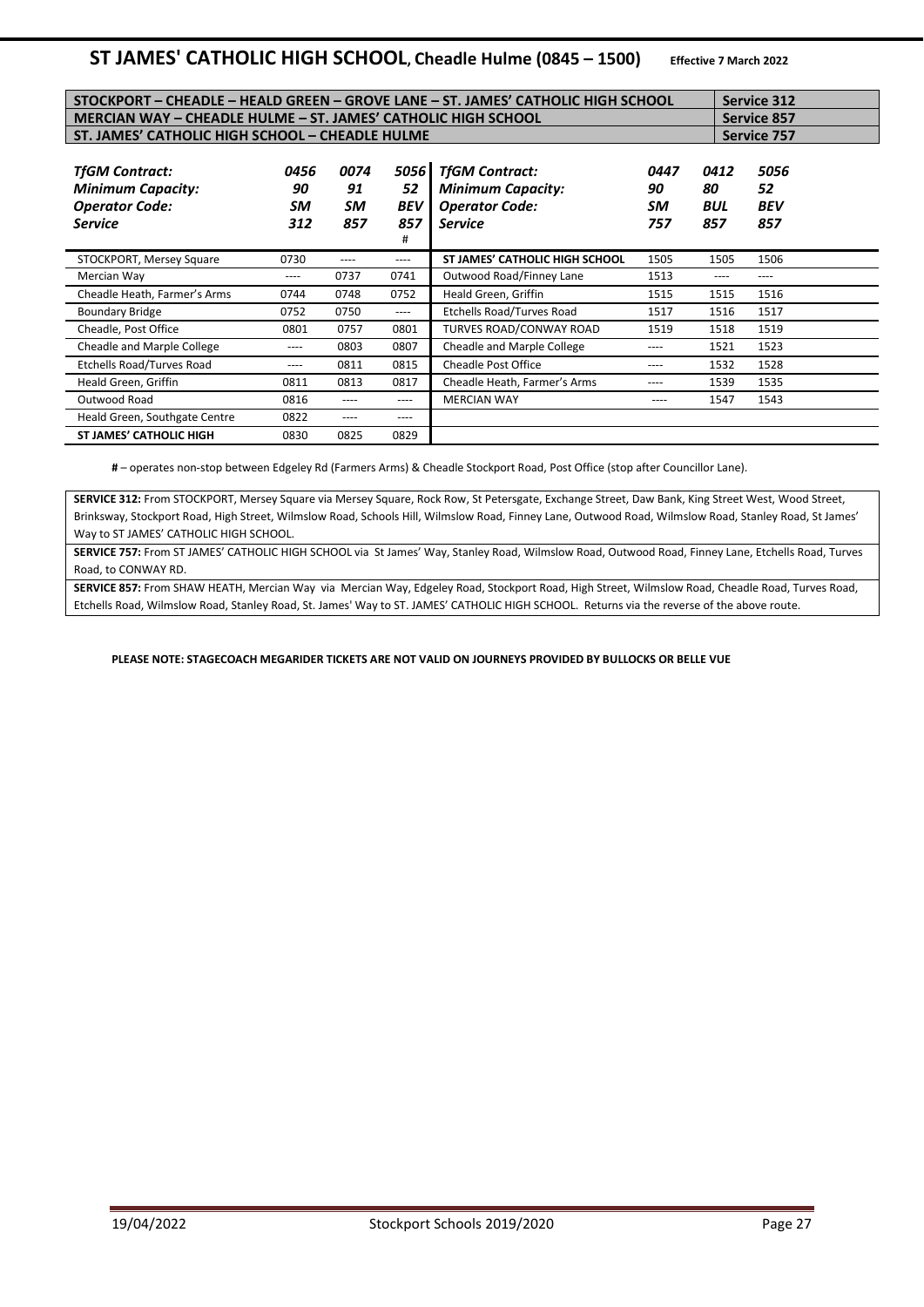## **ST JAMES' CATHOLIC HIGH SCHOOL continued**

| STOCKPORT - ADSWOOD - ST. JAMES' CATHOLIC HIGH SCHOOL                                        | <b>Services 811/813</b> |                                 |                                                                                              |                         |                          |
|----------------------------------------------------------------------------------------------|-------------------------|---------------------------------|----------------------------------------------------------------------------------------------|-------------------------|--------------------------|
| <b>TfGM Contract:</b><br><b>Minimum Capacity:</b><br><b>Operator Code:</b><br><b>Service</b> | 0470<br>85<br>SM<br>811 | 0083<br>80<br><b>BUL</b><br>813 | <b>TfGM Contract:</b><br><b>Minimum Capacity:</b><br><b>Operator Code:</b><br><b>Service</b> | 0470<br>85<br>SM<br>811 | 0083<br>80<br>BUL<br>813 |
| STOCKPORT, Wellington Road South                                                             | $- - - -$               | 0745                            | <b>ST JAMES' CATHOLIC HIGH SCHOOL</b>                                                        | 1505                    | 1505                     |
| Cheadle Heath, St Lesmo Road                                                                 | 0740                    | $---$                           | <b>Cheadle Hulme Station</b>                                                                 | 1511                    | 1515                     |
| <b>Boundary Bridge</b>                                                                       | 0745                    | $---$                           | Adswood Road/Bird Hall Road                                                                  | 1517                    | 1520                     |
| <b>Councillor Lane/Demmings Road</b>                                                         | 0750                    | ----                            | Adswood, Wembley Hotel                                                                       | ----                    | 1522                     |
| Adswood, Wembley Hotel                                                                       | $- - - -$               | 0755                            | <b>Councillor Lane</b>                                                                       | 1521                    | $---$                    |
| Adswood Road/Bird Hall Road                                                                  | 0755                    | 0800                            | <b>Boundary Bridge</b>                                                                       | 1524                    | $---$                    |
| <b>Cheadle Hulme Station</b>                                                                 | 0800                    | 0810                            | Cheadle Heath, Farmers Arms                                                                  | 1527                    | $---$                    |
| <b>ST JAMES' CATHOLIC HIGH SCHOOL</b>                                                        | 0810                    | 0820                            | SHAW HEATH/MERCIAN WAY                                                                       | ----                    | 1527                     |

**SERVICE 811:** From CHEADLE HEATH, St Lesmo Road via Stockport Road, Councillor Lane, Ladybridge Road, Station Road, Ravenoak Road, Church Road, Gill Bent Road, Stanley Road, St. James' Way to ST. JAMES' CATHOLIC HIGH SCHOOL. RETURNS via reverse of above route to CHEADLE HEATH, Farmers Arms. **SERVICE 813:** From STOCKPORT, Wellington Road South via Wellington Road South, Greek Street, Shaw Heath, Adswood Lane West, Adswood Road, Ladybridge Road, Station Road, Ravenoak Road, Church Road, Gill Bent Road, Stanley Road, St. James' Way to ST. JAMES' CATHOLIC HIGH SCHOOL. RETURNS via the reverse of above route to Shaw Heath/Mercian Way.

| STOCKPORT – DAVENPORT BRAMHALL – ST. JAMES' CATHOLIC HIGH SCHOOL (PM)                        |                         |                         |                                                                                              |                         |                         | <b>Services 878</b>     |  |  |
|----------------------------------------------------------------------------------------------|-------------------------|-------------------------|----------------------------------------------------------------------------------------------|-------------------------|-------------------------|-------------------------|--|--|
| <b>HEAVILEY - HAZEL GROVE - BRAMHALL - ST. JAMES' CATHOLIC HIGH SCHOOL</b>                   |                         |                         |                                                                                              |                         | <b>Service 815</b>      |                         |  |  |
| <b>TfGM Contract:</b><br><b>Minimum Capacity:</b><br><b>Operator Code:</b><br><b>Service</b> | 0469<br>85<br>SM<br>815 | 0057<br>90<br>SM<br>815 | <b>TfGM Contract:</b><br><b>Minimum Capacity:</b><br><b>Operator Code:</b><br><b>Service</b> | 0057<br>90<br>SM<br>815 | 0469<br>85<br>SM<br>815 | 0260<br>58<br>SM<br>878 |  |  |
| <b>HEAVILEY, A6/CORBAR RD</b>                                                                | $--- -$                 | 0720                    | ST JAMES' CATHOLIC HIGH SCHOOL                                                               | 1505                    | 1506                    | 1505                    |  |  |
| Dialstone Lane/A6                                                                            | ----                    | 0723                    | <b>Bramhall Green</b>                                                                        | 1515                    | 1516                    | 1515                    |  |  |
| Hazel Grove, Rising Sun                                                                      | ----                    | 0733                    | Bramhall Lane South/Midland Road                                                             | 1519                    | 1520                    | 1517                    |  |  |
| Lyndhurst Avenue/Arundel Avenue                                                              | 0733                    | 0738                    | New House Farm, Duncombe Close                                                               | 1522                    | 1523                    | ----                    |  |  |
| Aldwyn Crescent/Bramhall Moor Lane                                                           | 0738                    | 0743                    | Rutters Lane/Bramhall Moor Lane                                                              | 1527                    | 1528                    | ----                    |  |  |
| Newhouse Farm, Duncombe Close                                                                | 0743                    | 0748                    | Hazel Grove, Rising Sun                                                                      | 1534                    | 1535                    | ----                    |  |  |
| Bramhall Lane South/Grange Road                                                              | 0748                    | 0753                    | HEAVILEY, A6/Corbar Road                                                                     | 1544                    | 1545                    | ----                    |  |  |
| <b>Bramhall Green</b>                                                                        | 0750                    | 0755                    | <b>Davenport Station</b>                                                                     | ----                    | ----                    | 1521                    |  |  |
| Dairyground Estate, Bramhall High                                                            | 0755                    | 0800                    | STOCKPORT, Wellington Road South                                                             | ----                    | ----                    | 1530                    |  |  |
| <b>Bramhall Village</b>                                                                      | 0803                    | 0808                    |                                                                                              |                         |                         |                         |  |  |
| <b>GROVE LANE/GILLBENT ROAD</b>                                                              | 0809                    | 0814                    |                                                                                              |                         |                         |                         |  |  |
| <b>ST JAMES' CATHOLIC HIGH SCHOOL</b>                                                        | 0810                    | 0815                    |                                                                                              |                         |                         |                         |  |  |

**SERVICE 878:** From ST JAMES' CATHOLIC HIGH SCHOOL via St James' Way, Stanley Road, Grove Lane, Acre Lane, Moss Lane, Bramhall Lane South, Bramhall Lane, Wellington Road South to Stockport, Wellington Road South.

SERVICE 815: From DAVENPORT, Buxton Rd/Corbar Rd via Buxton Road, London Road, Macclesfield Road, Dean Lane, Cavendish Road, Lyndhurst Avenue, Mostyn Road, Aldwyn Crescent, Bramhall Moor Lane, Dean Moor Road, Ringmore Road, Grange Road, Bramhall Lane South, Fir Road, Seal Road, Dairyground Road, Ladythorn Road, Bramhall Lane South, Ack Lane East, Moss Lane, Acre Lane, Grove Lane, Stanley Road, St. James' Way to ST. JAMES' CATHOLIC HIGH SCHOOL. **RETURNS** via St James' Way, Stanley Road, Grove Lane, Acre Lane, Moss Lane, Ack Lane East, Bramhall Lane South, Grange Road, Ringmore Road, Dean Moor Road, Bramhall Moor Lane, Aldwyn Crescent, Mostyn Road, Lyndhurst Avenue, Cavendish Road, Dean Lane, Macclesfield Road, London Road, Buxton Road to DAVENPORT, A6 /CORBAR ROAD.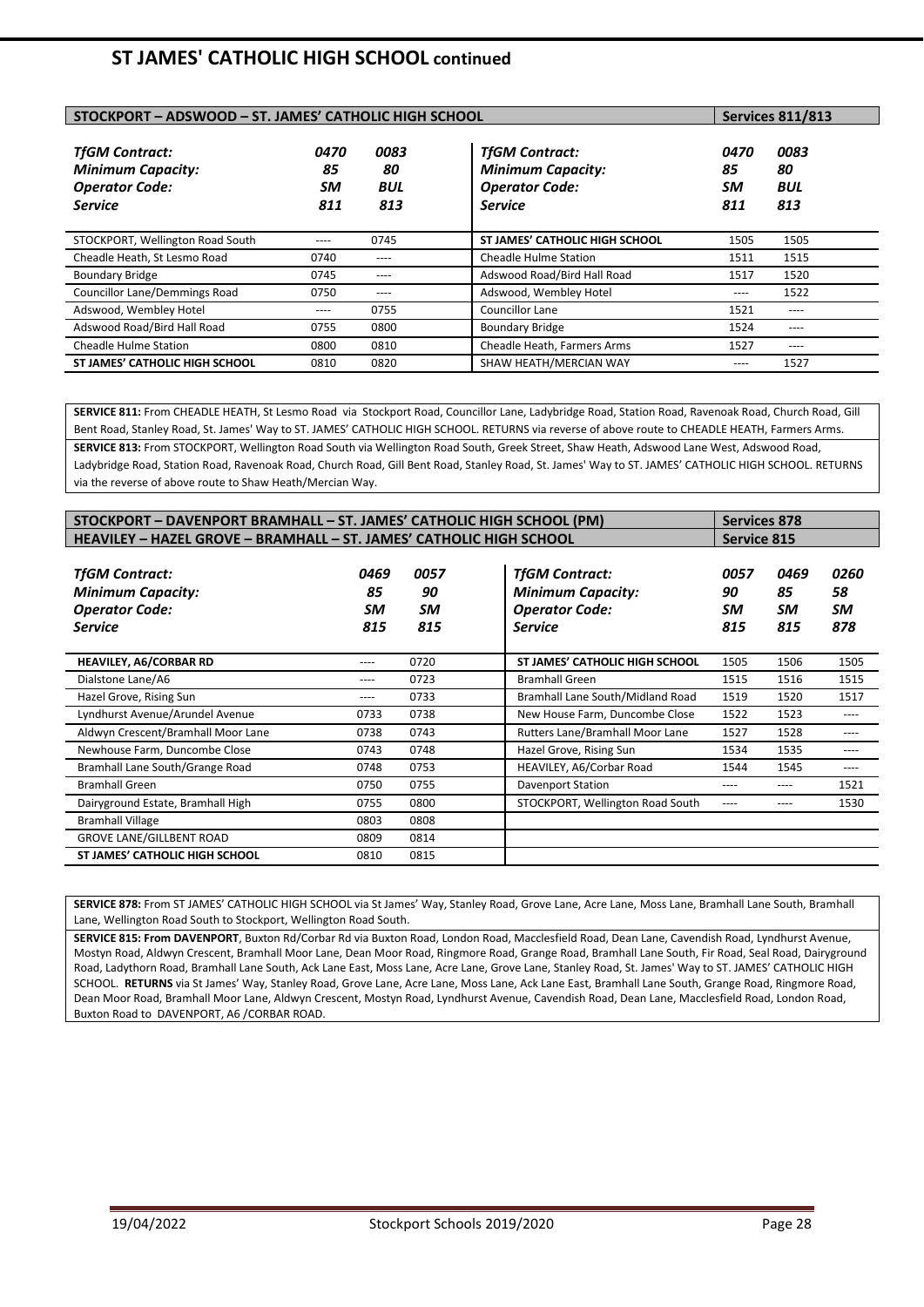## **ST JAMES' CATHOLIC HIGH SCHOOL continued**

| <b>GATLEY - HEALD GREEN - ST. JAMES' CATHOLIC HIGH SCHOOL</b>                                        | Service 758             |                                 |                                                                                                      |                         |                          |
|------------------------------------------------------------------------------------------------------|-------------------------|---------------------------------|------------------------------------------------------------------------------------------------------|-------------------------|--------------------------|
| <b>TfGM Contract:</b><br><b>Minimum Capacity:</b><br><b>Operator Code:</b><br><b>Service Number:</b> | 0055<br>90<br>SM<br>758 | 5053<br>52<br><b>BEV</b><br>758 | <b>TfGM Contract:</b><br><b>Minimum Capacity:</b><br><b>Operator Code:</b><br><b>Service Number:</b> | 0078<br>90<br>SM<br>758 | 5053<br>52<br>BEV<br>758 |
| KINGSWAY SCHOOL, Silverdale Road                                                                     | 0805                    | 0805                            | <b>ST JAMES' CATHOLIC HIGH SCHOOL</b>                                                                | 1505                    | 1506                     |
| <b>Gatley Station</b>                                                                                | 0808                    | 0808                            | Heald Green, Griffin                                                                                 | 1514                    | 1516                     |
| Gatley, Church Road                                                                                  | 0812                    | 0812                            | Finney Lane/Outwood Road                                                                             | 1515                    | ----                     |
| Finney Lane/Outwood Road                                                                             | 0820                    | 0820                            | Gatley, Stonepail Road                                                                               | 1521                    | 1525                     |
| Heald Green, Griffin                                                                                 | 0826                    | 0826                            | <b>GATLEY STATION</b>                                                                                | 1525                    | (1523)                   |
| <b>ST JAMES' CATHOLIC HIGH SCHOOL</b>                                                                | 0835                    | 0835                            |                                                                                                      |                         |                          |

**ROUTE:** From KINGSWAY HIGH SCHOOL via Silverdale Road, Foxland Road, Springfield Road, Gatley Road, Church Road, Styal Road, Finney Lane, Wilmslow Road, Stanley Road, St James' Way to ST JAMES' CATHOLIC HIGH SCHOOL. 1505 journey returns via the reverse of the above route to Wilmslow Road, Finney Lane, Styal Road, Church Road, Gatley Road to GATLEY STATION. 1506 journey returns via the reverse of the above route to Wilmslow Road then Kingsway, Gatley Road, Church Road to CHURCH ROAD/STONEPAIL ROAD.

**PLEASE NOTE: STAGECOACH MEGARIDER TICKETS ARE NOT VALID ON JOURNEYS PROVIDED BY BELLE VUE**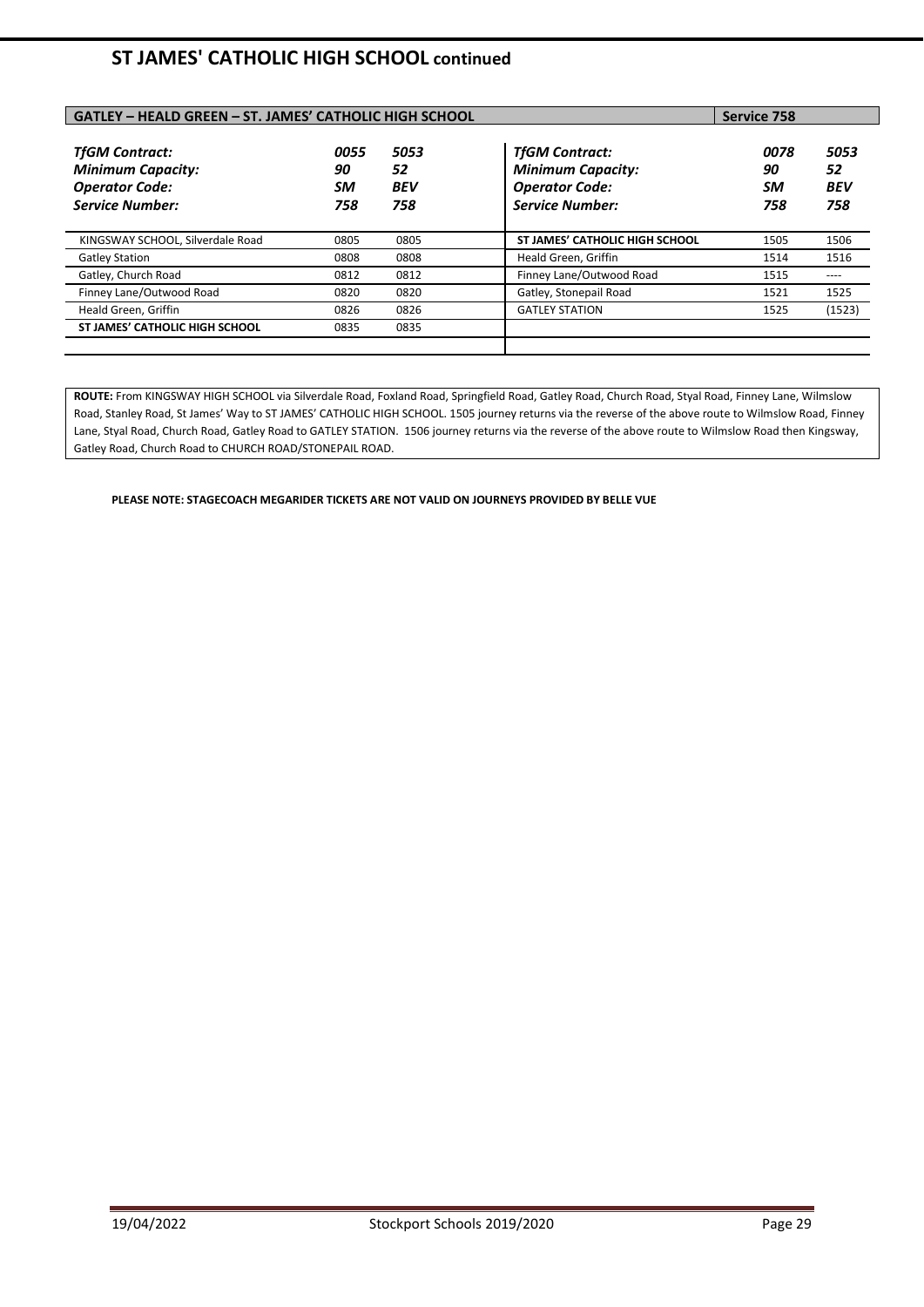## **STOCKPORT ACADEMY, Cheadle Heath (0830 – 1440 and 1530 Yr 11) Effective 1 September 2021**

| <b>BRIDGE HALL - ADSWOOD - STOCKPORT ACADEMY</b>                           |                  |                                                                            |                  | Service 900                    |  |
|----------------------------------------------------------------------------|------------------|----------------------------------------------------------------------------|------------------|--------------------------------|--|
| <b>TfGM Contract:</b><br><b>Minimum Capacity:</b><br><b>Operator Code:</b> | 0260<br>58<br>SM | <b>TfGM Contract:</b><br><b>Minimum Capacity:</b><br><b>Operator Code:</b> | 5091<br>52<br>SM | <i><b>0470</b></i><br>85<br>SM |  |
| ADSWOOD ROAD/GARNERS LANE                                                  | 0800             | <b>STOCKPORT ACADEMY</b>                                                   | 1445             | 1540                           |  |
| <b>STOCKPORT ACADEMY</b>                                                   | 0810             | ADSWOOD ROAD/GARNERS LANE                                                  | 1455             | 1550                           |  |

SERVICE 900: From GARNERS LANE/ADSWOOD ROAD via Adswood Road, Siddington Avenue, Chelford Grove, Alvanley Crescent, Harrison Grove, Europa Way, Bird Hall Lane, Edgeley Road, Heathbank Road TO STOCKPORT ACADEMY. RETURNS from Stockport Academy via Heathbank Road, Edgeley Road, Bird Hall Lane, Europa Way, Alvanley Crescent, Siddington Avenue, Adswood Road to ADSWOOD ROAD/GARNERS LANE.